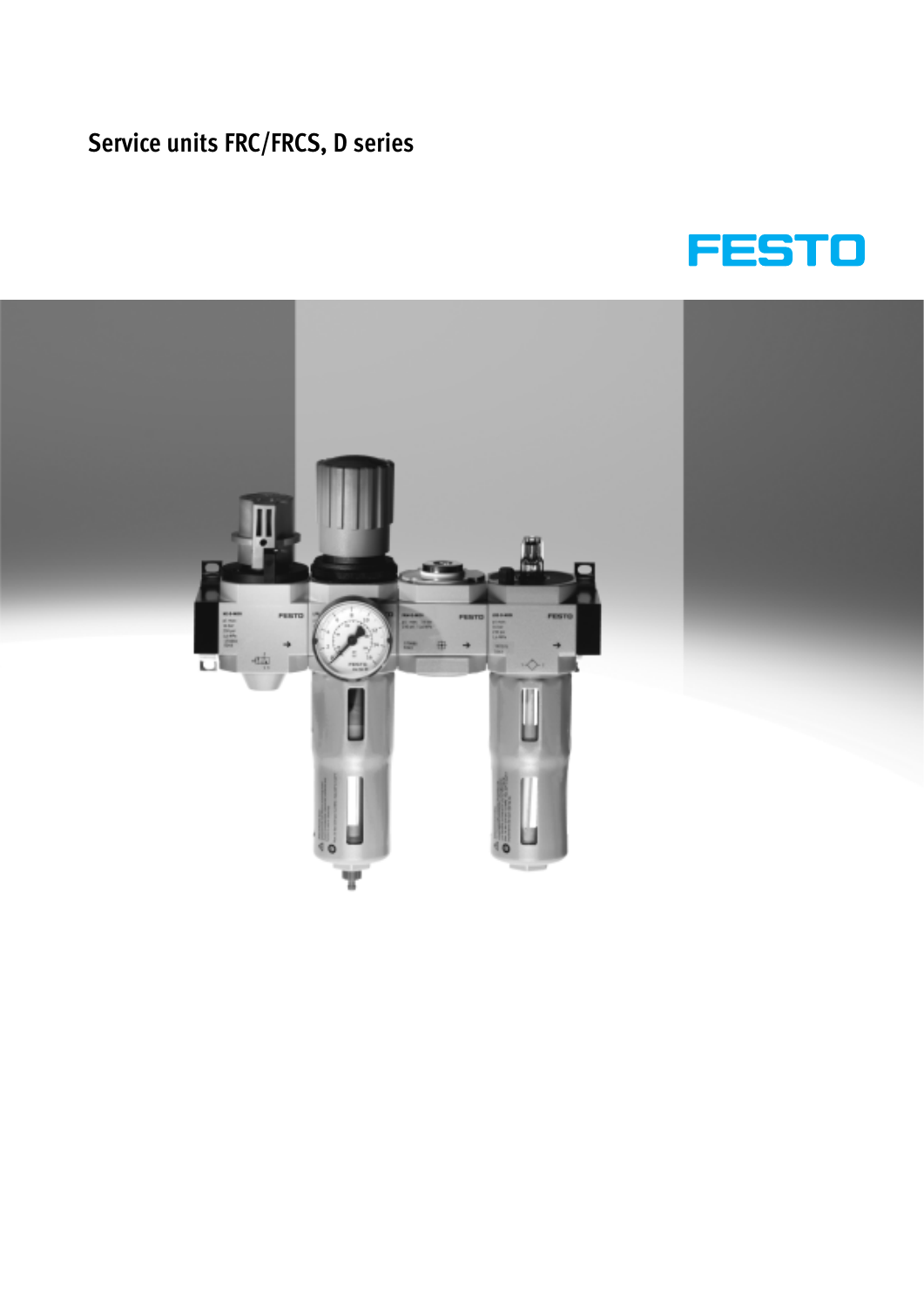Product range overview D series service units, metal design

| <b>Type</b>               |    | <b>Size</b>   | <b>Pneumatic connection</b>                          |                                                      |                                                      |                               |                               |                                                      |                                               | Pressure                                      |                                                      |                                                      | <b>Grade of filtration</b> |                                            |                                        |                                                      |                                        |                          |                                                      |
|---------------------------|----|---------------|------------------------------------------------------|------------------------------------------------------|------------------------------------------------------|-------------------------------|-------------------------------|------------------------------------------------------|-----------------------------------------------|-----------------------------------------------|------------------------------------------------------|------------------------------------------------------|----------------------------|--------------------------------------------|----------------------------------------|------------------------------------------------------|----------------------------------------|--------------------------|------------------------------------------------------|
|                           |    |               |                                                      |                                                      |                                                      |                               |                               |                                                      |                                               |                                               |                                                      |                                                      |                            | regulation range                           |                                        |                                                      |                                        |                          |                                                      |
|                           |    |               |                                                      |                                                      |                                                      |                               |                               |                                                      |                                               |                                               |                                                      |                                                      | [bar]                      |                                            |                                        | $[\mu m]$                                            |                                        |                          |                                                      |
|                           |    |               |                                                      |                                                      |                                                      |                               |                               |                                                      |                                               |                                               |                                                      |                                                      |                            |                                            |                                        |                                                      |                                        |                          |                                                      |
|                           |    |               |                                                      |                                                      |                                                      |                               |                               |                                                      |                                               |                                               |                                                      |                                                      |                            |                                            |                                        |                                                      |                                        |                          |                                                      |
|                           |    |               |                                                      |                                                      |                                                      |                               |                               |                                                      |                                               |                                               |                                                      |                                                      |                            |                                            |                                        |                                                      |                                        |                          |                                                      |
|                           |    |               |                                                      |                                                      |                                                      |                               |                               |                                                      |                                               |                                               |                                                      |                                                      |                            |                                            |                                        |                                                      |                                        |                          |                                                      |
|                           |    |               |                                                      |                                                      |                                                      |                               |                               |                                                      |                                               |                                               |                                                      |                                                      |                            |                                            |                                        |                                                      |                                        |                          |                                                      |
|                           |    |               |                                                      |                                                      |                                                      |                               |                               |                                                      |                                               |                                               |                                                      |                                                      | 0.5                        | 0.5                                        | 2.5                                    |                                                      |                                        |                          |                                                      |
|                           |    |               |                                                      |                                                      |                                                      |                               |                               |                                                      |                                               |                                               |                                                      |                                                      |                            | $\cdots$                                   | $\cdots$                               |                                                      |                                        |                          |                                                      |
|                           |    |               | M <sub>5</sub>                                       | M7                                                   | $G\frac{1}{8}$                                       | G <sup>1</sup> / <sub>4</sub> | $G\frac{3}{8}$                | G <sup>1</sup> /2                                    | $G_{4}^{3/4}$                                 | G1                                            | QS4                                                  | QS6                                                  | 7                          | 12                                         | 12                                     | 0.01                                                 | 1                                      | 5                        | 40                                                   |
| Service units<br>FRC/FRCS |    |               |                                                      |                                                      |                                                      |                               |                               |                                                      |                                               |                                               | П                                                    |                                                      |                            |                                            |                                        |                                                      |                                        |                          |                                                      |
|                           |    | Micro<br>Mini | ٠<br>$\qquad \qquad -$                               | ■<br>$\overline{\phantom{a}}$                        | п<br>п                                               | $\qquad \qquad -$<br>п        | $\overline{\phantom{a}}$<br>■ | $\overline{\phantom{a}}$<br>$\overline{\phantom{a}}$ | $\overline{\phantom{a}}$<br>$\qquad \qquad -$ | $\overline{\phantom{a}}$                      | $\overline{\phantom{a}}$                             | п<br>$\qquad \qquad -$                               | п<br>п                     | $\overline{\phantom{a}}$<br>$\blacksquare$ | $\overline{\phantom{a}}$               | $\overline{\phantom{a}}$                             | $\overline{\phantom{0}}$               | п<br>$\blacksquare$      | $\overline{\phantom{a}}$<br>■                        |
|                           |    | Midi          | $\overline{\phantom{0}}$                             | -                                                    | $\overline{\phantom{a}}$                             | п                             | ■                             | ■                                                    | п                                             | $\qquad \qquad -$<br>$\overline{\phantom{0}}$ | $\overline{\phantom{a}}$                             | $\overline{\phantom{a}}$                             | ■                          | п                                          | $\qquad \qquad -$<br>$\qquad \qquad -$ | $\overline{\phantom{a}}$<br>$\overline{\phantom{a}}$ | $\qquad \qquad -$<br>$\qquad \qquad -$ | п                        | ■                                                    |
|                           |    | Maxi          | $\overline{a}$                                       | L.                                                   | $\overline{\phantom{0}}$                             | $\overline{\phantom{0}}$      | $\overline{a}$                | п                                                    | $\blacksquare$                                | п                                             | $\overline{\phantom{m}}$                             | $\qquad \qquad -$                                    | п                          | П                                          | $\overline{\phantom{0}}$               | $\overline{a}$                                       | $\overline{\phantom{a}}$               | п                        | ■                                                    |
|                           |    |               |                                                      |                                                      |                                                      |                               |                               |                                                      |                                               |                                               |                                                      |                                                      |                            |                                            |                                        |                                                      |                                        |                          |                                                      |
| Service unit combinations |    |               |                                                      |                                                      |                                                      |                               |                               |                                                      |                                               |                                               |                                                      |                                                      |                            |                                            |                                        |                                                      |                                        |                          |                                                      |
| FRC-K                     |    | Micro         | $\overline{\phantom{a}}$                             |                                                      |                                                      |                               |                               |                                                      |                                               |                                               |                                                      |                                                      |                            |                                            |                                        |                                                      |                                        |                          |                                                      |
|                           |    | Mini          | $\overline{\phantom{0}}$                             | $\overline{\phantom{a}}$                             | ■                                                    | п                             | $\overline{\phantom{a}}$      | $\overline{\phantom{a}}$                             | $\overline{\phantom{a}}$                      | $\overline{\phantom{a}}$                      | $\overline{\phantom{a}}$                             | $\overline{\phantom{a}}$                             | $\overline{\phantom{a}}$   | п                                          | ■                                      | $\qquad \qquad -$                                    | $\overline{\phantom{a}}$               | $\qquad \qquad -$        | ■                                                    |
|                           |    | Midi          | $\overline{a}$                                       | $\overline{\phantom{0}}$                             | $\overline{\phantom{a}}$                             | п                             | п                             | п                                                    | $\overline{\phantom{a}}$                      | $\overline{\phantom{a}}$                      | $\overline{\phantom{a}}$                             | $\qquad \qquad -$                                    | $\overline{\phantom{a}}$   | п                                          | ■                                      | $\overline{\phantom{a}}$                             | $\overline{\phantom{0}}$               | $\overline{a}$           | п                                                    |
|                           |    | Maxi          | $\equiv$                                             | $\equiv$                                             | $\overline{\phantom{a}}$                             | $\bar{ }$                     | $\overline{\phantom{0}}$      | п                                                    | $\blacksquare$                                | $\bar{ }$                                     | $\overline{\phantom{a}}$                             | $\equiv$                                             | $\equiv$                   | $\blacksquare$                             | $\blacksquare$                         | $\equiv$                                             | $\qquad \qquad -$                      | $\overline{\phantom{0}}$ | $\blacksquare$                                       |
| LFR-K                     |    | Micro         | $\overline{\phantom{a}}$                             |                                                      |                                                      |                               |                               |                                                      |                                               |                                               |                                                      |                                                      |                            |                                            |                                        |                                                      |                                        |                          |                                                      |
| LFRS-K                    |    | Mini          | $\overline{\phantom{0}}$                             | $\overline{\phantom{a}}$                             | ٠                                                    | п                             | $\overline{\phantom{a}}$      | $\overline{\phantom{a}}$                             | $\overline{\phantom{a}}$                      | $\qquad \qquad -$                             | $\overline{\phantom{a}}$                             | $\overline{\phantom{a}}$                             | $\overline{\phantom{a}}$   | п                                          | ■                                      | $\qquad \qquad -$                                    | $\overline{\phantom{0}}$               | $\overline{\phantom{0}}$ | ■                                                    |
|                           |    | Midi<br>Maxi  | $\overline{\phantom{a}}$<br>$\overline{a}$           | $\qquad \qquad -$                                    | $\overline{\phantom{a}}$<br>$\overline{\phantom{a}}$ | п                             | ■                             | ■<br>■                                               | $\overline{\phantom{a}}$<br>$\blacksquare$    | $\overline{\phantom{a}}$                      | $\overline{\phantom{a}}$<br>$\overline{\phantom{a}}$ | $\overline{\phantom{a}}$<br>$\overline{\phantom{a}}$ | $\overline{\phantom{a}}$   | п                                          | ■                                      | $\overline{\phantom{a}}$                             | $\overline{\phantom{a}}$               | $\overline{\phantom{0}}$ | ■                                                    |
|                           |    |               |                                                      | $\qquad \qquad -$                                    |                                                      | $\qquad \qquad -$             | $\qquad \qquad -$             |                                                      |                                               | $\qquad \qquad -$                             |                                                      |                                                      | $\overline{\phantom{a}}$   | $\blacksquare$                             | ■                                      | $\overline{\phantom{a}}$                             | $\overline{\phantom{a}}$               | $\overline{\phantom{a}}$ | ■                                                    |
| <b>Individual devices</b> |    |               |                                                      |                                                      |                                                      |                               |                               |                                                      |                                               |                                               |                                                      |                                                      |                            |                                            |                                        |                                                      |                                        |                          |                                                      |
| Filter                    | mí | Micro         | ٠                                                    | п                                                    | п                                                    | $\overline{\phantom{a}}$      | $\qquad \qquad -$             | $\overline{\phantom{a}}$                             | $\overline{\phantom{a}}$                      | $\overline{\phantom{a}}$                      | П                                                    | П                                                    | п                          | $\overline{\phantom{a}}$                   | $\overline{\phantom{a}}$               | $\overline{\phantom{a}}$                             | $\overline{\phantom{a}}$               | п                        | $\overline{\phantom{a}}$                             |
| regulators                |    | Mini          | $\overline{a}$                                       | $\overline{\phantom{a}}$                             | п                                                    | п                             | п                             | $\overline{\phantom{a}}$                             | $\equiv$                                      | $\qquad \qquad -$                             | $\overline{\phantom{a}}$                             | $\qquad \qquad -$                                    | п                          | $\blacksquare$                             | $\overline{\phantom{a}}$               | $\overline{\phantom{a}}$                             | $\overline{\phantom{a}}$               | $\blacksquare$           | п                                                    |
| LFR/LFRS                  |    | Midi          | $\overline{\phantom{a}}$                             | $\overline{\phantom{a}}$                             | $\overline{\phantom{a}}$                             | п                             | ■                             | ■                                                    | $\blacksquare$                                | $\overline{\phantom{a}}$                      | $\overline{\phantom{a}}$                             | $\overline{\phantom{a}}$                             | $\blacksquare$             | $\blacksquare$                             | $\overline{\phantom{a}}$               | $\overline{\phantom{a}}$                             | $\overline{\phantom{a}}$               | $\blacksquare$           | ■                                                    |
|                           | I  | Maxi          | $\overline{\phantom{a}}$                             | $\qquad \qquad -$                                    | $\overline{\phantom{a}}$                             | $\overline{\phantom{a}}$      | $\qquad \qquad -$             | п                                                    | п                                             | п                                             | $\overline{\phantom{a}}$                             | $\overline{\phantom{a}}$                             | п                          | п                                          | $\overline{\phantom{a}}$               | $\overline{\phantom{a}}$                             | $\overline{\phantom{a}}$               | п                        | п                                                    |
|                           |    |               |                                                      |                                                      |                                                      |                               |                               |                                                      |                                               |                                               |                                                      |                                                      |                            |                                            |                                        |                                                      |                                        |                          |                                                      |
| Filters                   |    | Micro         | п                                                    | п                                                    | п                                                    | $\overline{\phantom{a}}$      | $\overline{\phantom{a}}$      | $\overline{\phantom{a}}$                             | $\overline{\phantom{a}}$                      | $\overline{\phantom{a}}$                      | $\blacksquare$                                       | ■                                                    | $\overline{\phantom{a}}$   | $\overline{\phantom{a}}$                   | $\overline{\phantom{a}}$               | $\overline{\phantom{a}}$                             | $\overline{\phantom{a}}$               | п                        | $\overline{\phantom{a}}$                             |
| LF                        |    | Mini          | $\overline{a}$                                       | $\overline{\phantom{a}}$                             | ٠                                                    | п                             | п                             | $\overline{\phantom{a}}$                             | $\overline{\phantom{a}}$                      | $\overline{\phantom{a}}$                      | $\overline{\phantom{a}}$                             | $\overline{\phantom{a}}$                             | $\overline{\phantom{a}}$   | $\overline{\phantom{a}}$                   | $\overline{\phantom{a}}$               | $\overline{\phantom{a}}$                             | $\overline{\phantom{a}}$               | п                        | ■                                                    |
|                           |    | Midi<br>Maxi  | $\overline{\phantom{a}}$<br>$\overline{\phantom{0}}$ | $\overline{\phantom{a}}$<br>$\overline{\phantom{a}}$ | $\overline{\phantom{a}}$<br>$\overline{\phantom{a}}$ | п<br>$\overline{\phantom{a}}$ | ■<br>$\overline{\phantom{0}}$ | ■<br>■                                               | п<br>$\blacksquare$                           | $\qquad \qquad -$<br>П                        | $\overline{\phantom{a}}$<br>$\overline{\phantom{a}}$ | $\overline{\phantom{a}}$<br>$\overline{\phantom{a}}$ | $\overline{\phantom{a}}$   | $\overline{\phantom{a}}$                   | $\overline{\phantom{a}}$               | $\overline{\phantom{a}}$                             | $\overline{\phantom{0}}$               | п<br>$\blacksquare$      | ■<br>■                                               |
| Fine and micro            |    | Micro         | $\overline{\phantom{0}}$                             |                                                      |                                                      |                               |                               |                                                      |                                               |                                               |                                                      |                                                      | $\qquad \qquad -$          | $\qquad \qquad -$                          | $\qquad \qquad -$                      | $\overline{\phantom{a}}$                             | $\qquad \qquad -$                      |                          |                                                      |
| filters                   |    | Mini          | $\overline{a}$                                       | $\overline{\phantom{0}}$                             | ٠                                                    | п                             | п                             | $\overline{\phantom{a}}$                             | $\overline{\phantom{a}}$                      | $\overline{\phantom{a}}$                      | $\overline{\phantom{a}}$                             | $\overline{\phantom{a}}$                             | $\overline{\phantom{a}}$   | $\overline{\phantom{a}}$                   | $\overline{\phantom{a}}$               | п                                                    | п                                      | $\bar{ }$                | $\overline{\phantom{a}}$                             |
| LFMA/LFMB                 |    | Midi          | $\overline{a}$                                       | $\overline{\phantom{a}}$                             | $\overline{\phantom{a}}$                             | п                             | п                             | п                                                    | $\blacksquare$                                | $\overline{\phantom{a}}$                      | $\overline{\phantom{a}}$                             | $\overline{\phantom{a}}$                             | $\overline{\phantom{a}}$   | $\overline{\phantom{a}}$                   | $\overline{\phantom{a}}$               | ٠                                                    | п                                      | $\overline{\phantom{0}}$ | $\overline{\phantom{a}}$                             |
|                           |    | Maxi          | $\qquad \qquad -$                                    | $\overline{\phantom{0}}$                             | $\overline{\phantom{a}}$                             | $\overline{\phantom{0}}$      | $\qquad \qquad -$             | ■                                                    | п                                             | п                                             | $\overline{\phantom{a}}$                             | $\overline{\phantom{a}}$                             | $\overline{\phantom{a}}$   | $\overline{\phantom{m}}$                   | $\overline{\phantom{a}}$               | $\blacksquare$                                       | п                                      | $\qquad \qquad -$        | $\overline{\phantom{a}}$                             |
| Active carbon             |    | Micro         | $\overline{\phantom{a}}$                             |                                                      |                                                      |                               |                               |                                                      |                                               |                                               |                                                      |                                                      |                            |                                            |                                        |                                                      |                                        |                          |                                                      |
| filters                   |    | Mini          | $\overline{\phantom{a}}$                             | $\qquad \qquad -$                                    | ٠                                                    | п                             | п                             | $\overline{\phantom{a}}$                             | $\qquad \qquad -$                             | $\overline{\phantom{a}}$                      | $\overline{\phantom{a}}$                             | $\overline{\phantom{a}}$                             | $\overline{\phantom{a}}$   | $\overline{\phantom{a}}$                   | $\overline{\phantom{a}}$               | $\overline{\phantom{a}}$                             | $\overline{\phantom{a}}$               | $\qquad \qquad -$        | $\overline{\phantom{a}}$                             |
| <b>LFX</b>                |    | Midi          | $\overline{\phantom{a}}$                             | $\qquad \qquad -$                                    | $\overline{\phantom{a}}$                             | п                             | п                             | п                                                    | п                                             | $\qquad \qquad -$                             | $\overline{\phantom{a}}$                             | $\overline{\phantom{a}}$                             | $\overline{\phantom{a}}$   | $\overline{\phantom{m}}$                   | $\overline{\phantom{a}}$               | $\overline{\phantom{a}}$                             | $\qquad \qquad -$                      | $\qquad \qquad -$        | $\qquad \qquad -$                                    |
|                           |    | Maxi          | $\overline{\phantom{0}}$                             | $\qquad \qquad -$                                    | $\overline{\phantom{a}}$                             | $\overline{\phantom{a}}$      | $\overline{\phantom{a}}$      | п                                                    | $\blacksquare$                                | п                                             | $\overline{\phantom{a}}$                             | $\overline{\phantom{a}}$                             | $\overline{\phantom{a}}$   | $\overline{\phantom{a}}$                   | $\overline{\phantom{a}}$               | $\overline{\phantom{a}}$                             | $\overline{\phantom{a}}$               | $\qquad \qquad -$        | $\overline{\phantom{a}}$                             |
| Filter                    |    | Micro         | $\equiv$                                             |                                                      |                                                      |                               |                               |                                                      |                                               |                                               |                                                      |                                                      |                            |                                            |                                        |                                                      |                                        |                          |                                                      |
| combinations              |    | Mini          | $\frac{1}{2}$                                        | $\overline{\phantom{a}}$                             | ٠                                                    | п                             | п                             | $\overline{\phantom{a}}$                             | $\overline{\phantom{a}}$                      | $\overline{\phantom{a}}$                      | $\overline{\phantom{a}}$                             | $\overline{\phantom{a}}$                             | $\overline{\phantom{a}}$   | $\overline{\phantom{a}}$                   | $\overline{\phantom{a}}$               | ٠                                                    | п                                      | $\overline{\phantom{a}}$ | $\overline{\phantom{a}}$                             |
| <b>LFMBA</b>              |    | Midi          | $\qquad \qquad -$                                    | $\overline{\phantom{a}}$                             | $\overline{\phantom{a}}$                             | п                             | п                             | ٠                                                    | п                                             | $\overline{\phantom{a}}$                      | $\overline{\phantom{a}}$                             | $\overline{\phantom{a}}$                             | $\overline{\phantom{a}}$   | $\overline{\phantom{a}}$                   | $\overline{\phantom{a}}$               | ٠                                                    | п                                      | $\overline{\phantom{a}}$ | $\overline{\phantom{a}}$                             |
|                           |    | Maxi          | $\overline{\phantom{a}}$                             | $\overline{\phantom{a}}$                             | $\overline{\phantom{a}}$                             | $\overline{\phantom{a}}$      | $\overline{\phantom{a}}$      | ٠                                                    | п                                             | п                                             | $\overline{\phantom{a}}$                             | $\overline{\phantom{0}}$                             | $\overline{\phantom{a}}$   | $\overline{\phantom{a}}$                   | $\overline{\phantom{a}}$               | ٠                                                    | п                                      | $\overline{\phantom{0}}$ | $\overline{\phantom{a}}$                             |
| Pressure                  |    | Micro         | $\blacksquare$                                       | п                                                    | ٠                                                    | $\overline{\phantom{a}}$      | $\overline{\phantom{a}}$      | $\overline{\phantom{a}}$                             | $\overline{\phantom{a}}$                      | $\overline{\phantom{a}}$                      | $\blacksquare$                                       | п                                                    | п                          | $\overline{\phantom{0}}$                   | $\overline{\phantom{a}}$               | $\overline{\phantom{a}}$                             | $\overline{\phantom{a}}$               | $\qquad \qquad -$        |                                                      |
| regulators                |    | Mini          | $\overline{a}$                                       | $\qquad \qquad -$                                    | ٠                                                    | п                             | п                             | $\overline{\phantom{a}}$                             | $\overline{\phantom{a}}$                      | $\qquad \qquad -$                             | $\overline{\phantom{a}}$                             | $\qquad \qquad -$                                    | П                          | п                                          | $\overline{\phantom{a}}$               | $\overline{\phantom{a}}$                             | $\overline{\phantom{a}}$               | $\overline{\phantom{0}}$ | $\overline{\phantom{a}}$<br>$\overline{\phantom{a}}$ |
| LR/LRS                    |    | Midi          | $\overline{\phantom{a}}$                             | $\overline{\phantom{a}}$                             | $\overline{\phantom{a}}$                             | п                             | п                             | п                                                    | п                                             | $\overline{\phantom{a}}$                      | $\overline{\phantom{a}}$                             | $\blacksquare$                                       | п                          | ٠                                          | $\overline{\phantom{a}}$               | $\overline{\phantom{a}}$                             | $\overline{\phantom{a}}$               | $\qquad \qquad -$        | $\overline{\phantom{a}}$                             |
|                           |    | Maxi          | $\overline{\phantom{a}}$                             | $\overline{\phantom{a}}$                             | $\overline{\phantom{0}}$                             | $\overline{\phantom{0}}$      | $\overline{\phantom{0}}$      | $\blacksquare$                                       | $\blacksquare$                                | п                                             | $\overline{\phantom{a}}$                             | $\overline{\phantom{0}}$                             | ■                          | $\blacksquare$                             | $\qquad \qquad -$                      | $\overline{\phantom{0}}$                             | $\qquad \qquad -$                      | $\overline{\phantom{0}}$ | $\overline{\phantom{a}}$                             |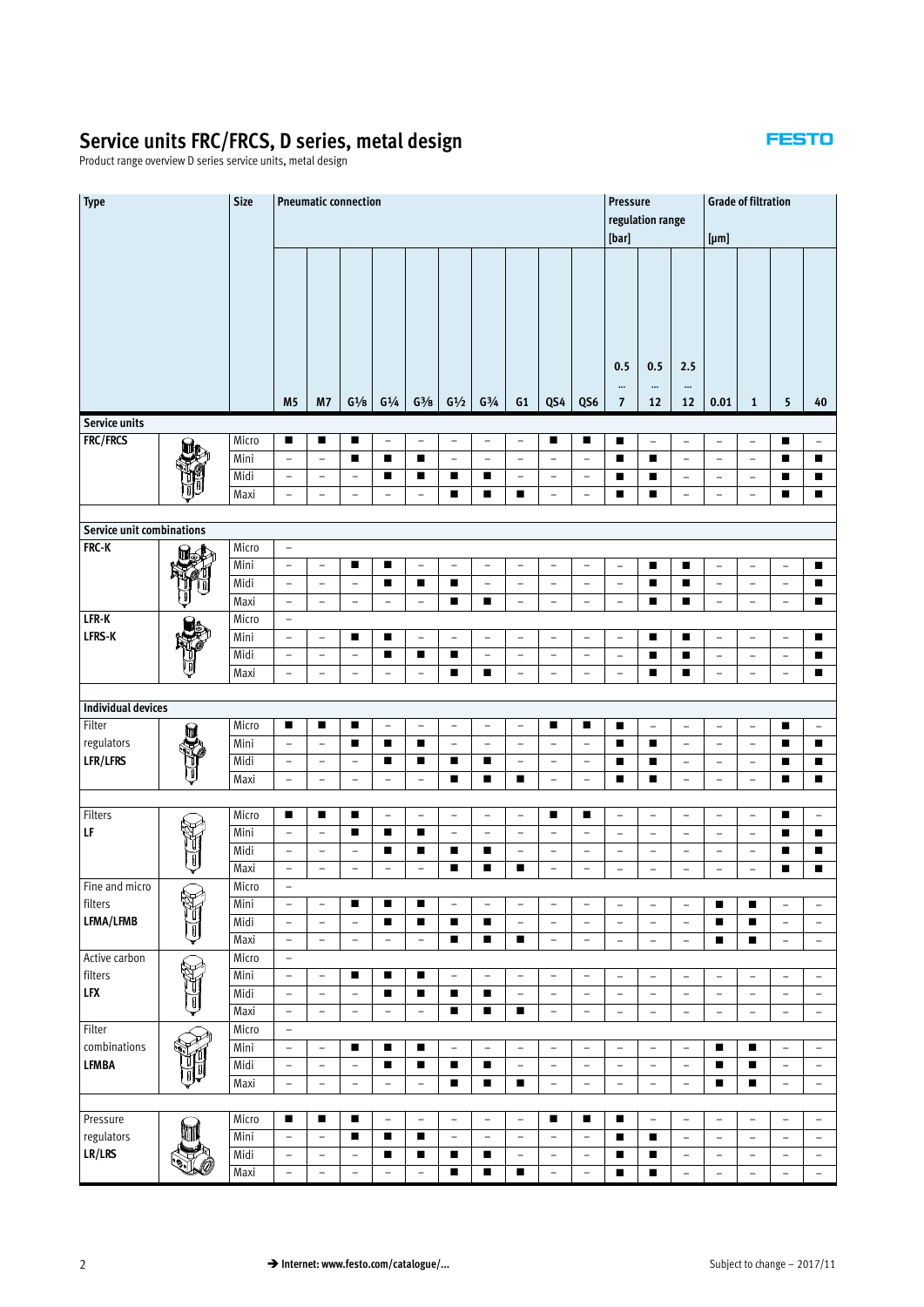Product range overview D series service units, metal design

| <b>Type</b>                        | <b>Size</b>  | <b>Bowl guard</b>        |                                                      |                                                      | Condensate drain                              |                                                      | Pressure<br>indication                               |                          |                          | <b>Actuator lock</b>                |                                                      | <b>Supply voltage</b>                                |                                               | <b>Options</b>                                                                  |                                                                              |                                                      | $\rightarrow$ Page/<br>Internet |
|------------------------------------|--------------|--------------------------|------------------------------------------------------|------------------------------------------------------|-----------------------------------------------|------------------------------------------------------|------------------------------------------------------|--------------------------|--------------------------|-------------------------------------|------------------------------------------------------|------------------------------------------------------|-----------------------------------------------|---------------------------------------------------------------------------------|------------------------------------------------------------------------------|------------------------------------------------------|---------------------------------|
|                                    |              | Metal bowl guard         | Plastic bowl                                         | Manual rotary                                        | Semi-automatic                                | Fully automatic                                      | With pressure gauge                                  | Without pressure gauge   | Rotary knob with detent  | Rotary knob with integrated<br>lock | 24 V DC                                              | 110 V AC                                             | 230 V AC                                      | regulator with integrated return<br>Directly actuated pressure<br>flow function | regulator with integrated return<br>Pilot actuated pressure<br>flow function | Differential pressure indicator                      |                                 |
| Service units                      |              |                          |                                                      |                                                      |                                               |                                                      |                                                      |                          |                          |                                     |                                                      |                                                      |                                               |                                                                                 |                                                                              |                                                      |                                 |
| <b>FRC/FRCS</b>                    | Micro        | $\overline{\phantom{a}}$ | п                                                    | ■                                                    | ■                                             | $\qquad \qquad -$                                    | п                                                    | ■                        | п                        | $\overline{\phantom{a}}$            | $\qquad \qquad -$                                    | $\overline{\phantom{a}}$                             | $\overline{\phantom{a}}$                      | $\qquad \qquad -$                                                               | $\overline{\phantom{a}}$                                                     | $\overline{\phantom{a}}$                             | 6                               |
|                                    | Mini         | п                        | $\overline{\phantom{a}}$                             | ■                                                    | $\overline{\phantom{0}}$                      | п                                                    | ■                                                    | ■                        | п                        | п                                   | $\overline{\phantom{a}}$                             | $\qquad \qquad -$                                    | $\overline{\phantom{m}}$                      | $\qquad \qquad -$                                                               | $\overline{\phantom{a}}$                                                     | $\overline{\phantom{a}}$                             |                                 |
|                                    | Midi         | ■                        | $\overline{\phantom{a}}$                             | ■                                                    | $\overline{\phantom{0}}$                      | ■                                                    | ■                                                    | ■                        | п                        | п                                   | $\qquad \qquad -$                                    | $\qquad \qquad -$                                    | $\qquad \qquad -$                             | $\qquad \qquad -$                                                               | -                                                                            | $\qquad \qquad -$                                    |                                 |
|                                    | Maxi         | ■                        | $\overline{\phantom{a}}$                             | п                                                    | $\qquad \qquad -$                             | ■                                                    | П                                                    | ■                        | п                        | п                                   | $\overline{\phantom{a}}$                             | $\qquad \qquad -$                                    | $\qquad \qquad -$                             | ■                                                                               | п                                                                            | $\overline{\phantom{a}}$                             |                                 |
|                                    |              |                          |                                                      |                                                      |                                               |                                                      |                                                      |                          |                          |                                     |                                                      |                                                      |                                               |                                                                                 |                                                                              |                                                      |                                 |
| Service unit combinations<br>FRC-K | Micro        | $\overline{\phantom{a}}$ |                                                      |                                                      |                                               |                                                      |                                                      |                          |                          |                                     |                                                      |                                                      |                                               |                                                                                 |                                                                              |                                                      | $\operatorname{\sf frc}$        |
|                                    | Mini         | п                        | $\overline{\phantom{a}}$                             | ■                                                    | $\qquad \qquad -$                             | п                                                    | п                                                    | $\overline{\phantom{0}}$ | п                        | $\overline{\phantom{a}}$            | ■                                                    | $\overline{\phantom{a}}$                             | $\overline{\phantom{0}}$                      | $\qquad \qquad -$                                                               | $\overline{\phantom{0}}$                                                     | $\qquad \qquad -$                                    |                                 |
|                                    | Midi         | ■                        | $\overline{\phantom{a}}$                             | ■                                                    | $\overline{\phantom{a}}$                      | п                                                    | ■                                                    | $\overline{\phantom{a}}$ | ■                        | $\overline{\phantom{a}}$            | ■                                                    | $\overline{\phantom{a}}$                             | $\qquad \qquad -$                             | $\overline{\phantom{a}}$                                                        | $\overline{\phantom{0}}$                                                     | $\overline{\phantom{a}}$                             |                                 |
|                                    | Maxi         | ■                        | $\overline{\phantom{a}}$                             | п                                                    | $\overline{\phantom{a}}$                      | п                                                    | п                                                    | $\overline{\phantom{a}}$ | $\blacksquare$           | $\overline{\phantom{a}}$            | ■                                                    | $\overline{\phantom{a}}$                             | $\qquad \qquad -$                             | п                                                                               | $\blacksquare$                                                               | $\overline{\phantom{a}}$                             |                                 |
| $LFR-K$                            | Micro        | $\overline{\phantom{a}}$ |                                                      |                                                      |                                               |                                                      |                                                      |                          |                          |                                     |                                                      |                                                      |                                               |                                                                                 |                                                                              |                                                      | lfr                             |
| <b>LFRS-K</b>                      | Mini         | п                        | $\overline{\phantom{a}}$                             | п                                                    | $\bar{ }$                                     | п                                                    | п                                                    | $\overline{\phantom{0}}$ | $\blacksquare$           | ■                                   | п                                                    | $\overline{a}$                                       | $\overline{a}$                                | $\overline{\phantom{a}}$                                                        | $\overline{\phantom{0}}$                                                     | $\qquad \qquad -$                                    |                                 |
|                                    | Midi         | п                        | $\overline{\phantom{a}}$                             | ■                                                    | $\overline{\phantom{0}}$                      | п                                                    | п                                                    | $\overline{\phantom{a}}$ | п                        | п                                   | ■                                                    | $\overline{\phantom{a}}$                             | $\overline{\phantom{a}}$                      | $\overline{\phantom{a}}$                                                        | $\overline{\phantom{a}}$                                                     | $\overline{\phantom{a}}$                             |                                 |
|                                    | Maxi         | п                        | $\overline{\phantom{a}}$                             | ■                                                    | $\overline{\phantom{0}}$                      | ■                                                    | ■                                                    | $\overline{\phantom{a}}$ | ■                        | ■                                   | п                                                    | $\overline{\phantom{a}}$                             | $\overline{a}$                                | П                                                                               | п                                                                            | $\overline{\phantom{a}}$                             |                                 |
| <b>Individual devices</b>          |              |                          |                                                      |                                                      |                                               |                                                      |                                                      |                          |                          |                                     |                                                      |                                                      |                                               |                                                                                 |                                                                              |                                                      |                                 |
| Filter                             | Micro        | $\overline{\phantom{a}}$ | ■                                                    | п                                                    | п                                             | $\qquad \qquad -$                                    | п                                                    | п                        | п                        | $\overline{\phantom{a}}$            | $\overline{\phantom{a}}$                             | $\overline{\phantom{a}}$                             | $\overline{\phantom{m}}$                      | $\qquad \qquad -$                                                               | $\overline{\phantom{0}}$                                                     | $\overline{\phantom{a}}$                             | lfr                             |
| regulators                         | Mini         | ■                        | $\qquad \qquad -$                                    | п                                                    | $\overline{a}$                                | ■                                                    | П                                                    | п                        | п                        | ■                                   | $\overline{\phantom{a}}$                             | $\overline{\phantom{a}}$                             | $\qquad \qquad -$                             | $\qquad \qquad -$                                                               | -                                                                            | $\overline{\phantom{a}}$                             |                                 |
| LFR/LFRS                           | Midi         | п                        | $\overline{\phantom{a}}$                             | п                                                    | $\qquad \qquad -$                             | п                                                    | ■                                                    | ■                        | п                        | п                                   | $\overline{\phantom{a}}$                             | $\overline{\phantom{a}}$                             | $\overline{\phantom{m}}$                      | $\qquad \qquad -$                                                               | -                                                                            | $\overline{\phantom{a}}$                             |                                 |
|                                    | Maxi         | ■                        | $\overline{\phantom{a}}$                             | ■                                                    | $\overline{\phantom{0}}$                      | ■                                                    | ■                                                    | п                        | п                        | ■                                   | $\overline{\phantom{a}}$                             | $\overline{\phantom{0}}$                             | $\qquad \qquad -$                             | ■                                                                               | $\blacksquare$                                                               | $\overline{\phantom{a}}$                             |                                 |
|                                    |              |                          |                                                      |                                                      |                                               |                                                      |                                                      |                          |                          |                                     |                                                      |                                                      |                                               |                                                                                 |                                                                              |                                                      |                                 |
| Filters                            | Micro        | $\overline{\phantom{a}}$ | п                                                    | ٠                                                    | ■                                             | $\qquad \qquad -$                                    | $\qquad \qquad -$                                    | $\overline{\phantom{0}}$ | $\overline{\phantom{a}}$ | $\overline{\phantom{a}}$            | $\qquad \qquad$                                      | $\overline{\phantom{a}}$                             | $\overline{\phantom{a}}$                      | $\qquad \qquad -$                                                               | $\overline{\phantom{a}}$                                                     | $\overline{\phantom{a}}$                             | lf                              |
| LF                                 | Mini         | $\blacksquare$           | $\bar{a}$                                            | $\blacksquare$                                       | $\bar{ }$                                     | п                                                    | $\overline{\phantom{0}}$                             | $\overline{\phantom{a}}$ | $\overline{\phantom{a}}$ | $\overline{\phantom{a}}$            | $\qquad \qquad -$                                    | $\overline{\phantom{a}}$                             | $\qquad \qquad -$                             | $\overline{\phantom{a}}$                                                        | $\overline{\phantom{0}}$                                                     | $\qquad \qquad -$                                    |                                 |
|                                    | Midi         | п                        | $\overline{\phantom{a}}$                             | п                                                    | $\overline{\phantom{0}}$                      | п                                                    | $\overline{a}$                                       | $\overline{\phantom{m}}$ | $\overline{\phantom{a}}$ | $\overline{\phantom{a}}$            | $\overline{\phantom{a}}$                             | $\overline{\phantom{a}}$                             | $\overline{\phantom{a}}$                      | $\qquad \qquad -$                                                               | $\overline{\phantom{a}}$                                                     | $\overline{\phantom{a}}$                             |                                 |
|                                    | Maxi         | ■                        | $\overline{\phantom{a}}$                             | п                                                    | $\overline{\phantom{0}}$                      | ■                                                    | -                                                    | $\overline{\phantom{0}}$ | $\overline{\phantom{a}}$ | $\overline{\phantom{a}}$            | $\qquad \qquad -$                                    | $\qquad \qquad -$                                    | $\qquad \qquad -$                             | $\qquad \qquad -$                                                               | -                                                                            | $\qquad \qquad -$                                    |                                 |
| Fine and micro                     | Micro        | $\overline{\phantom{a}}$ |                                                      |                                                      |                                               |                                                      |                                                      |                          |                          |                                     |                                                      |                                                      |                                               |                                                                                 |                                                                              |                                                      | lfma, lfmb                      |
| filters                            | Mini         | п                        | $\overline{\phantom{a}}$                             | п                                                    | $\qquad \qquad -$                             | п                                                    | $\overline{\phantom{a}}$                             | $\qquad \qquad -$        | $\overline{\phantom{a}}$ | $\overline{\phantom{a}}$            | $\overline{\phantom{a}}$                             | $\overline{\phantom{m}}$                             | $\overline{\phantom{m}}$                      | $\overline{\phantom{a}}$                                                        | $\overline{\phantom{a}}$                                                     | п                                                    |                                 |
| LFMA/LFMB                          | Midi         | п                        | $\overline{\phantom{a}}$                             | п                                                    | $\overline{\phantom{0}}$                      | п                                                    | $\qquad \qquad -$                                    | $\overline{\phantom{a}}$ | $\overline{\phantom{a}}$ | $\overline{\phantom{a}}$            | $\overline{\phantom{a}}$                             | $\overline{\phantom{a}}$                             | $\qquad \qquad -$                             | $\overline{\phantom{a}}$                                                        | $\overline{\phantom{a}}$                                                     | п                                                    |                                 |
|                                    | Maxi         | П                        | $\overline{\phantom{a}}$                             | $\blacksquare$                                       | $\bar{ }$                                     | п                                                    | $\overline{\phantom{0}}$                             | $\overline{\phantom{a}}$ | $\overline{\phantom{a}}$ | $\overline{\phantom{a}}$            | $\overline{\phantom{a}}$                             | $\overline{\phantom{a}}$                             | $\qquad \qquad -$                             | $\qquad \qquad -$                                                               | $\overline{\phantom{a}}$                                                     | $\blacksquare$                                       |                                 |
| Active carbon                      | Micro        | $\overline{\phantom{a}}$ |                                                      |                                                      |                                               |                                                      |                                                      |                          |                          |                                     |                                                      |                                                      |                                               |                                                                                 |                                                                              |                                                      | lfx                             |
| filters<br><b>LFX</b>              | Mini<br>Midi | п<br>п                   | $\overline{\phantom{a}}$<br>$\overline{\phantom{a}}$ | $\overline{\phantom{a}}$<br>$\overline{\phantom{a}}$ | $\overline{\phantom{a}}$<br>$\qquad \qquad -$ | $\overline{\phantom{a}}$<br>$\overline{\phantom{0}}$ | $\overline{\phantom{0}}$<br>$\overline{\phantom{0}}$ | $\overline{\phantom{a}}$ | $\overline{\phantom{a}}$ | $\overline{\phantom{a}}$            | $\overline{\phantom{a}}$<br>$\overline{\phantom{a}}$ | $\overline{\phantom{a}}$<br>$\overline{\phantom{a}}$ | $\qquad \qquad -$<br>$\overline{\phantom{a}}$ | $\qquad \qquad -$                                                               | $\overline{\phantom{a}}$<br>$\overline{\phantom{0}}$                         | $\overline{\phantom{a}}$<br>$\overline{\phantom{a}}$ |                                 |
|                                    | Maxi         | п                        |                                                      |                                                      |                                               |                                                      |                                                      | $\overline{\phantom{a}}$ | $\overline{\phantom{a}}$ | $\overline{\phantom{a}}$            |                                                      |                                                      |                                               | $\overline{\phantom{a}}$                                                        |                                                                              |                                                      |                                 |
| Filter                             | Micro        | $\overline{\phantom{a}}$ | $\overline{\phantom{a}}$                             | $\overline{\phantom{a}}$                             | $\overline{\phantom{a}}$                      | $\overline{\phantom{a}}$                             | $\overline{\phantom{0}}$                             | $\qquad \qquad -$        | $\overline{\phantom{a}}$ | $\overline{\phantom{a}}$            | $\overline{\phantom{a}}$                             | $\overline{\phantom{a}}$                             | $\qquad \qquad -$                             | $\overline{\phantom{a}}$                                                        | $\overline{\phantom{a}}$                                                     | $\overline{\phantom{a}}$                             | lfmba                           |
| combinations                       | Mini         | п                        | $\overline{\phantom{a}}$                             | $\blacksquare$                                       | $\bar{\phantom{a}}$                           | ٠                                                    | $\qquad \qquad -$                                    | $\overline{\phantom{0}}$ | $\overline{\phantom{a}}$ | $\overline{\phantom{a}}$            | $\overline{\phantom{a}}$                             | $\overline{\phantom{a}}$                             | $\overline{a}$                                | $\overline{\phantom{0}}$                                                        | $\overline{\phantom{0}}$                                                     | $\blacksquare$                                       |                                 |
| <b>LFMBA</b>                       | Midi         | $\blacksquare$           | $\bar{ }$                                            | $\blacksquare$                                       | $\bar{ }$                                     | ٠                                                    | $\overline{\phantom{0}}$                             | $\overline{\phantom{a}}$ | $\overline{\phantom{a}}$ | $\overline{\phantom{a}}$            | $\overline{\phantom{a}}$                             | $\overline{\phantom{a}}$                             | $\overline{\phantom{a}}$                      | $\qquad \qquad -$                                                               | $\overline{\phantom{0}}$                                                     | $\blacksquare$                                       |                                 |
|                                    | Maxi         | ٠                        | $\overline{a}$                                       | ٠                                                    | $\overline{\phantom{0}}$                      | ٠                                                    | $\overline{\phantom{a}}$                             | $\overline{\phantom{a}}$ | $\overline{\phantom{a}}$ | $\overline{\phantom{a}}$            | $\overline{\phantom{a}}$                             | $\overline{\phantom{a}}$                             | $\overline{\phantom{a}}$                      | $\overline{\phantom{a}}$                                                        | $\overline{\phantom{a}}$                                                     | п                                                    |                                 |
|                                    |              |                          |                                                      |                                                      |                                               |                                                      |                                                      |                          |                          |                                     |                                                      |                                                      |                                               |                                                                                 |                                                                              |                                                      |                                 |
| Pressure                           | Micro        | $\overline{\phantom{0}}$ | $\overline{\phantom{a}}$                             | $\overline{\phantom{a}}$                             | $\overline{\phantom{0}}$                      | $\qquad \qquad -$                                    | п                                                    | Е                        | п                        | $\overline{\phantom{a}}$            | $\overline{\phantom{a}}$                             | $\overline{\phantom{a}}$                             | $\qquad \qquad -$                             | $\qquad \qquad -$                                                               | -                                                                            | $\overline{\phantom{0}}$                             | lr                              |
| regulators                         | Mini         | $\overline{\phantom{a}}$ | $\overline{\phantom{a}}$                             | $\overline{\phantom{a}}$                             | $\qquad \qquad -$                             | -                                                    | п                                                    | ■                        | п                        | п                                   | $\qquad \qquad -$                                    | $\overline{\phantom{a}}$                             | $\qquad \qquad -$                             | п                                                                               | $\overline{\phantom{a}}$                                                     | $\qquad \qquad -$                                    |                                 |
| LR/LRS                             | Midi         | $\overline{\phantom{a}}$ | $\overline{\phantom{a}}$                             | $\overline{\phantom{a}}$                             | $\overline{\phantom{a}}$                      | $\qquad \qquad -$                                    | п                                                    | п                        | п                        | п                                   | $\overline{\phantom{a}}$                             | $\overline{\phantom{a}}$                             | $\overline{\phantom{a}}$                      | Е                                                                               | $\overline{\phantom{a}}$                                                     | $\overline{\phantom{a}}$                             |                                 |
|                                    | Maxi         | $\overline{\phantom{a}}$ | $\overline{\phantom{a}}$                             | $\overline{\phantom{a}}$                             | $\overline{\phantom{0}}$                      | $\overline{\phantom{a}}$                             | ■                                                    | $\blacksquare$           | $\blacksquare$           | ٠                                   | $\qquad \qquad -$                                    | $\overline{a}$                                       | $\overline{\phantom{0}}$                      | Ξ                                                                               | п                                                                            | $\overline{\phantom{a}}$                             |                                 |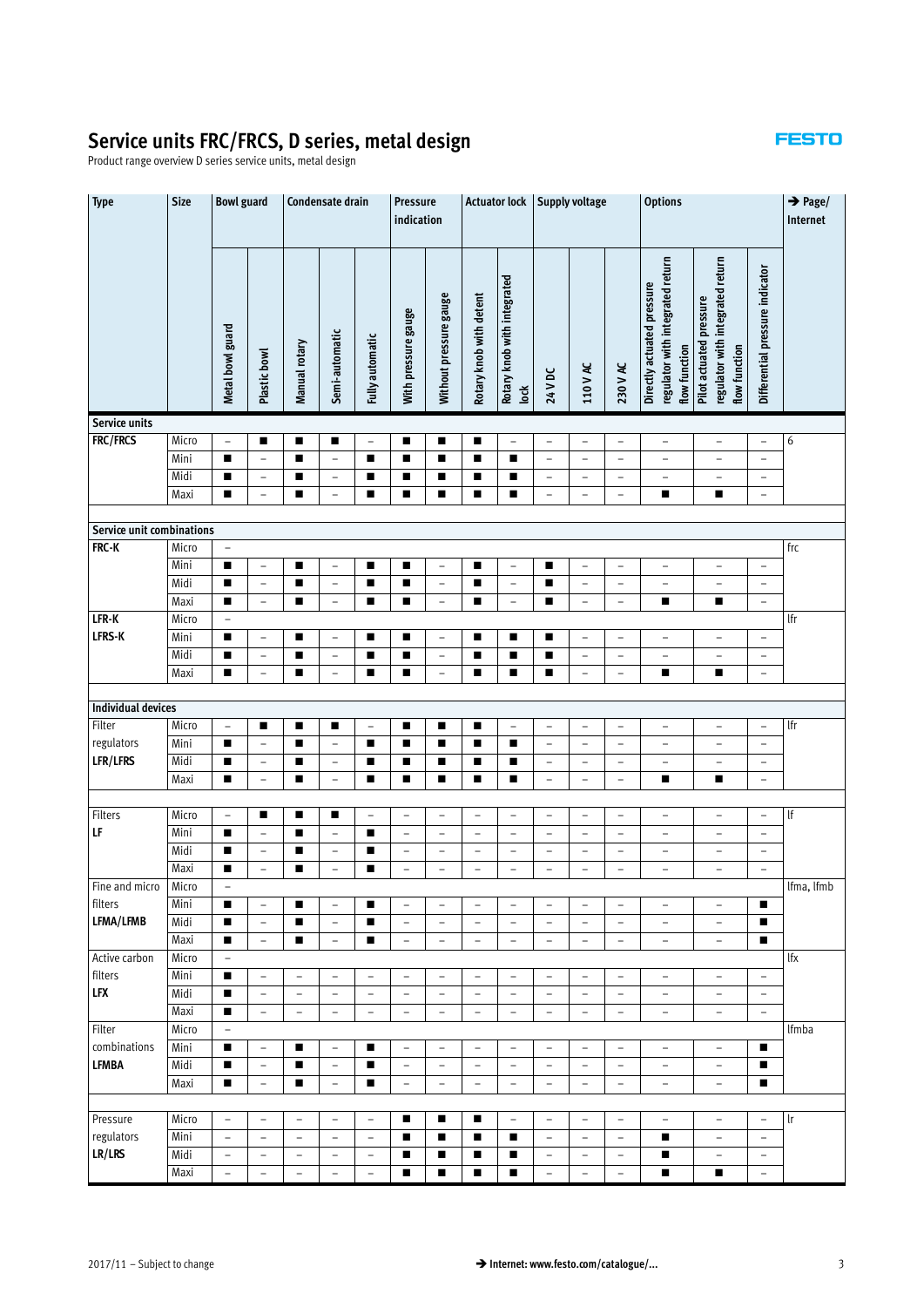Product range overview D series service units, metal design

| Type                      |   | <b>Size</b>   |                          | Pneumatic<br>connection  |                                          |                                      |                          |                          |                          |                          |                          |                          | Pressure<br>regulation range<br>[bar] |                          |
|---------------------------|---|---------------|--------------------------|--------------------------|------------------------------------------|--------------------------------------|--------------------------|--------------------------|--------------------------|--------------------------|--------------------------|--------------------------|---------------------------------------|--------------------------|
|                           |   |               |                          |                          |                                          |                                      |                          |                          |                          |                          |                          |                          |                                       |                          |
|                           |   |               | M <sub>5</sub>           | M <sub>7</sub>           | $\mathsf{G}\,\mathrm{^{1\!}/\mathrm{s}}$ | $\mathsf{G}\,\mathrm{^{1\!}/_{\!4}}$ | $\mathsf{G}^3\!/\!s$     | $G\frac{1}{2}$           | $G\frac{3}{4}$           | G1                       | QS4                      | QS6                      | 0.5<br><br>$\overline{\mathbf{z}}$    | 0.5<br><br>12            |
| <b>Individual devices</b> |   |               |                          |                          |                                          |                                      |                          |                          |                          |                          |                          |                          |                                       |                          |
| Pressure                  |   | Micro         | $\overline{\phantom{a}}$ |                          |                                          |                                      |                          |                          |                          |                          |                          |                          |                                       |                          |
| regulators                |   | Mini          | $\overline{\phantom{m}}$ | $\qquad \qquad -$        | $\overline{\phantom{a}}$                 | п                                    | $\qquad \qquad -$        | $\overline{\phantom{a}}$ | $\qquad \qquad -$        | $\overline{\phantom{a}}$ | $\overline{a}$           | $\qquad \qquad -$        | п                                     | п                        |
| LRB/LRBS                  |   | Midi          | $\qquad \qquad -$        | $\overline{\phantom{a}}$ | $\overline{\phantom{a}}$                 | $\overline{a}$                       | п                        | $\overline{\phantom{a}}$ | $\qquad \qquad -$        | $\overline{\phantom{a}}$ | $\qquad \qquad -$        | $\qquad \qquad -$        | п                                     | п                        |
|                           |   | Maxi          | $\overline{\phantom{a}}$ |                          |                                          |                                      |                          |                          |                          |                          |                          |                          |                                       |                          |
| Pressure                  |   | Micro         | $\overline{\phantom{a}}$ |                          |                                          |                                      |                          |                          |                          |                          |                          |                          |                                       |                          |
| regulator                 |   | Mini          | $\bar{\phantom{a}}$      | -                        | $\overline{\phantom{a}}$                 | п                                    | п                        | $\overline{\phantom{a}}$ | $\qquad \qquad -$        | $\overline{\phantom{a}}$ | $\overline{\phantom{a}}$ | $\overline{\phantom{a}}$ | ■                                     | п                        |
| combinations              |   | Midi          | $\qquad \qquad -$        | $\overline{\phantom{a}}$ | $\overline{\phantom{a}}$                 | $\overline{\phantom{0}}$             | $\blacksquare$           | ٠                        | $\overline{\phantom{0}}$ | $\overline{\phantom{a}}$ | $\overline{\phantom{0}}$ | $\overline{\phantom{a}}$ | ■                                     | п                        |
| LRB-K                     |   | Maxi          | $\qquad \qquad -$        |                          |                                          |                                      |                          |                          |                          |                          |                          |                          |                                       |                          |
|                           |   |               |                          |                          |                                          |                                      |                          |                          |                          |                          |                          |                          |                                       |                          |
| Lubricators               |   | Micro         | П                        | п                        | П                                        | $\overline{\phantom{a}}$             | $\overline{\phantom{0}}$ | $\overline{\phantom{a}}$ | $\qquad \qquad -$        | $\overline{\phantom{a}}$ | $\blacksquare$           | п                        | $\qquad \qquad -$                     | $\overline{\phantom{a}}$ |
| LOE                       |   | Mini          | $\bar{\phantom{a}}$      | $\overline{\phantom{0}}$ | $\blacksquare$                           | $\blacksquare$                       | $\blacksquare$           | $\overline{\phantom{a}}$ | $\bar{a}$                | $\overline{\phantom{a}}$ | $\qquad \qquad -$        | $\overline{\phantom{a}}$ | $\overline{a}$                        | $\overline{\phantom{a}}$ |
|                           |   | Midi          | $\bar{\phantom{a}}$      | $\overline{\phantom{a}}$ | $\qquad \qquad -$                        | п                                    | П                        | ٠                        | п                        | $\overline{\phantom{a}}$ | $\overline{\phantom{a}}$ | $\overline{\phantom{a}}$ | $\overline{a}$                        | $\overline{\phantom{a}}$ |
|                           |   | Maxi          | $\qquad \qquad -$        | $\overline{\phantom{a}}$ | $\overline{\phantom{a}}$                 | $\overline{\phantom{a}}$             | $\overline{\phantom{a}}$ | $\blacksquare$           | $\blacksquare$           | $\blacksquare$           | $\qquad \qquad -$        | $\overline{\phantom{a}}$ | $\qquad \qquad -$                     | $\overline{\phantom{a}}$ |
|                           |   |               |                          |                          |                                          |                                      |                          |                          |                          |                          |                          |                          |                                       |                          |
| On-off valves             |   | Micro         | $\overline{\phantom{a}}$ |                          |                                          |                                      |                          |                          |                          |                          |                          |                          |                                       |                          |
| HE                        |   | Mini          | $\qquad \qquad -$        | $\overline{\phantom{0}}$ | п                                        | п                                    | П                        | $\overline{\phantom{a}}$ | $\bar{ }$                | $\qquad \qquad -$        | $\overline{\phantom{0}}$ | $\overline{\phantom{m}}$ | $\overline{a}$                        | $\overline{\phantom{a}}$ |
|                           |   | Midi          | $\overline{\phantom{a}}$ | $\overline{\phantom{a}}$ | $\overline{\phantom{a}}$                 | $\blacksquare$                       | Ξ                        | $\blacksquare$           | $\blacksquare$           | $\qquad \qquad -$        | $\overline{\phantom{a}}$ | $\overline{\phantom{a}}$ | $\overline{\phantom{0}}$              | $\overline{\phantom{a}}$ |
|                           |   | Maxi          | $\overline{\phantom{a}}$ | $\overline{\phantom{a}}$ | $\overline{\phantom{a}}$                 | $\overline{\phantom{a}}$             | $\overline{\phantom{a}}$ | ٠                        | п                        | п                        | $\overline{\phantom{a}}$ | $\overline{\phantom{a}}$ | $\qquad \qquad -$                     | $\overline{\phantom{a}}$ |
| On-off valves,            |   | Micro         | $\overline{\phantom{a}}$ |                          |                                          |                                      |                          |                          |                          |                          |                          |                          |                                       |                          |
| electrical                |   | Mini          | $\overline{\phantom{a}}$ | $\overline{\phantom{a}}$ | п                                        | п                                    | п                        | $\overline{\phantom{a}}$ | $\qquad \qquad -$        | $\qquad \qquad -$        | -                        | $\overline{\phantom{a}}$ | -                                     | $\overline{\phantom{a}}$ |
| <b>HEE</b>                |   | Midi          | $\overline{\phantom{a}}$ | $\qquad \qquad -$        | $\overline{\phantom{a}}$                 | $\blacksquare$                       | $\blacksquare$           | п                        | $\blacksquare$           | $\overline{\phantom{a}}$ | $\qquad \qquad -$        | $\overline{\phantom{a}}$ | $\overline{a}$                        | $\overline{\phantom{a}}$ |
|                           |   | Maxi          | $\qquad \qquad -$        | $\overline{\phantom{a}}$ | $\overline{\phantom{a}}$                 | $\overline{\phantom{a}}$             | $\overline{\phantom{a}}$ | $\blacksquare$           | $\blacksquare$           | $\blacksquare$           | $\overline{\phantom{a}}$ | $\overline{\phantom{a}}$ | $\overline{\phantom{a}}$              | $\overline{\phantom{a}}$ |
| On-off valves,            |   | Micro         | $\overline{\phantom{a}}$ |                          |                                          |                                      |                          |                          |                          |                          |                          |                          |                                       |                          |
| pneumatic                 |   | Mini          | $\overline{\phantom{a}}$ | $\overline{\phantom{a}}$ | п                                        | п                                    | п                        | $\overline{\phantom{a}}$ | $\overline{\phantom{0}}$ | $\overline{\phantom{a}}$ | $\overline{\phantom{a}}$ | $\overline{\phantom{a}}$ | $\qquad \qquad -$                     | $\overline{\phantom{a}}$ |
| <b>HEP</b>                |   | Midi          | $\overline{\phantom{a}}$ | $\overline{\phantom{a}}$ | $\overline{\phantom{a}}$                 | $\blacksquare$                       | $\blacksquare$           | ٠                        | п                        | $\overline{\phantom{a}}$ | $\qquad \qquad -$        | $\overline{\phantom{a}}$ | $\overline{\phantom{0}}$              | $\overline{\phantom{a}}$ |
|                           |   | Maxi          | $\overline{\phantom{a}}$ | $\overline{\phantom{a}}$ | $\qquad \qquad -$                        | $\overline{\phantom{a}}$             | $\overline{\phantom{a}}$ | ш                        | Ξ                        | ш                        | $\overline{\phantom{a}}$ | $\overline{\phantom{a}}$ | $\overline{\phantom{a}}$              | $\overline{\phantom{a}}$ |
| Soft-start                |   | Micro         | $\qquad \qquad -$        |                          |                                          |                                      |                          |                          |                          |                          |                          |                          |                                       |                          |
| valves                    |   | Mini          | $\overline{\phantom{a}}$ | $\overline{\phantom{a}}$ | п                                        | п                                    | Г                        | $\overline{\phantom{a}}$ | $\overline{\phantom{m}}$ | $\overline{\phantom{a}}$ | $\overline{\phantom{0}}$ | $\overline{\phantom{a}}$ | $\qquad \qquad -$                     | $\overline{\phantom{a}}$ |
| <b>HEL</b>                |   | Midi          | $\overline{\phantom{a}}$ | $\overline{\phantom{a}}$ | $\overline{\phantom{a}}$                 | п                                    | П                        | ٠                        | п                        | $\overline{\phantom{a}}$ | $\overline{\phantom{a}}$ | $\overline{\phantom{a}}$ | $\overline{\phantom{0}}$              | $\overline{\phantom{a}}$ |
|                           |   | Maxi          | $\overline{\phantom{a}}$ | -                        | $\overline{\phantom{a}}$                 | $\overline{\phantom{a}}$             | $\overline{\phantom{a}}$ | ٠                        | п                        | п                        | $\qquad \qquad -$        | $\overline{\phantom{a}}$ | $\qquad \qquad -$                     | $\overline{\phantom{a}}$ |
|                           |   |               |                          |                          |                                          |                                      |                          |                          |                          |                          |                          |                          |                                       |                          |
| Membrane air              | € | Micro         | $\overline{\phantom{a}}$ |                          |                                          |                                      |                          |                          |                          |                          |                          |                          |                                       |                          |
| dryers                    |   | Mini          | $\bar{\phantom{a}}$      |                          |                                          |                                      |                          |                          |                          |                          |                          |                          |                                       |                          |
| LDM1                      |   | Midi          | $\overline{\phantom{a}}$ |                          |                                          |                                      |                          |                          |                          |                          |                          |                          |                                       |                          |
|                           |   | Maxi          | $\bar{\phantom{a}}$      | $\overline{\phantom{a}}$ | $\overline{\phantom{a}}$                 | $\overline{\phantom{a}}$             | $\overline{\phantom{a}}$ | $\blacksquare$           | $\blacksquare$           | $\blacksquare$           | $\overline{\phantom{a}}$ | $\overline{\phantom{a}}$ | $\overline{\phantom{a}}$              | $\overline{\phantom{a}}$ |
| <b>Branching</b>          |   |               |                          |                          |                                          |                                      |                          |                          |                          |                          |                          |                          |                                       |                          |
| modules                   |   | Micro<br>Mini | $\overline{\phantom{a}}$ |                          | п                                        | п                                    |                          |                          |                          |                          |                          |                          |                                       |                          |
| <b>FRM</b>                |   | Midi          | $\overline{\phantom{m}}$ | $\qquad \qquad -$        |                                          |                                      | п                        | $\overline{\phantom{a}}$ | $\overline{\phantom{0}}$ | $\overline{\phantom{a}}$ | $\qquad \qquad -$        | $\overline{\phantom{a}}$ | $\overline{\phantom{a}}$              | $\overline{\phantom{a}}$ |
|                           |   |               | $\overline{\phantom{a}}$ | $\qquad \qquad -$        | $\overline{\phantom{a}}$                 | п                                    | п                        | п                        | п                        | $\overline{\phantom{a}}$ | $\overline{\phantom{a}}$ | $\overline{\phantom{a}}$ | $\qquad \qquad -$                     | $\overline{\phantom{a}}$ |
|                           |   | Maxi          | $\overline{\phantom{a}}$ | $\overline{\phantom{a}}$ | $\overline{\phantom{a}}$                 | $\overline{\phantom{a}}$             | $\overline{\phantom{a}}$ | ٠                        | п                        | п                        | $\overline{\phantom{a}}$ | $\overline{\phantom{a}}$ | $\overline{a}$                        | $\overline{\phantom{a}}$ |
| Distributor               |   | Micro         | $\overline{\phantom{a}}$ | $\overline{\phantom{a}}$ | $\overline{\phantom{a}}$                 | $\overline{\phantom{a}}$             | $\overline{\phantom{a}}$ | $\overline{\phantom{a}}$ | $\qquad \qquad -$        | $\qquad \qquad -$        | $\qquad \qquad -$        | $\overline{\phantom{a}}$ | $\overline{a}$                        | $\overline{\phantom{a}}$ |
| block<br>${\sf FRZ}$      |   | Mini<br>Midi  | $\overline{\phantom{a}}$ | $\overline{\phantom{m}}$ | $\overline{\phantom{m}}$                 | $\qquad \qquad -$                    | $\overline{\phantom{a}}$ | $\overline{\phantom{m}}$ | -                        | $\overline{\phantom{a}}$ | $\qquad \qquad -$        | $\overline{\phantom{m}}$ | -                                     | $\overline{\phantom{m}}$ |
|                           |   | Maxi          | $\overline{\phantom{a}}$ | $\overline{\phantom{a}}$ | $\overline{\phantom{a}}$                 | $\overline{\phantom{a}}$             | $\overline{\phantom{a}}$ | $\overline{\phantom{a}}$ | $\overline{\phantom{a}}$ | $\overline{\phantom{a}}$ | $\overline{\phantom{a}}$ | $\overline{\phantom{a}}$ | $\qquad \qquad -$                     | $\overline{\phantom{a}}$ |
|                           |   |               | $\qquad \qquad -$        | $\overline{\phantom{a}}$ | $\qquad \qquad -$                        | $\overline{\phantom{a}}$             | $\overline{\phantom{a}}$ | $\overline{\phantom{a}}$ | $\qquad \qquad -$        | $\overline{\phantom{a}}$ | $\qquad \qquad -$        | $\overline{\phantom{a}}$ | $\overline{\phantom{0}}$              | $\overline{\phantom{a}}$ |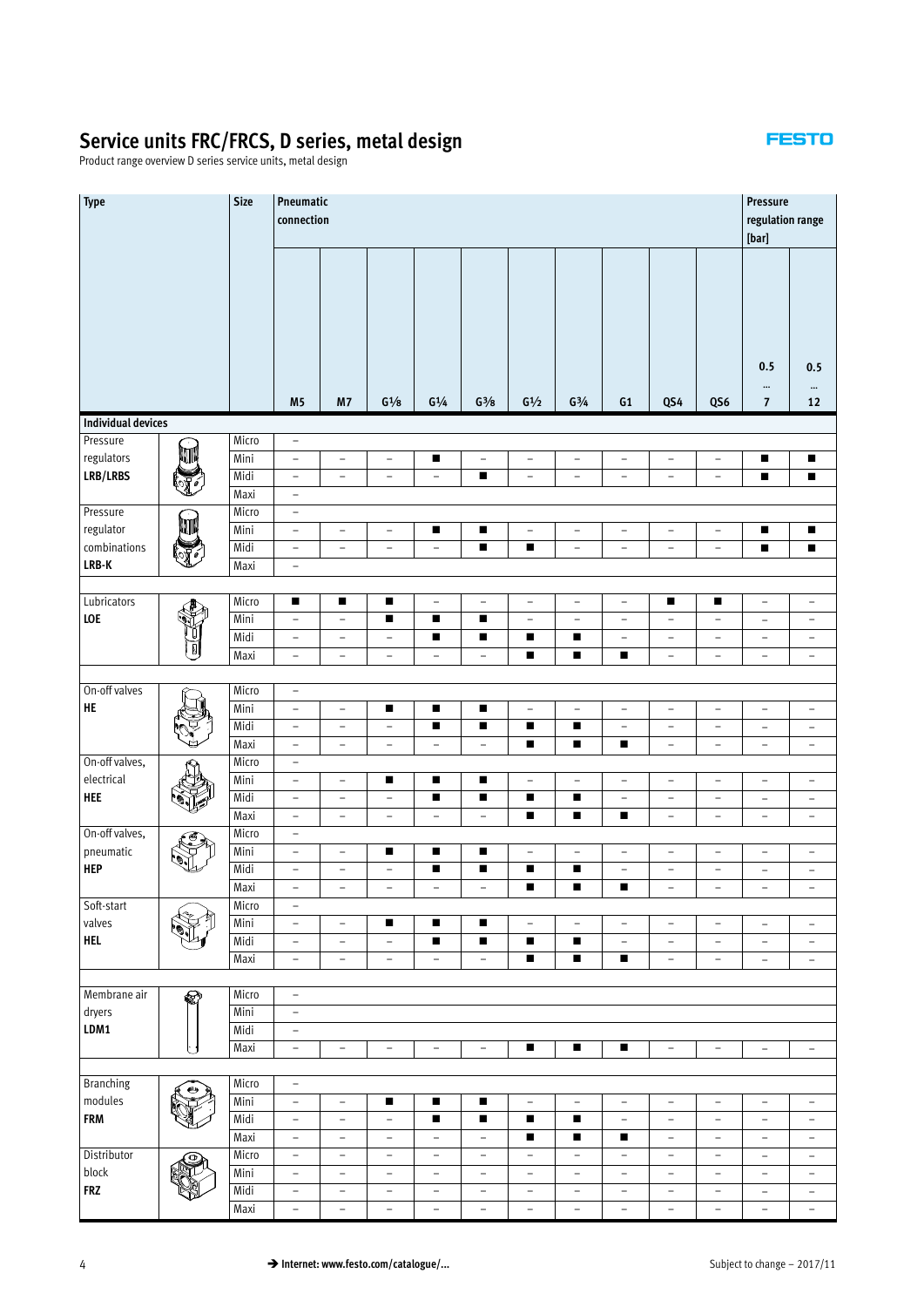Product range overview D series service units, metal design

| <b>Type</b>               | <b>Size</b><br><b>Bowl guard</b> |                          |                          | <b>Pressure indication</b> |                        | <b>Actuator lock</b>     |                                     | <b>Supply voltage</b>    |                          |                          |                          | $\rightarrow$ Page/<br>Internet |                          |
|---------------------------|----------------------------------|--------------------------|--------------------------|----------------------------|------------------------|--------------------------|-------------------------------------|--------------------------|--------------------------|--------------------------|--------------------------|---------------------------------|--------------------------|
|                           |                                  | Metal bowl guard         | Plastic bowl             | With pressure gauge        | Without pressure gauge | Rotary knob with detent  | Rotary knob with integrated<br>lock | <b>24 V DC</b>           | 110 V AC                 | 230 V AC                 | Non-return function      | Pressure switch                 |                          |
| <b>Individual devices</b> |                                  |                          |                          |                            |                        |                          |                                     |                          |                          |                          |                          |                                 |                          |
| Pressure                  | Micro                            | $\qquad \qquad -$        |                          |                            |                        |                          |                                     |                          |                          |                          |                          |                                 | <b>lrb</b>               |
| regulators                | Mini                             | $\overline{\phantom{a}}$ | $\overline{a}$           | $\overline{\phantom{a}}$   | п                      | п                        | ■                                   | $\qquad \qquad -$        | $\qquad \qquad -$        | $\overline{\phantom{0}}$ | $\qquad \qquad -$        | $\qquad \qquad -$               |                          |
| LRB/LRBS                  | Midi                             | $\overline{\phantom{a}}$ | $\overline{a}$           | $\overline{\phantom{a}}$   | п                      | ■                        | ■                                   | $\qquad \qquad -$        | $\qquad \qquad -$        | $\overline{\phantom{0}}$ | $\overline{\phantom{0}}$ | $\overline{\phantom{0}}$        |                          |
|                           | Maxi                             | $\overline{\phantom{a}}$ | $\overline{\phantom{0}}$ |                            |                        |                          |                                     |                          |                          |                          |                          |                                 |                          |
| Pressure                  | Micro                            | $\overline{\phantom{a}}$ |                          |                            |                        |                          |                                     |                          |                          |                          |                          |                                 | <b>Irb</b>               |
| regulator                 | Mini                             | $\overline{\phantom{a}}$ | $\qquad \qquad -$        | $\overline{\phantom{a}}$   | п                      | П                        | $\overline{\phantom{0}}$            | $\qquad \qquad -$        | $\overline{\phantom{a}}$ | $\overline{\phantom{0}}$ | $\qquad \qquad -$        | $\qquad \qquad -$               |                          |
| combinations              | Midi                             | $\overline{\phantom{0}}$ | $\qquad \qquad -$        | $\overline{\phantom{a}}$   | п                      | ■                        | $\overline{\phantom{a}}$            | $\qquad \qquad -$        | $\overline{\phantom{a}}$ | $\overline{\phantom{0}}$ | $\overline{\phantom{a}}$ | $\overline{\phantom{a}}$        |                          |
| LRB-K                     | Maxi                             | $\overline{\phantom{a}}$ | $\overline{\phantom{0}}$ |                            |                        |                          |                                     |                          |                          |                          |                          |                                 |                          |
|                           |                                  |                          |                          |                            |                        |                          |                                     |                          |                          |                          |                          |                                 |                          |
| Lubricators               | Micro                            | $\bar{ }$                | $\blacksquare$           | $\overline{\phantom{a}}$   | п                      | $\bar{ }$                | $\bar{ }$                           | $\overline{\phantom{a}}$ | $\overline{\phantom{a}}$ | $\overline{a}$           | $\overline{\phantom{0}}$ | $\overline{\phantom{a}}$        | loe                      |
| LOE                       | Mini                             | ٠                        | $\overline{\phantom{0}}$ | $\overline{\phantom{a}}$   | п                      | $\overline{\phantom{a}}$ | $\qquad \qquad -$                   | $\qquad \qquad -$        | $\overline{\phantom{a}}$ | -                        | $\qquad \qquad -$        | $\qquad \qquad -$               |                          |
|                           | Midi                             | п                        | $\qquad \qquad -$        | $\overline{\phantom{a}}$   | $\blacksquare$         | $\overline{\phantom{a}}$ | $\overline{\phantom{a}}$            | $\overline{\phantom{0}}$ | $\overline{\phantom{a}}$ | $\overline{\phantom{0}}$ | $\qquad \qquad -$        | $\overline{\phantom{a}}$        |                          |
|                           | Maxi                             | п                        | $\overline{\phantom{0}}$ | $\overline{\phantom{a}}$   | п                      | -                        | $\qquad \qquad -$                   | $\qquad \qquad -$        | $\overline{\phantom{a}}$ | $\overline{\phantom{0}}$ | $\overline{\phantom{a}}$ | $\overline{\phantom{a}}$        |                          |
|                           |                                  |                          |                          |                            |                        |                          |                                     |                          |                          |                          |                          |                                 |                          |
| On-off valves             | Micro                            | $\overline{\phantom{a}}$ |                          |                            |                        |                          |                                     |                          |                          |                          |                          |                                 | he                       |
| HE                        | Mini                             | $\overline{\phantom{a}}$ | $\overline{\phantom{0}}$ | $\overline{\phantom{a}}$   | п                      | п                        | $\overline{\phantom{0}}$            | $\qquad \qquad -$        | $\overline{\phantom{a}}$ | $\overline{\phantom{0}}$ | $\overline{\phantom{a}}$ | $\overline{\phantom{a}}$        |                          |
|                           | Midi                             | $\qquad \qquad -$        | $\qquad \qquad -$        | $\overline{\phantom{a}}$   |                        | ■                        | $\qquad \qquad -$                   | $\qquad \qquad -$        | $\overline{\phantom{m}}$ | $\qquad \qquad -$        | $\qquad \qquad -$        | $\qquad \qquad -$               |                          |
|                           | Maxi                             | $\overline{\phantom{a}}$ | $\qquad \qquad -$        | $\overline{\phantom{a}}$   | п                      | ■                        | $\qquad \qquad -$                   | $\overline{\phantom{a}}$ | $\overline{\phantom{a}}$ | $\overline{\phantom{0}}$ | $\qquad \qquad -$        | $\qquad \qquad -$               |                          |
| On-off valves,            | Micro                            | $\overline{\phantom{a}}$ |                          |                            |                        |                          |                                     |                          |                          |                          |                          |                                 | hee                      |
| electrical                | Mini                             | $\overline{\phantom{a}}$ | $\qquad \qquad -$        | $\overline{\phantom{a}}$   | п                      | $\overline{\phantom{a}}$ | $\overline{\phantom{a}}$            | п                        | п                        | п                        | $\overline{\phantom{a}}$ | $\overline{\phantom{a}}$        |                          |
| <b>HEE</b>                | Midi                             | $\overline{\phantom{a}}$ | $\overline{a}$           | $\overline{\phantom{a}}$   | п                      | $\qquad \qquad -$        | $\qquad \qquad -$                   | П                        | п                        | П                        | $\qquad \qquad -$        | $\qquad \qquad -$               |                          |
|                           | Maxi                             | $\overline{\phantom{a}}$ | $\overline{a}$           | $\overline{\phantom{a}}$   | п                      | $\equiv$                 | $\overline{\phantom{a}}$            | п                        | п                        | $\blacksquare$           | $\qquad \qquad -$        | $\overline{\phantom{0}}$        |                          |
| On-off valves,            | Micro                            | $\overline{\phantom{a}}$ |                          |                            |                        |                          |                                     |                          |                          |                          |                          |                                 | hep                      |
| pneumatic                 | Mini                             |                          |                          |                            |                        |                          |                                     |                          |                          |                          |                          |                                 |                          |
| <b>HEP</b>                | Midi                             | $\overline{\phantom{a}}$ | $\qquad \qquad -$        | $\overline{\phantom{a}}$   | п<br>п                 | $\qquad \qquad -$        | $\qquad \qquad -$                   | $\overline{\phantom{a}}$ | $\overline{\phantom{a}}$ | $\qquad \qquad -$        | $\qquad \qquad -$        | $\overline{\phantom{0}}$        |                          |
|                           |                                  | $\overline{\phantom{a}}$ | $\qquad \qquad -$        | $\overline{\phantom{a}}$   |                        | $\overline{\phantom{a}}$ | $\qquad \qquad -$                   | $\overline{\phantom{0}}$ | $\overline{\phantom{a}}$ | $\overline{\phantom{0}}$ | $\overline{\phantom{a}}$ | $\overline{\phantom{a}}$        |                          |
|                           | Maxi                             | $\overline{\phantom{a}}$ | $\overline{\phantom{a}}$ | $\overline{\phantom{a}}$   | п                      | $\qquad \qquad -$        | $\overline{\phantom{a}}$            | $\overline{\phantom{a}}$ | $\overline{\phantom{a}}$ | $\qquad \qquad -$        | $\overline{\phantom{a}}$ | $\overline{\phantom{a}}$        |                          |
| Soft-start<br>valves      | Micro<br>Mini                    | $\qquad \qquad -$        |                          |                            |                        |                          |                                     |                          |                          |                          |                          |                                 | hel                      |
| <b>HEL</b>                | Midi                             | $\overline{\phantom{a}}$ | $\overline{\phantom{a}}$ | $\overline{\phantom{a}}$   | п                      | $\overline{\phantom{a}}$ | $\overline{\phantom{a}}$            | $\overline{\phantom{a}}$ | $\overline{\phantom{a}}$ | $\qquad \qquad -$        | $\overline{\phantom{a}}$ | $\qquad \qquad -$               |                          |
|                           |                                  | $\overline{\phantom{a}}$ | $\qquad \qquad -$        | $\overline{\phantom{a}}$   | п<br>п                 | $\qquad \qquad -$        | $\overline{\phantom{a}}$            | $\qquad \qquad -$        | $\overline{\phantom{a}}$ | $\overline{\phantom{0}}$ | $\qquad \qquad -$        | $\overline{\phantom{a}}$        |                          |
|                           | Maxi                             | $\overline{\phantom{a}}$ | $\overline{\phantom{a}}$ | $\overline{\phantom{a}}$   |                        | $\overline{\phantom{a}}$ | $\overline{\phantom{a}}$            | $\overline{\phantom{a}}$ | $\overline{\phantom{a}}$ | $\qquad \qquad -$        | $\overline{\phantom{a}}$ | $\overline{\phantom{a}}$        |                          |
| Membrane air              | Micro                            |                          |                          |                            |                        |                          |                                     |                          |                          |                          |                          |                                 | ldm1                     |
|                           |                                  | $\overline{\phantom{a}}$ |                          |                            |                        |                          |                                     |                          |                          |                          |                          |                                 |                          |
| dryers<br>LDM1            | Mini                             | $\frac{1}{2}$            |                          |                            |                        |                          |                                     |                          |                          |                          |                          |                                 |                          |
|                           | Midi                             | $\overline{\phantom{a}}$ |                          |                            |                        |                          |                                     |                          |                          |                          |                          |                                 |                          |
|                           | Maxi                             | ٠                        | $\qquad \qquad -$        | $\overline{\phantom{a}}$   | п                      | $\overline{\phantom{a}}$ | $\overline{\phantom{a}}$            | $\overline{\phantom{a}}$ | $\overline{\phantom{a}}$ | $\qquad \qquad -$        | $\qquad \qquad -$        | $\overline{\phantom{a}}$        |                          |
|                           |                                  |                          |                          |                            |                        |                          |                                     |                          |                          |                          |                          |                                 |                          |
| <b>Branching</b>          | Micro                            | $\qquad \qquad -$        |                          |                            |                        |                          |                                     |                          |                          |                          |                          |                                 | $f$ rm                   |
| modules                   | Mini                             | $\overline{\phantom{a}}$ | $\qquad \qquad -$        | $\overline{\phantom{a}}$   | п                      | $\qquad \qquad -$        | $\qquad \qquad -$                   | $\qquad \qquad -$        | $\overline{\phantom{a}}$ | $\overline{\phantom{0}}$ | п                        | п                               |                          |
| <b>FRM</b>                | Midi                             | $\qquad \qquad -$        | $\qquad \qquad -$        | $\overline{\phantom{a}}$   | п                      | $\overline{\phantom{a}}$ | -                                   | $\qquad \qquad -$        | $\overline{\phantom{a}}$ | $\qquad \qquad -$        | п                        | п                               |                          |
|                           | Maxi                             | $\overline{\phantom{a}}$ | $\qquad \qquad -$        | $\overline{\phantom{a}}$   | п                      | $\overline{\phantom{a}}$ | $\overline{\phantom{a}}$            | $\qquad \qquad -$        | $\overline{\phantom{a}}$ | $\qquad \qquad -$        | п                        | ٠                               |                          |
| Distributor               | Micro                            | $\qquad \qquad -$        | $\qquad \qquad -$        | $\overline{\phantom{a}}$   | п                      | $\overline{\phantom{a}}$ | $\qquad \qquad -$                   | $\qquad \qquad -$        | $\overline{\phantom{a}}$ | $\overline{\phantom{a}}$ | $\overline{\phantom{a}}$ | $\overline{\phantom{0}}$        | $\operatorname{\sf frz}$ |
| block                     | Mini                             | $\qquad \qquad -$        | $\qquad \qquad -$        | $\overline{\phantom{a}}$   | п                      | $\qquad \qquad -$        | -                                   | $\overline{\phantom{a}}$ | $\overline{\phantom{a}}$ | $\overline{\phantom{0}}$ | $\overline{\phantom{a}}$ | $\overline{\phantom{a}}$        |                          |
| ${\sf FRZ}$               | Midi                             | $\overline{\phantom{0}}$ | $\qquad \qquad -$        | $\overline{\phantom{a}}$   | п                      | $\overline{\phantom{a}}$ | $\overline{\phantom{a}}$            | $\overline{\phantom{a}}$ | $\overline{\phantom{a}}$ | $\overline{\phantom{0}}$ | $\overline{\phantom{a}}$ | $\overline{\phantom{a}}$        |                          |
|                           | Maxi                             | $\qquad \qquad -$        | $\overline{\phantom{0}}$ | $\overline{\phantom{a}}$   | п                      | $\bar{\phantom{a}}$      | $\qquad \qquad -$                   | $\qquad \qquad -$        | $\overline{\phantom{a}}$ | $\qquad \qquad -$        | $\qquad \qquad -$        | $\overline{\phantom{a}}$        |                          |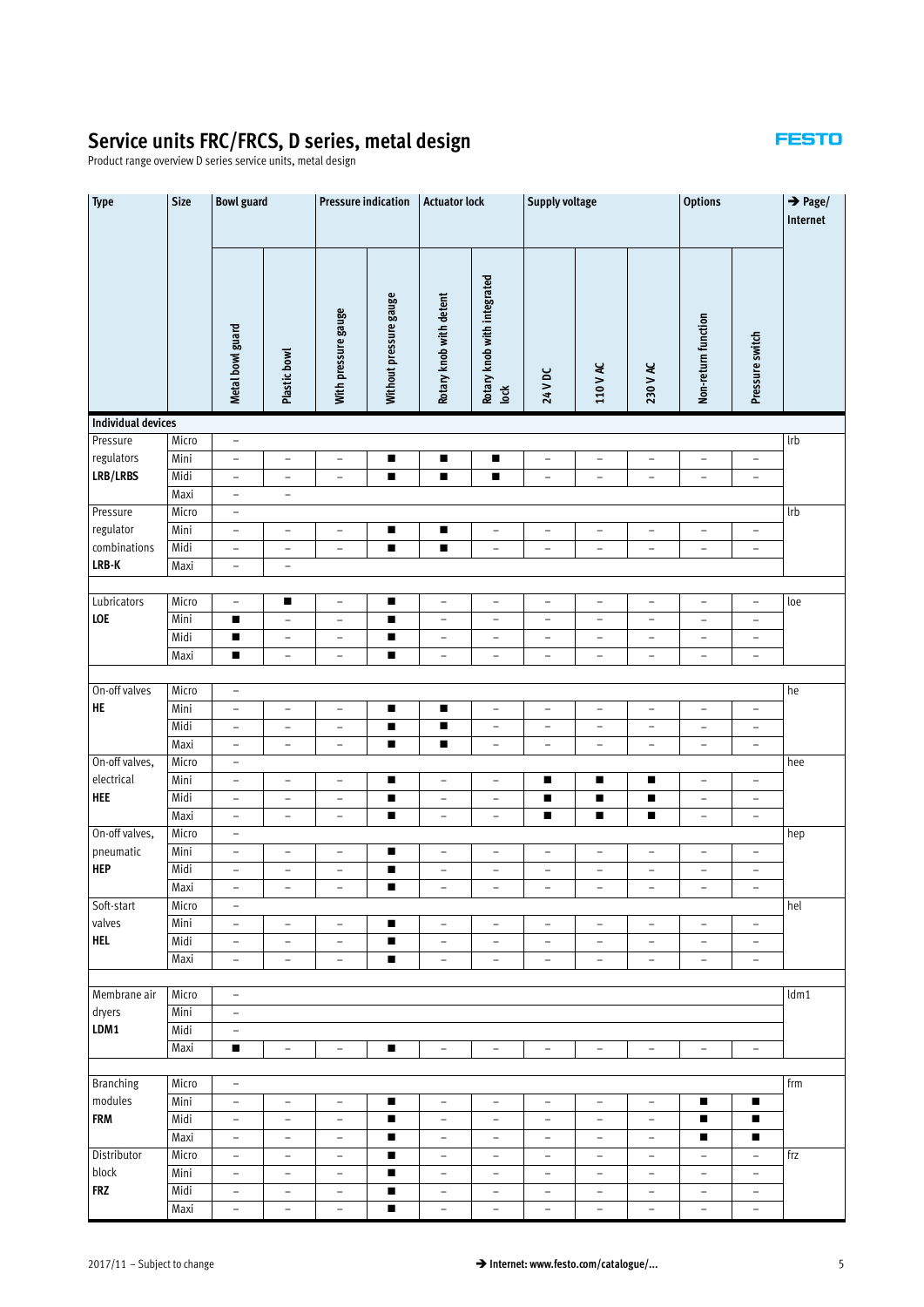**FESTO** 

<span id="page-5-0"></span>Peripherals overview



|                     | Mounting attachments and accessories |                        |                           |                     |
|---------------------|--------------------------------------|------------------------|---------------------------|---------------------|
|                     |                                      | with connection plates | without connection plates | $\rightarrow$ Page/ |
|                     |                                      |                        |                           | Internet            |
| $\boxed{1}$         | Mounting bracket                     |                        |                           | hfoe-d              |
|                     | <b>HFOE</b>                          |                        |                           |                     |
| $\lfloor 2 \rfloor$ | Connecting plate kit                 |                        |                           | pbl                 |
|                     | PBL                                  |                        |                           |                     |
| 3                   | Mounting bracket with hexagon nut    |                        |                           | hrs-d               |
|                     | <b>HRS</b>                           |                        |                           |                     |
| 4                   | Pressure gauge                       |                        |                           | 32                  |
|                     | MA-27                                |                        |                           |                     |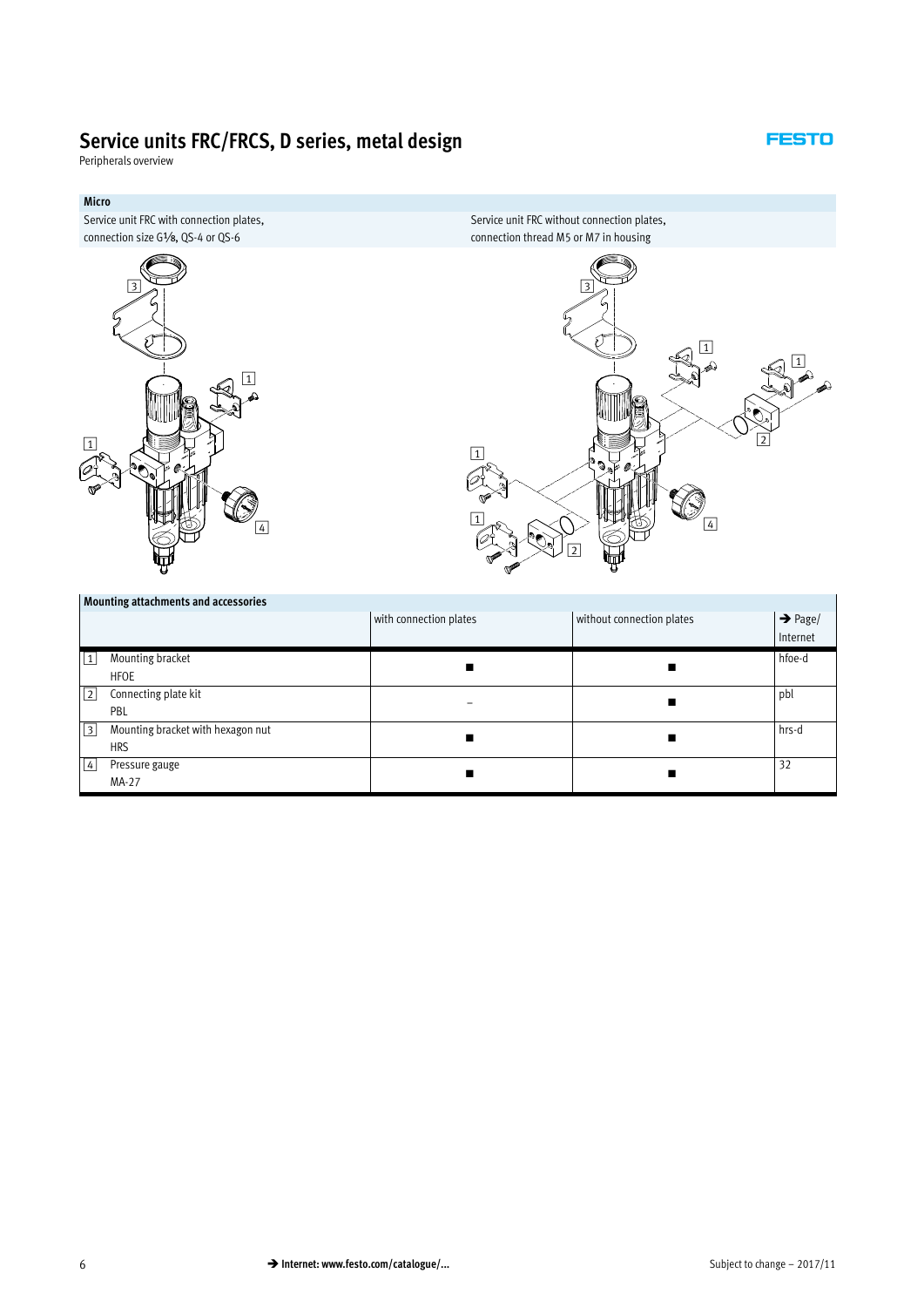#### **FESTO**

Peripherals overview



-

4 Pressure gauge MA

-

 $\blacksquare$ 

[32](#page-31-0)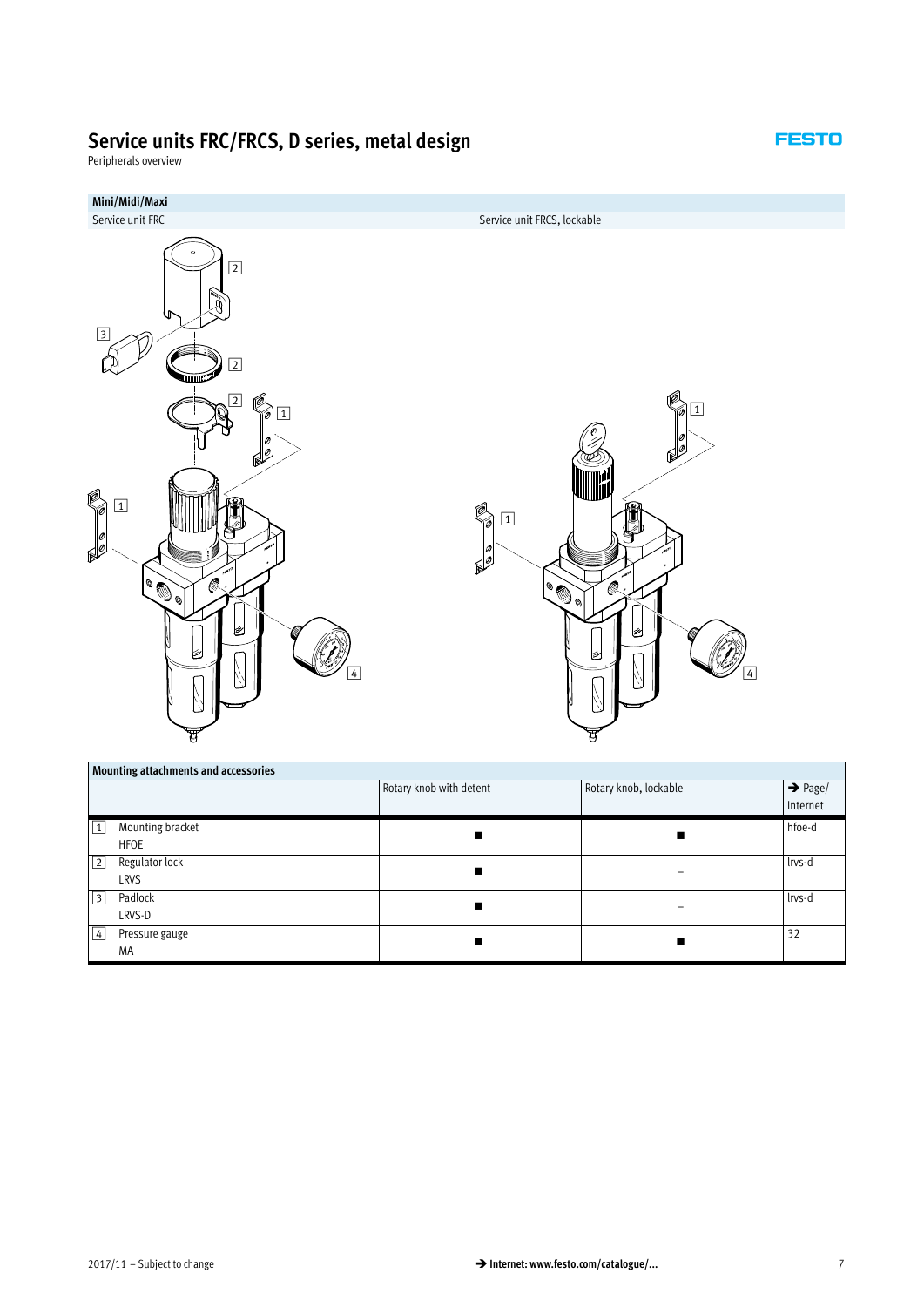#### **FESTO**

Type codes

|                       |                                                                                                | <b>FRC</b> | $\frac{3}{4}$ | D | 5M | 0 | DI | <b>MAXI</b> | Α |  |
|-----------------------|------------------------------------------------------------------------------------------------|------------|---------------|---|----|---|----|-------------|---|--|
| <b>Basic function</b> |                                                                                                |            |               |   |    |   |    |             |   |  |
| <b>FRC</b>            | Service unit                                                                                   |            |               |   |    |   |    |             |   |  |
| <b>FRCS</b>           | Service unit, lockable                                                                         |            |               |   |    |   |    |             |   |  |
|                       |                                                                                                |            |               |   |    |   |    |             |   |  |
|                       | <b>Pneumatic connection</b>                                                                    |            |               |   |    |   |    |             |   |  |
|                       | MICRO (FRC only)                                                                               |            |               |   |    |   |    |             |   |  |
| M <sub>5</sub>        | Connecting thread M5 in housing                                                                |            |               |   |    |   |    |             |   |  |
| M <sub>7</sub>        | Connecting thread M7 in housing                                                                |            |               |   |    |   |    |             |   |  |
| $\frac{1}{8}$         | Connecting plates with connecting thread G1/8                                                  |            |               |   |    |   |    |             |   |  |
| QS4                   | Connecting plates with push-in connector QS-4                                                  |            |               |   |    |   |    |             |   |  |
| QS6                   | Connecting plates with push-in connector QS-6                                                  |            |               |   |    |   |    |             |   |  |
| MINI                  |                                                                                                |            |               |   |    |   |    |             |   |  |
| $1/8$                 | Connecting plates with connecting thread G1/8                                                  |            |               |   |    |   |    |             |   |  |
| 1/4                   | Connecting plates with connecting thread G1/4                                                  |            |               |   |    |   |    |             |   |  |
| $\frac{3}{8}$         | Connecting plates with connecting thread G3/8                                                  |            |               |   |    |   |    |             |   |  |
| <b>MIDI</b>           |                                                                                                |            |               |   |    |   |    |             |   |  |
| 1/4<br>$\frac{3}{8}$  | Connecting plates with connecting thread G1/4<br>Connecting plates with connecting thread G3/8 |            |               |   |    |   |    |             |   |  |
| $\frac{1}{2}$         | Connecting plates with connecting thread G1/2                                                  |            |               |   |    |   |    |             |   |  |
| $\frac{3}{4}$         | Connecting plates with connecting thread G3/4                                                  |            |               |   |    |   |    |             |   |  |
| MAXI                  |                                                                                                |            |               |   |    |   |    |             |   |  |
| $1/2$                 | Connecting plates with connecting thread G1/2                                                  |            |               |   |    |   |    |             |   |  |
| $\frac{3}{4}$         | Connecting plates with connecting thread G3/4                                                  |            |               |   |    |   |    |             |   |  |
| $\mathbf{1}$          | Connecting plates with connecting thread G1                                                    |            |               |   |    |   |    |             |   |  |
|                       |                                                                                                |            |               |   |    |   |    |             |   |  |
| <b>Series</b>         |                                                                                                |            |               |   |    |   |    |             |   |  |
| D                     | Series                                                                                         |            |               |   |    |   |    |             |   |  |
|                       |                                                                                                |            |               |   |    |   |    |             |   |  |
|                       | Pressure regulation range                                                                      |            |               |   |    |   |    |             |   |  |
| 7                     | 0.5  7 bar                                                                                     |            |               |   |    |   |    |             |   |  |
|                       | 0.5  12 bar                                                                                    |            |               |   |    |   |    |             |   |  |
|                       | <b>Grade of filtration</b>                                                                     |            |               |   |    |   |    |             |   |  |
|                       | 40 µm                                                                                          |            |               |   |    |   |    |             |   |  |
| 5M                    | $5 \mu m$                                                                                      |            |               |   |    |   |    |             |   |  |
|                       |                                                                                                |            |               |   |    |   |    |             |   |  |
|                       | Pressure gauge                                                                                 |            |               |   |    |   |    |             |   |  |
|                       | With pressure gauge                                                                            |            |               |   |    |   |    |             |   |  |
| 0                     | Without pressure gauge                                                                         |            |               |   |    |   |    |             |   |  |
|                       | <b>Function (optional)</b>                                                                     |            |               |   |    |   |    |             |   |  |
|                       |                                                                                                |            |               |   |    |   |    |             |   |  |
| DI                    | Directly actuated pressure regulator with integrated                                           |            |               |   |    |   |    |             |   |  |
|                       | return flow function (FRC(S)--MAXI only)                                                       |            |               |   |    |   |    |             |   |  |
| <b>Size</b>           |                                                                                                |            |               |   |    |   |    |             |   |  |
| <b>MICRO</b>          | Grid dimension 25 mm (without connecting plates)                                               |            |               |   |    |   |    |             |   |  |
| MINI                  | Grid dimension 40 mm (without connecting plates)                                               |            |               |   |    |   |    |             |   |  |
| MIDI                  | Grid dimension 55 mm (without connecting plates)                                               |            |               |   |    |   |    |             |   |  |
|                       |                                                                                                |            |               |   |    |   |    |             |   |  |
|                       |                                                                                                |            |               |   |    |   |    |             |   |  |
| MAXI                  | Grid dimension 66 mm (without connecting plates)                                               |            |               |   |    |   |    |             |   |  |
|                       | Condensate drain                                                                               |            |               |   |    |   |    |             |   |  |
|                       | Turned manually                                                                                |            |               |   |    |   |    |             |   |  |
| Н                     | Semi-automatic                                                                                 |            |               |   |    |   |    |             |   |  |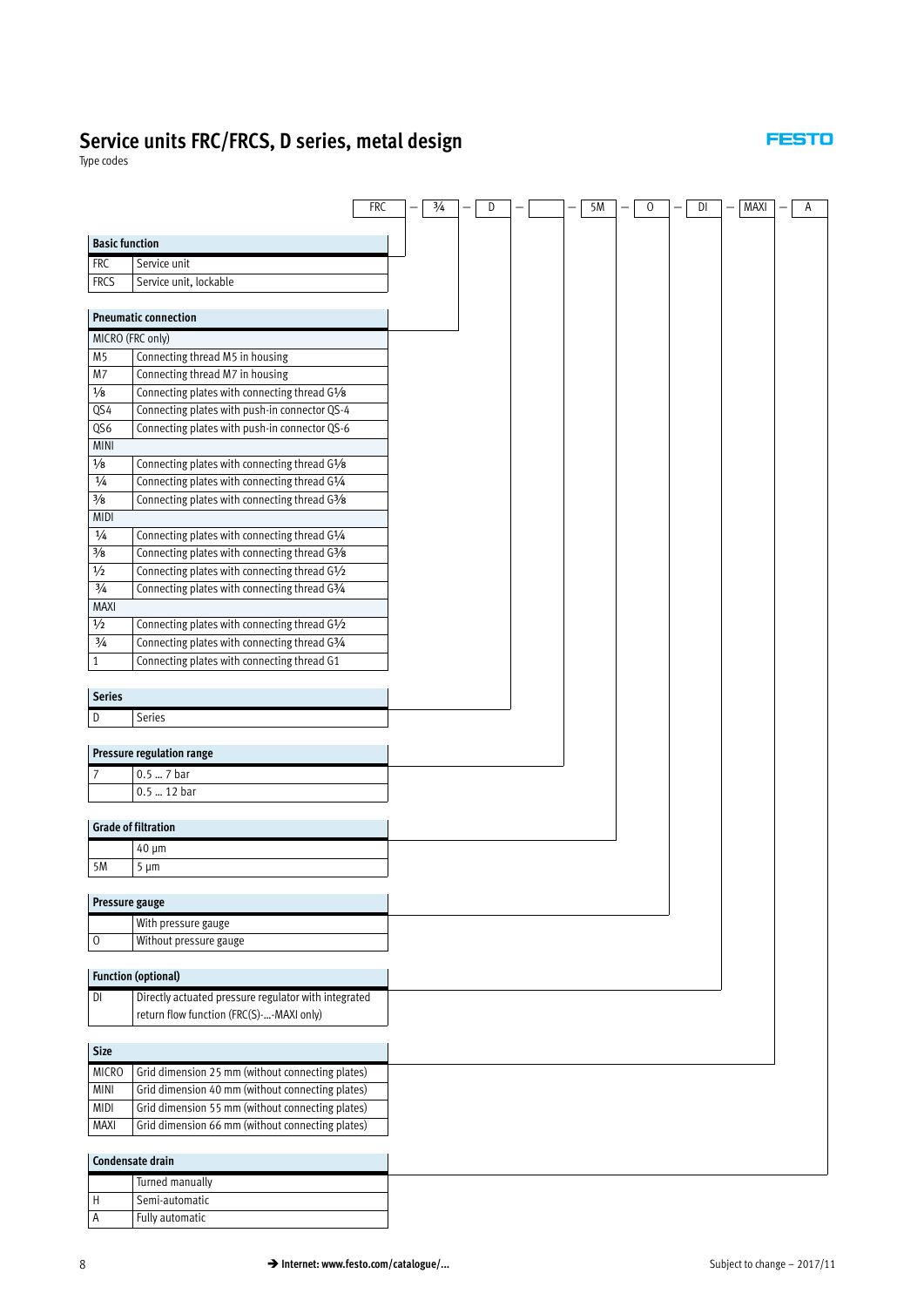Technical data

FRC/FRCS Manual rotary condensate drain, with pressure gauge



Semi or fully automatic condensate drain, with pressure gauge



Flow rate 80 … 8,700 l/min

Temperature range  $-10 - +60$  °C

Operating pressure 1 … 16 bar

 $-\sqrt{\frac{2}{\pi}}$  www.festo.com

FRC/FRCS-…-DI-MAXI Manual rotary condensate drain, with pressure gauge



Fully automatic condensate drain, with pressure gauge



- Filter, regulator and lubricator functions in a single unit
- High flow rate and highly efficient removal of contaminants
- Good regulating characteristics with minimal pressure hysteresis
- Setting values are secured by locking the rotary knob
	- Lockable rotary knob



- Two pressure regulation ranges: 0.5 … 7 bar and 0.5 … 12 bar - Two pressure gauge connections for different fitting options - With manual, semi-automatic or fully automatic condensate drain • Choice of filter cartridges: 5 μm or

• New filter cartridges > [31](#page-30-0)

40 μm

The following oils are recommended for Festo components: Viscosity range to ISO 3448 class VG 32 32 mm<sup>2</sup>/s (cSt) at 40 °C

- Festo special oil  $\rightarrow$  [32](#page-31-0)
- ARAL Vitam GF 32
- BP Energol HLP 32
- Esso Nuto H 32
- Mobil DTE 24
- Shell Tellus Oil DO 32

## **General technical data**

| uelleidi lecillical udla       |             |                                                                            |                                                                                |                                                                                 |                                        |
|--------------------------------|-------------|----------------------------------------------------------------------------|--------------------------------------------------------------------------------|---------------------------------------------------------------------------------|----------------------------------------|
| Size                           |             | Micro                                                                      | Mini                                                                           | Midi                                                                            | Maxi                                   |
| Pneumatic connection $1, 21$   |             | M5 <sup>2</sup> , M7 <sup>2</sup> , G <sup>1</sup> /8, QS-4 <sup>3</sup> , | $G\frac{1}{8}$ , $G\frac{1}{4}$ , $G\frac{3}{8}$                               | $G\frac{1}{4}$ , $G\frac{3}{8}$ , $G\frac{1}{2}$ , $G\frac{3}{4}$               | $G\frac{1}{2}$ , $G\frac{3}{4}$ , $G1$ |
|                                |             | $QS-63$                                                                    |                                                                                |                                                                                 |                                        |
| Design                         |             | Filter regulator with/without pressure gauge                               |                                                                                |                                                                                 |                                        |
|                                |             | Proportional standard mist lubricator                                      |                                                                                |                                                                                 |                                        |
| Type of mounting               |             | Via accessories                                                            |                                                                                |                                                                                 |                                        |
|                                |             | In-line installation                                                       |                                                                                |                                                                                 |                                        |
| Assembly position              |             | Vertical ±5°                                                               |                                                                                |                                                                                 |                                        |
| Grade of filtration            | [µm]        | 5                                                                          | 5                                                                              |                                                                                 |                                        |
|                                |             | $\overline{\phantom{0}}$                                                   | 40                                                                             |                                                                                 |                                        |
| Air purity class at the output |             |                                                                            | Compressed air according to ISO 8573-1:2010 [6:8:-] (grade of filtration 5 µm) |                                                                                 |                                        |
|                                |             | -                                                                          |                                                                                | Compressed air according to ISO 8573-1:2010 [7:8:-] (grade of filtration 40 µm) |                                        |
|                                |             |                                                                            | Inert gases                                                                    |                                                                                 |                                        |
| Bowl guard                     |             | -                                                                          | Metal bowl guard                                                               |                                                                                 |                                        |
| Condensate drain               |             | Manual rotary                                                              |                                                                                |                                                                                 |                                        |
|                                |             | Semi-automatic                                                             | Fully automatic                                                                |                                                                                 |                                        |
| Regulator lock                 |             | Rotary knob with detent                                                    |                                                                                |                                                                                 |                                        |
|                                |             | ÷,                                                                         | Rotary knob with integrated lock                                               |                                                                                 |                                        |
| Pressure regulation range      | [bar]       | 0.57                                                                       | 0.57                                                                           |                                                                                 |                                        |
|                                |             |                                                                            | $0.5 - 12$                                                                     |                                                                                 |                                        |
| Max. hysteresis                | [bar]       | 0.3                                                                        | 0.2                                                                            |                                                                                 | 0.4                                    |
| Pressure indication            |             | Via pressure gauge                                                         |                                                                                |                                                                                 |                                        |
|                                |             | M5 prepared                                                                | G <sup>1</sup> / <sub>8</sub> prepared                                         | G <sub>1</sub> /4 prepared                                                      | G1/4 prepared                          |
| Max. condensate volume         | $\rm[cm^3]$ | 3                                                                          | 22                                                                             | 43                                                                              | $80^{4}$                               |

1) Connecting plates with connecting thread

2) Without connecting plates, connecting thread in housing

3) Connecting plates with push-in connector

 $\frac{2}{4}$  The max. condensate volume for the FRC/FRCS-...-DI-MAXI is 43 cm<sup>3</sup>.

-H- Note: This product conforms to ISO 1179-1 and to ISO 228-1

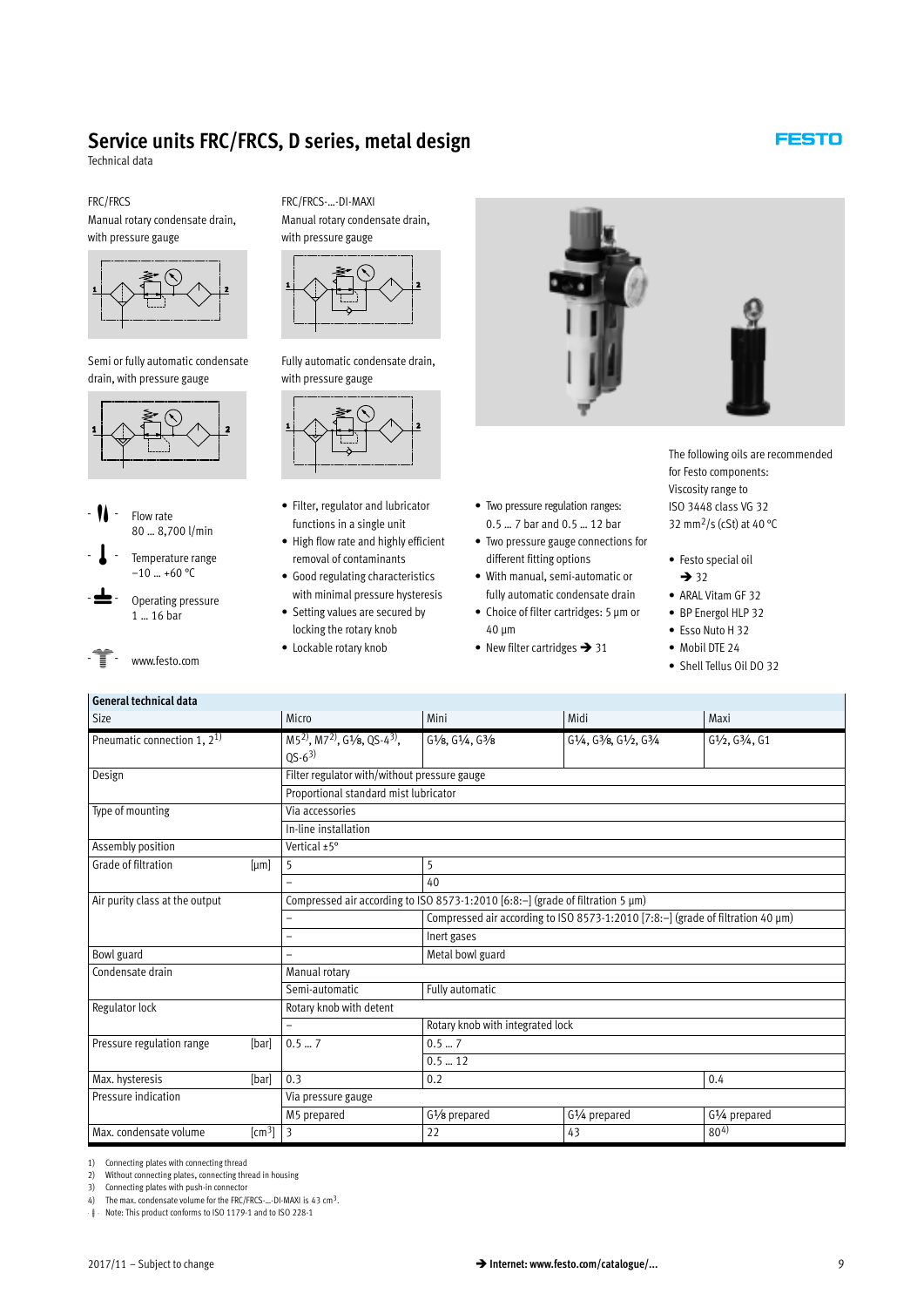Technical data

#### **FESTO**

| Standard nominal flow rate q <sub>nN</sub> <sup>1)</sup> [l/min] |            |                |     |           |        |        |
|------------------------------------------------------------------|------------|----------------|-----|-----------|--------|--------|
| Size                                                             |            | Micro          |     |           |        |        |
| Pneumatic connection 1, 2                                        |            | M <sub>5</sub> | M7  | $G^{1/8}$ | $QS-4$ | $OS-6$ |
| Pressure regulation                                              | $0.57$ bar | -80            | 170 | 160       | 100    | 160    |
| range                                                            |            |                |     |           |        |        |

1) Measured at p1 = 10 bar, p2 = 6 bar and Δp = 1 bar.<br>A minimum flow rate of 125 l/min is required for correct operation.

|                                                   | Standard nominal flow rate $q_{nn}^{(1)}$ [I/min] |                   |           |                   |           |                   |                   |           |                        |                      |                      |
|---------------------------------------------------|---------------------------------------------------|-------------------|-----------|-------------------|-----------|-------------------|-------------------|-----------|------------------------|----------------------|----------------------|
| Size<br>Mini                                      |                                                   |                   | Midi      |                   |           |                   | Maxi              |           |                        |                      |                      |
| Pneumatic connection 1, 2                         |                                                   | G <sup>1</sup> /8 | $G^{1/4}$ | G <sup>3</sup> /8 | $G^{1/4}$ | G <sup>3</sup> /8 | G <sup>1</sup> /2 | $G^{3}/4$ | G <sup>1</sup> /2      | $G^{3/4}$            | G <sub>1</sub>       |
| Pressure regulation<br>range, grade of filtration | $0.5 - 7$ bar,<br>40 um                           | 800               | 1,300     | 1,500             | 1,700     | 2,000             | 2,800             | 2,800     | 7,700<br>$(4,500)^2$   | 8,500<br>$(5,000)^2$ | 8,700<br>$(5,200)^2$ |
|                                                   | $0.5$ 12 bar,<br>5 um                             | 600               | 850       | 1,050             | 1,300     | 1,700             | 1,800             | 2,100     | 6,800<br>$(3,000)^2$   | 7,000<br>$(3,600)^2$ | 7,200<br>$(3,800)^2$ |
|                                                   | $0.5$ 12 bar,<br>$40 \mu m$                       | 700               | 1,000     | 1,200             | 1,500     | 2,000             | 2,600             | 2,600     | 7,600<br>$(3,300)^{2}$ | 8,300<br>$(3,800)^2$ | 8,500<br>$(4,000)^2$ |

1) Measured at p1 = 10 bar, p2 = 6 bar and Δp = 1 bar.<br>A minimum flow rate of 125 l/min is required for correct operation.

2) For the FRC/FRCS-...-DI.

#### **Operating and environmental conditions**

| operating and environmental conditions<br>Condensate drain | Manual rotary                            |                           | Semi-automatic           | Fully automatic           |
|------------------------------------------------------------|------------------------------------------|---------------------------|--------------------------|---------------------------|
|                                                            |                                          |                           |                          |                           |
| Size                                                       | Micro                                    | Mini/Midi/Maxi            | Micro                    | Mini/Midi/Maxi            |
| [bar]<br>Operating pressure                                | 110                                      | 116                       | 110                      | 212                       |
| Operating medium                                           | Compressed air in                        | Compressed air in         | Compressed air in        | Compressed air in         |
|                                                            | accordance with                          | accordance with           | accordance with          | accordance with           |
|                                                            | $ SO\ 8573-1:2010$ $[-:-:-]$             | ISO 8573-1:2010 [-:9:-]   | $ISO 8573-1:2010[-:-:-]$ | ISO 8573-1:2010 [7:9:-]   |
|                                                            |                                          | Inert gases               | $\overline{\phantom{0}}$ | Inert gases               |
| Note on operating/pilot medium                             |                                          | Operation with lubricated | -                        | Operation with lubricated |
|                                                            |                                          | medium possible (in which |                          | medium possible (in which |
|                                                            |                                          | case lubricated operation |                          | case lubricated operation |
|                                                            |                                          | will always be required)  |                          | will always be required)  |
| [°C]<br>Ambient temperature                                | $-10+60$                                 |                           |                          |                           |
| Temperature of medium<br>[°C]                              | $-10+60$                                 |                           |                          |                           |
| [°C]<br>Storage temperature                                | $-10+60$                                 |                           |                          |                           |
| Corrosion resistance class CRC <sup>1)</sup>               |                                          |                           |                          |                           |
| Maritime classification                                    | See certificate (only FRC) <sup>2)</sup> |                           |                          |                           |

1) Corrosion resistance class CRC 2 to Festo standard FN 940070

Moderate corrosion stress. Indoor applications in which condensation may occur. External visible parts with primarily decorative requirements for the surface and which are in direct contact with the ambient atmo-<br>sphere t

| Weight [g]             |            |                          |                          |                          |                                 |                |
|------------------------|------------|--------------------------|--------------------------|--------------------------|---------------------------------|----------------|
| Size                   | Micro      |                          | Mini                     | Midi                     | Maxi                            |                |
|                        | Connecting | Connecting               |                          |                          | Connection                      | Connection     |
|                        | thread     | plate                    |                          |                          | $G\frac{1}{2}$ , $G\frac{3}{4}$ | G <sub>1</sub> |
| With pressure gauge    |            |                          |                          |                          |                                 |                |
| FRC-                   | 113        | 149                      | 660                      | 1,440                    | 2,390                           | 2,520          |
| FRC--DI                | -          | -                        | -                        | $\qquad \qquad -$        | 2,670                           | 2,670          |
| FRCS-                  | -          | $\overline{\phantom{m}}$ | 760                      | 1,680                    | 2,490                           | 2,620          |
| FRCS--DI               | -          | $\overline{\phantom{m}}$ | $\overline{\phantom{0}}$ | $\qquad \qquad -$        | 2,950                           | 2,950          |
|                        |            |                          |                          |                          |                                 |                |
| Without pressure gauge |            |                          |                          |                          |                                 |                |
| FRC-                   | 103        | 139                      | 600                      | 1,350                    | 2,280                           | 2,460          |
| FRC--DI                | -          | $\overline{\phantom{m}}$ | $\overline{\phantom{0}}$ | $\overline{\phantom{a}}$ | 2,600                           | 2,600          |
| FRCS-                  | -          | $\overline{\phantom{0}}$ | 700                      | 1,590                    | 2,380                           | 2,560          |
| FRCS--DI               | -          | $\overline{\phantom{m}}$ | $\overline{\phantom{0}}$ | -                        | 2,880                           | 2,880          |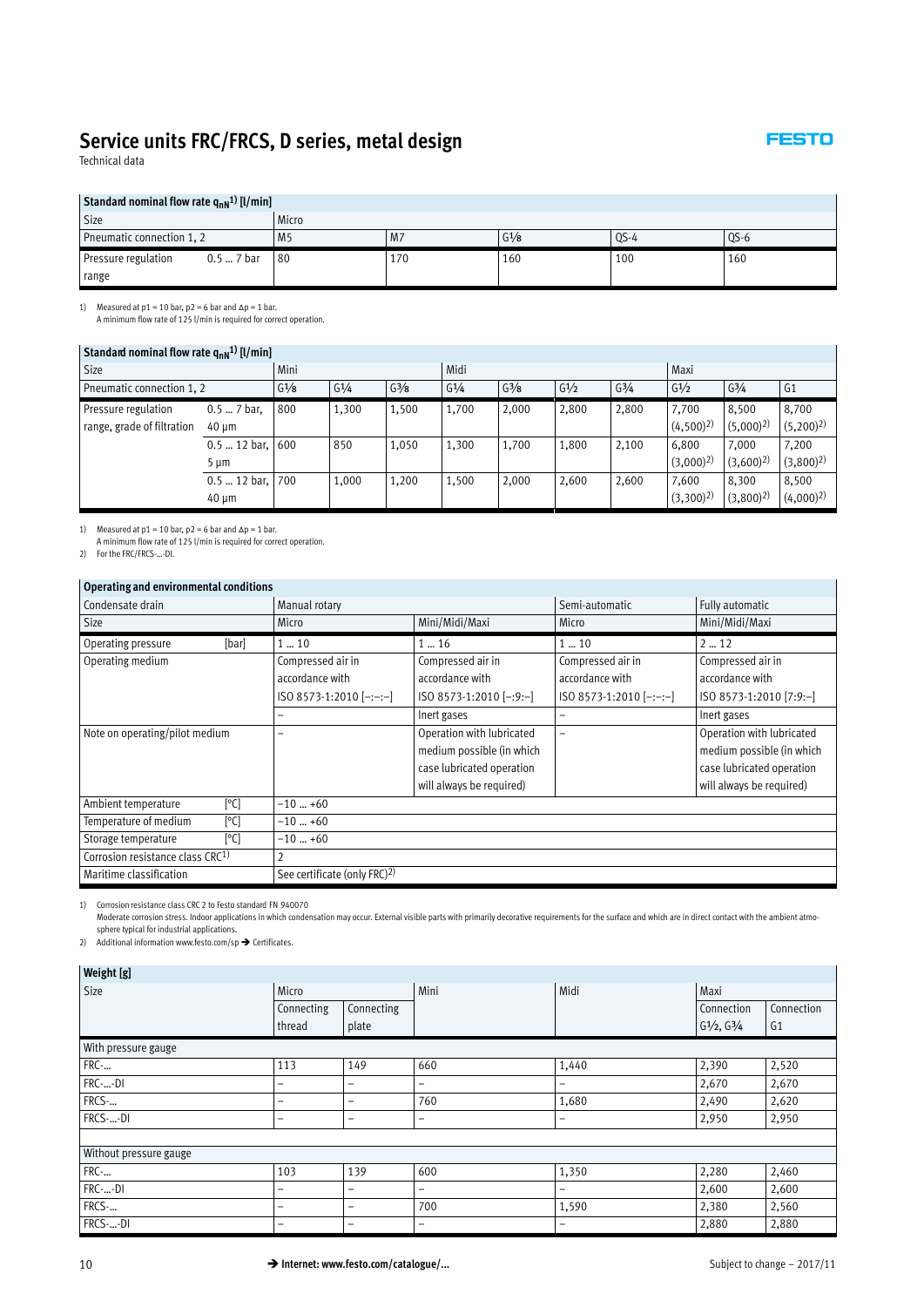Technical data



| Size                            | Micro                   | Mini/Midi/Maxi          |
|---------------------------------|-------------------------|-------------------------|
| Housing<br> 1                   | Wrought aluminium alloy | Die-cast zinc           |
| Connecting plates<br>$\sqrt{2}$ | Wrought aluminium alloy | Die-cast zinc/aluminium |
| $\sqrt{3}$<br>Bowl              | P <sub>C</sub>          | <sub>PC</sub>           |
| Metal bowl guard<br>$ 4\rangle$ | -                       | Aluminium               |
| Regulating knob                 | <b>POM</b>              | <b>POM</b>              |
| 6<br>Support                    | PC                      | -                       |
| <b>Seals</b>                    | <b>NBR</b>              | <b>NBR</b>              |
| Note on materials               | -                       | RoHS-compliant          |

#### **Standard flow rate qn as a function of the output pressure p2**



Primary pressure p1 = 10 bar

FRC-M5-…-MICRO FRC-M7-…-MICRO B



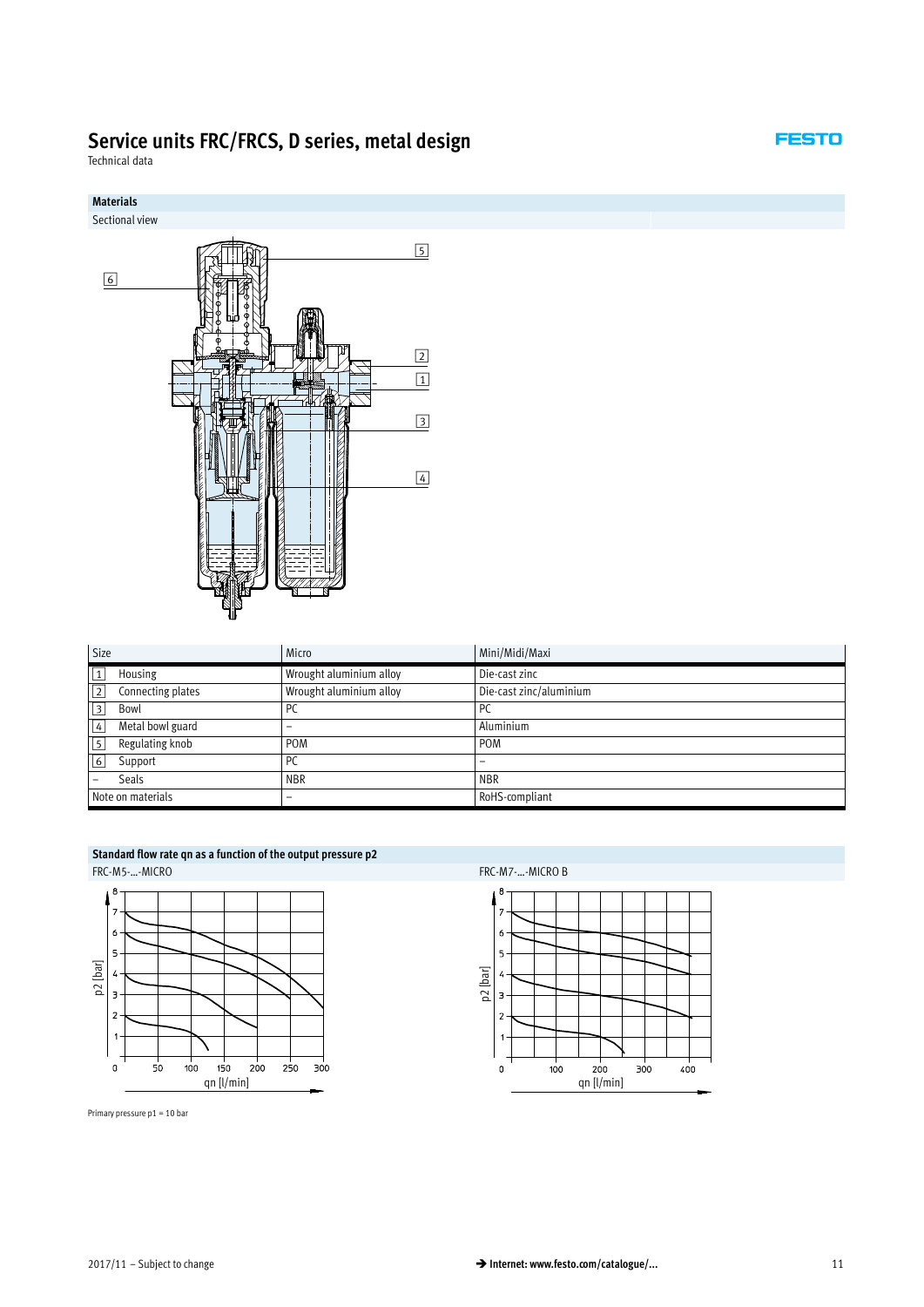**FESTO** 

Technical data

**Standard flow rate qn as a function of the output pressure p2**







Primary pressure p1 = 10 bar

 $\frac{1}{2}$  - Note

In order to improve control behaviour, primary-pressure dependent

internal air consumption is provided on the FRC/FRCS-…-MAXI.







FRC/FRCS-1-D-MAXI FRC/FRCS-1-D-DI-MAXI

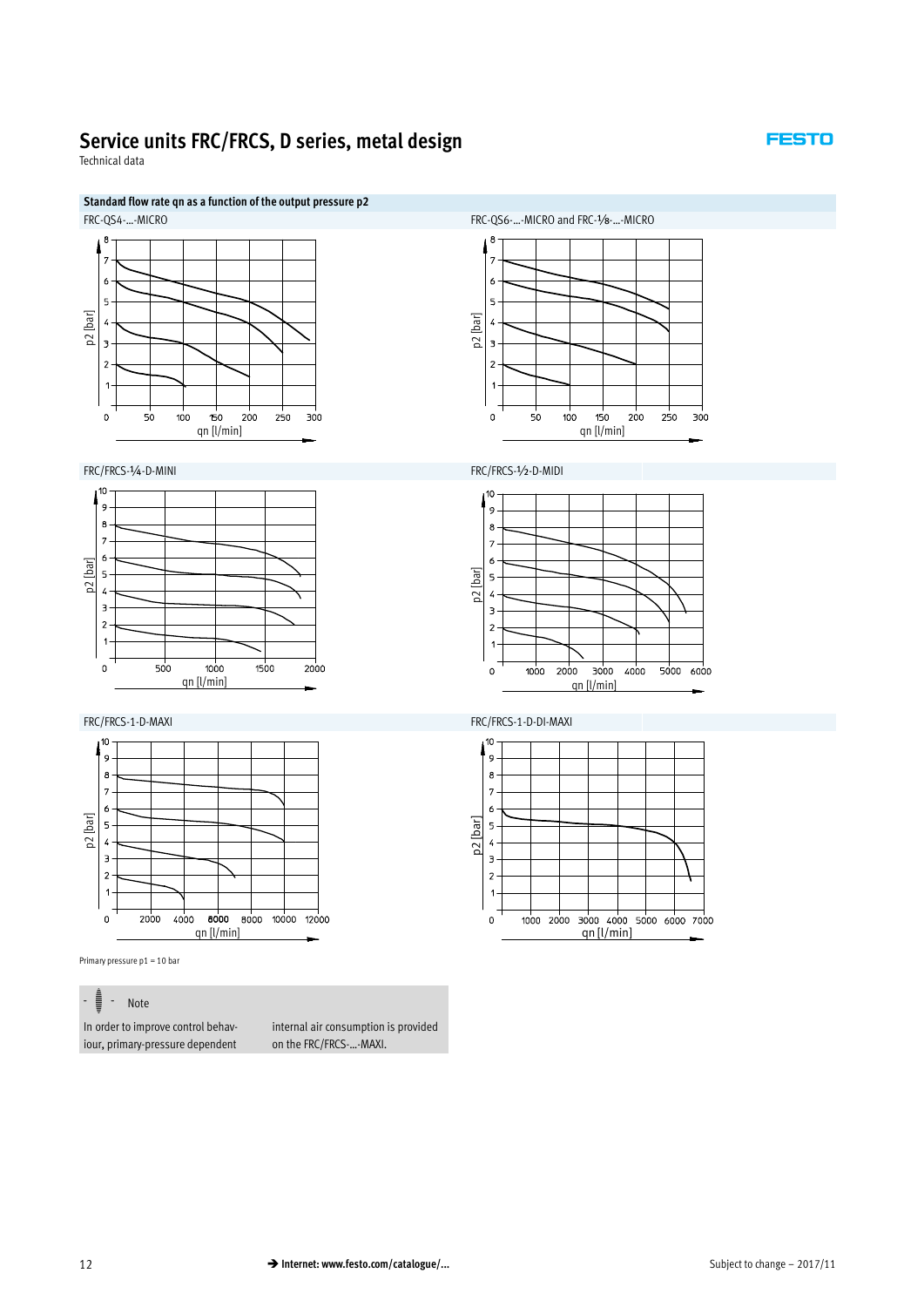Technical data

#### Micro  $B<sub>4</sub>$ **B1** B<sub>3</sub>  $B<sub>5</sub>$  $B6$  $D2$  $\underline{B6}$  $\overline{0}$  $\overline{1}$  $\tilde{t}$  $\overline{\mathsf{d}}$  $\Box$  $\overline{C}$ minin  $\overline{a}$  $\boxed{1}$  $\approx$  2  $D7$  $\overline{\Box}$ Turned manually condensate drain 7/////

1 Barbed fitting for plastic tubing PUN(-H)-8x1,25

 $\rightarrow$  Flow direction

| Type                                                                             | <b>B1</b> | B <sub>3</sub> | <b>B4</b> | <b>B5</b> | <b>B6</b> | D <sub>1</sub>                        | D <sub>2</sub><br>Ø | D <sub>5</sub><br>Ø | D7<br>Ø | H1 | H <sub>3</sub> |
|----------------------------------------------------------------------------------|-----------|----------------|-----------|-----------|-----------|---------------------------------------|---------------------|---------------------|---------|----|----------------|
| FRC-M5-D-7-5M-MICRO (H)<br>FRC-M7-D-7-5M-MICRO (H) B                             | 50        |                |           |           |           | M <sub>5</sub><br>M <sub>7</sub>      |                     |                     |         |    |                |
| FRC-1/8-D-7-5M-MICRO (H)<br>FRC-QS4-D-7-5M-MICRO (H)<br>FRC-QS6-D-7-5M-MICRO (H) | 70        | 25             | 50        | 25        | ~2.5      | G <sup>1</sup> /8<br>$QS-4$<br>$QS-6$ | ~24                 | 28                  | 5.6     | 14 | ~28<br>$~10$   |

| Type                      | L1     | L2   | L3<br>min. | L4 | L <sub>8</sub> | L <sub>10</sub> | L11    | $\equiv$ $\uparrow$ 1 | $\equiv$ 2 |
|---------------------------|--------|------|------------|----|----------------|-----------------|--------|-----------------------|------------|
| FRC-M5-D-7-5M-MICRO (H)   |        |      |            |    |                |                 |        |                       |            |
| FRC-M7-D-7-5M-MICRO (H) B |        |      |            |    |                |                 |        |                       |            |
| FRC-1/8-D-7-5M-MICRO (H)  | ~107.5 | ~100 | 60         | 46 | 17.3           | $\sim$ )        | ~234.5 | 12                    |            |
| FRC-QS4-D-7-5M-MICRO (H)  |        |      |            |    |                |                 |        |                       |            |
| FRC-QS6-D-7-5M-MICRO (H)  |        |      |            |    |                |                 |        |                       |            |

 $\cdot$  |  $\cdot$  Note: This product conforms to ISO 1179-1 and to ISO 228-1



**Dimensions** Download CAD data - **www.festo.com**

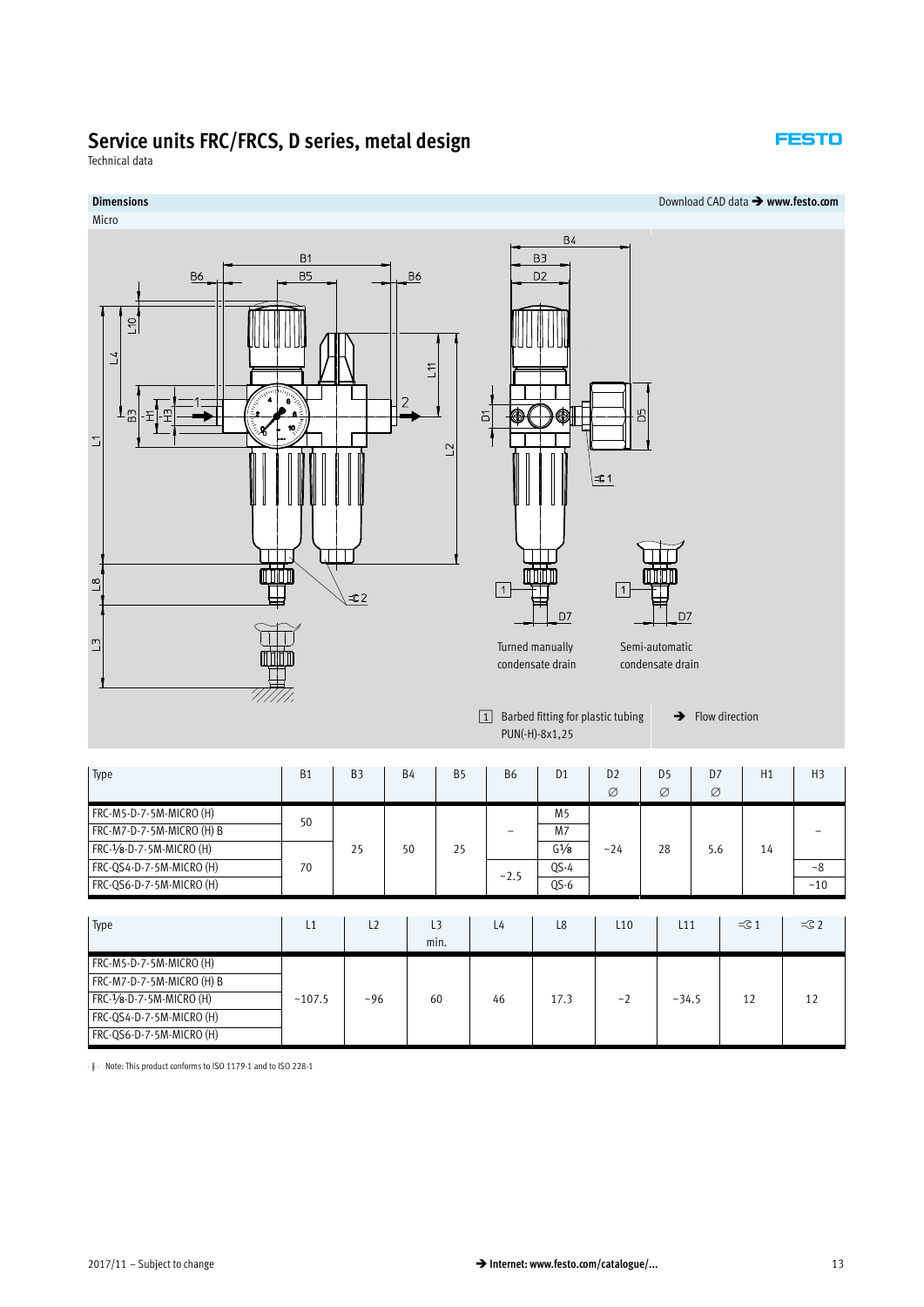#### **FESTO**

Technical data



 $\|\cdot\|$  Note: This product conforms to ISO 1179-1 and to ISO 228-1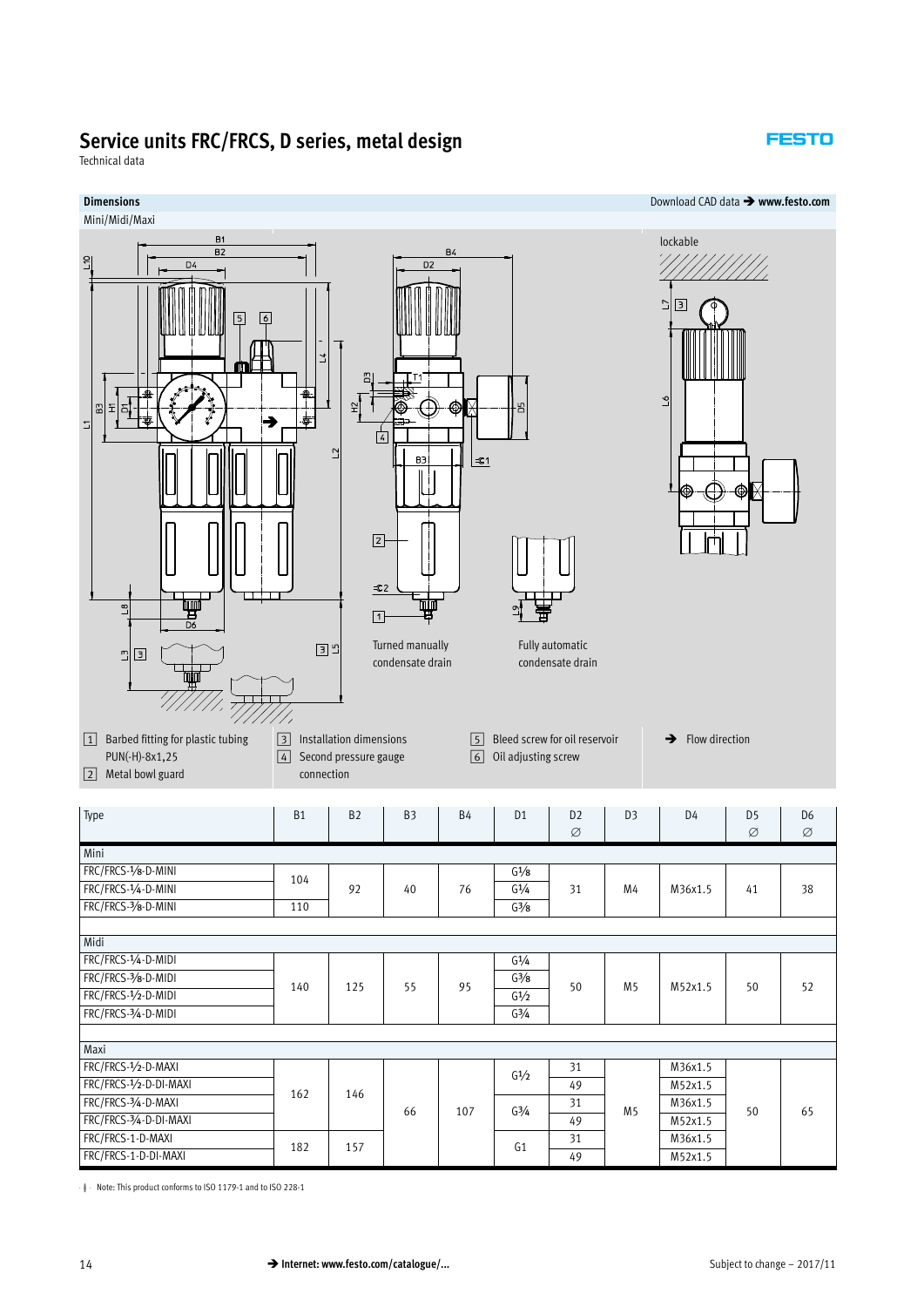Technical data

| Type                   | H1 | H <sub>2</sub> | L1  | L2  | L <sub>3</sub> | L4  | L <sub>5</sub> | L <sub>6</sub> | L7 | L8 | L9 | L <sub>10</sub> | T1             | $=\subset 1$ | $\equiv$ 2 |
|------------------------|----|----------------|-----|-----|----------------|-----|----------------|----------------|----|----|----|-----------------|----------------|--------------|------------|
| Mini                   |    |                |     |     |                |     |                |                |    |    |    |                 |                |              |            |
| FRC/FRCS-1/8-D-MINI    |    |                |     |     |                |     |                |                |    |    |    |                 |                |              |            |
| FRC/FRCS-1/4-D-MINI    | 20 | 11             | 193 | 169 | 60             | 69  | 100            | 98             | 60 | 15 | 19 | 3               | $\overline{7}$ | 14           | 22         |
| FRC/FRCS-3/8-D-MINI    |    |                |     |     |                |     |                |                |    |    |    |                 |                |              |            |
|                        |    |                |     |     |                |     |                |                |    |    |    |                 |                |              |            |
| Midi                   |    |                |     |     |                |     |                |                |    |    |    |                 |                |              |            |
| FRC/FRCS-1/4-D-MIDI    |    |                |     |     |                |     |                |                |    |    |    |                 |                |              |            |
| FRC/FRCS-3/8-D-MIDI    | 32 | 22             | 250 | 204 | 80             | 99  | 120            | 130            | 60 | 15 | 19 | 3               | 8              | 14           | 24         |
| FRC/FRCS-1/2-D-MIDI    |    |                |     |     |                |     |                |                |    |    |    |                 |                |              |            |
| FRC/FRCS-3/4-D-MIDI    |    |                |     |     |                |     |                |                |    |    |    |                 |                |              |            |
|                        |    |                |     |     |                |     |                |                |    |    |    |                 |                |              |            |
| Maxi                   |    |                |     |     |                |     |                |                |    |    |    |                 |                |              |            |
| FRC/FRCS-1/2-D-MAXI    |    |                | 252 |     |                | 82  |                | 111            |    |    |    |                 |                |              |            |
| FRC/FRCS-1/2-D-DI-MAXI | 32 |                | 275 |     |                | 105 |                | 135            |    |    |    |                 |                |              |            |
| FRC/FRCS-3/4-D-MAXI    |    | 22             | 252 | 228 | 90             | 82  | 150            | 111            |    | 15 | 19 | 3               | 8              | 14           |            |
| FRC/FRCS-3/4-D-DI-MAXI |    |                | 275 |     |                | 105 |                | 135            | 60 |    |    |                 |                |              | 24         |
| FRC/FRCS-1-D-MAXI      |    |                | 252 |     |                | 82  |                | 111            |    |    |    |                 |                |              |            |
| FRC/FRCS-1-D-DI-MAXI   | 40 |                | 275 |     |                | 105 |                | 135            |    |    |    |                 |                |              |            |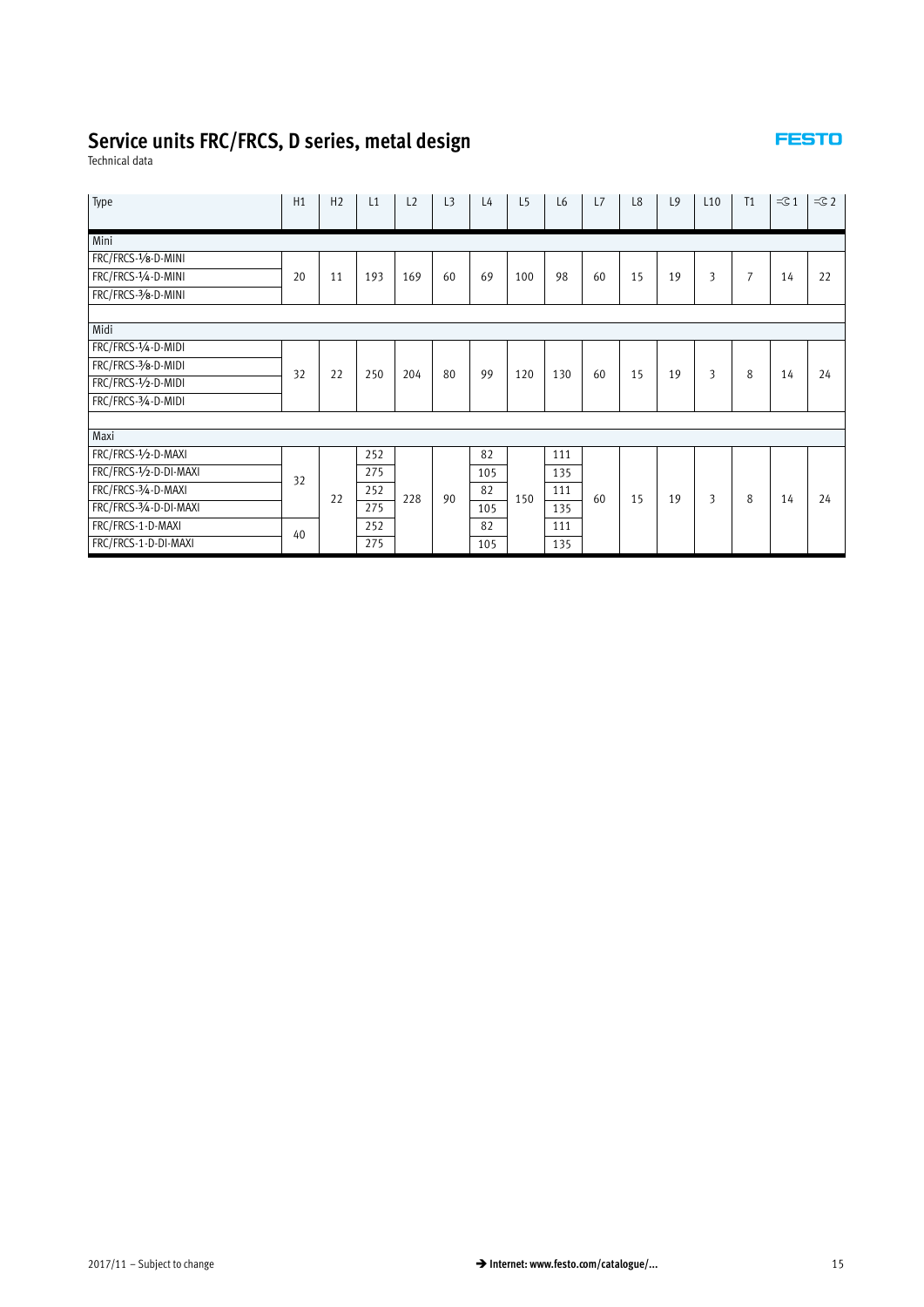**FESTO** 

 $\mathbf{r}$ 

Technical data

| Ordering data                           |       |                                          |                                                         |                           |
|-----------------------------------------|-------|------------------------------------------|---------------------------------------------------------|---------------------------|
| Pressure regulation range 0.5  7 bar    |       |                                          |                                                         |                           |
| Condensate drain                        | Size  | Connection                               | Grade of filtration 5 µm                                |                           |
|                                         |       |                                          | Part No.<br>Type                                        |                           |
| With pressure gauge, outer scale in bar |       |                                          |                                                         |                           |
| Turned manually                         | Micro |                                          | Without connecting plates, connecting thread in housing |                           |
|                                         |       | M <sub>5</sub>                           | 527860                                                  | FRC-M5-D-7-5M-MICRO       |
|                                         |       | M7                                       | 534189                                                  | FRC-M7-D-7-5M-MICRO-B     |
|                                         |       | Connecting plates with connecting thread |                                                         |                           |
|                                         |       | G <sup>1</sup> /8                        | 527864                                                  | FRC-1/8-D-7-5M-MICRO      |
|                                         |       | Connecting plates with push-in connector |                                                         |                           |
|                                         |       | $QS-4$                                   | 527876                                                  | FRC-QS4-D-7-5M-MICRO      |
|                                         |       | $QS-6$                                   | 527880                                                  | FRC-QS6-D-7-5M-MICRO      |
|                                         |       |                                          |                                                         |                           |
| Semi-automatic                          | Micro |                                          | Without connecting plates, connecting thread in housing |                           |
|                                         |       | M <sub>5</sub>                           | 527861                                                  | FRC-M5-D-7-5M-MICRO-H     |
|                                         |       | M7                                       | 534190                                                  | FRC-M7-D-7-5M-MICRO-H-B   |
|                                         |       | Connecting plates with connecting thread |                                                         |                           |
|                                         |       | $G\frac{1}{8}$                           | 527865                                                  | FRC-1/8-D-7-5M-MICRO-H    |
|                                         |       | Connecting plates with push-in connector |                                                         |                           |
|                                         |       | $QS-4$                                   | 527877                                                  | FRC-QS4-D-7-5M-MICRO-H    |
|                                         |       | $QS-6$                                   | 527881                                                  | FRC-QS6-D-7-5M-MICRO-H    |
|                                         |       |                                          |                                                         |                           |
| Without pressure gauge                  |       |                                          |                                                         |                           |
| Turned manually                         | Micro |                                          | Without connecting plates, connecting thread in housing |                           |
|                                         |       | M <sub>5</sub>                           | 527862                                                  | FRC-M5-D-7-O-5M-MICRO     |
|                                         |       | M7                                       | 534191                                                  | FRC-M7-D-7-O-5M-MICRO-B   |
|                                         |       | Connecting plates with connecting thread |                                                         |                           |
|                                         |       | $G\frac{1}{8}$                           | 527866                                                  | FRC-1/8-D-7-O-5M-MICRO    |
|                                         |       | Connecting plates with push-in connector |                                                         |                           |
|                                         |       | $QS-4$                                   | 527878                                                  | FRC-QS4-D-7-O-5M-MICRO    |
|                                         |       | $QS - 6$                                 | 527882                                                  | FRC-QS6-D-7-O-5M-MICRO    |
|                                         |       |                                          |                                                         |                           |
| Semi-automatic                          | Micro |                                          | Without connecting plates, connecting thread in housing |                           |
|                                         |       | M <sub>5</sub>                           | 527863                                                  | FRC-M5-D-7-O-5M-MICRO-H   |
|                                         |       | M7                                       | 534192                                                  | FRC-M7-D-7-O-5M-MICRO-H-B |
|                                         |       | Connecting plates with connecting thread |                                                         |                           |
|                                         |       | $G\frac{1}{8}$                           | 527867                                                  | FRC-1/8-D-7-O-5M-MICRO-H  |
|                                         |       | Connecting plates with push-in connector |                                                         |                           |
|                                         |       | $QS-4$                                   | 527879                                                  | FRC-QS4-D-7-O-5M-MICRO-H  |
|                                         |       | $QS-6$                                   | 527883                                                  | FRC-QS6-D-7-O-5M-MICRO-H  |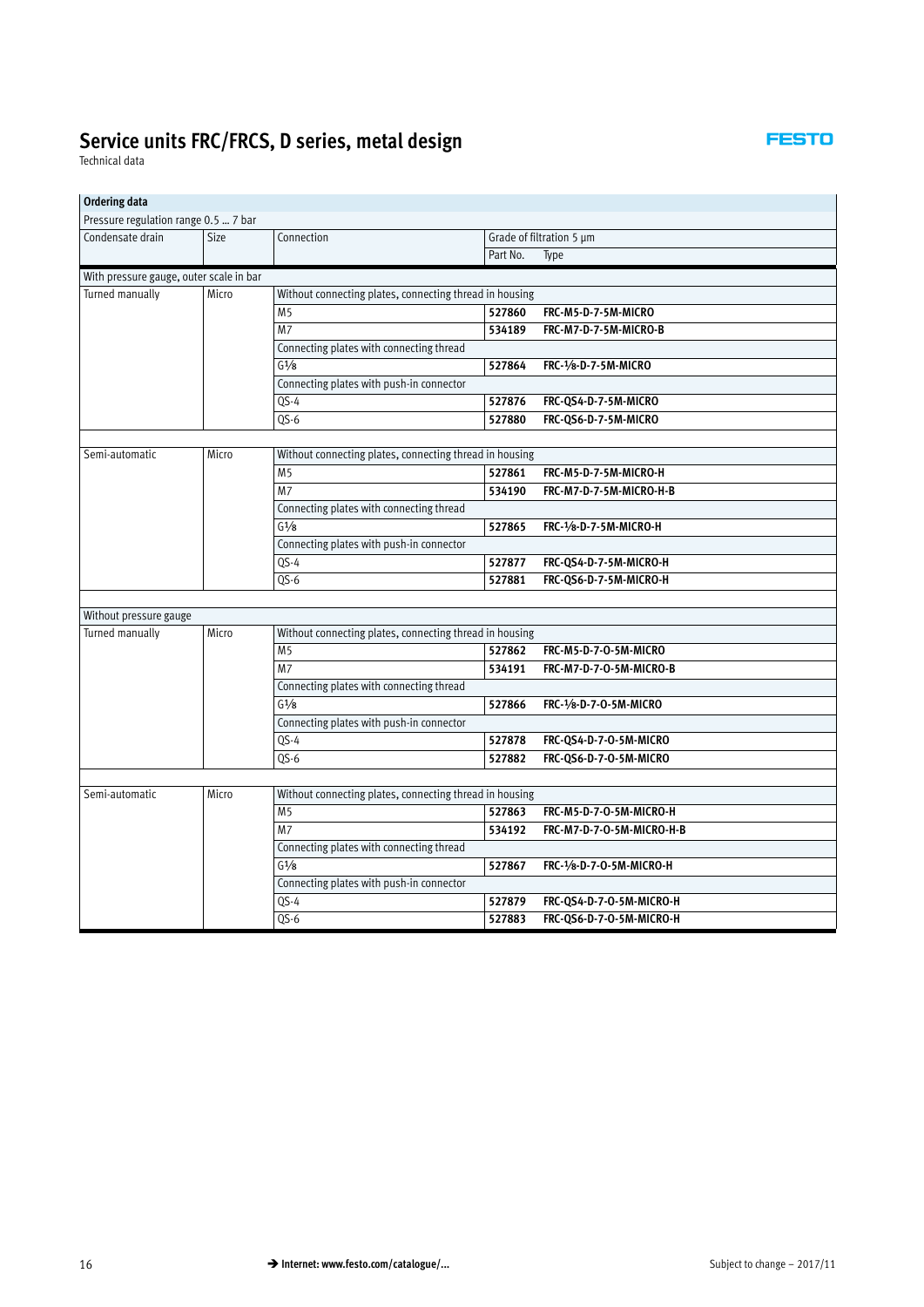Technical data

| Ordering data                                               |      |                                            |          |                                                                                                                                      |          |                           |
|-------------------------------------------------------------|------|--------------------------------------------|----------|--------------------------------------------------------------------------------------------------------------------------------------|----------|---------------------------|
| Condensate drain                                            | Size | Connection                                 |          | Pressure regulation range 0.5  12 bar, rotary knob with detent, connecting plates with connecting thread<br>Grade of filtration 5 µm |          | Grade of filtration 40 µm |
|                                                             |      |                                            |          |                                                                                                                                      |          |                           |
|                                                             |      |                                            | Part No. | Type                                                                                                                                 | Part No. | Type                      |
| With pressure gauge, outer scale in bar, inner scale in psi |      |                                            |          |                                                                                                                                      |          |                           |
| Turned manually                                             | Mini | G <sup>1</sup> /8                          | 162770   | <b>FRC-1/8-D-5M-MINI</b>                                                                                                             | 159604   | FRC-1/8-D-MINI            |
|                                                             |      | G1/4                                       | 162771   | FRC-1/4-D-5M-MINI                                                                                                                    | 159605   | FRC-1/4-D-MINI            |
|                                                             |      | $G\frac{3}{8}$                             | 162772   | FRC-3/8-D-5M-MINI                                                                                                                    | 162734   | FRC-3/8-D-MINI            |
|                                                             | Midi | G1/4                                       | 186499   | FRC-1/4-D-5M-MIDI                                                                                                                    | 186497   | FRC-1/4-D-MIDI            |
|                                                             |      | G <sup>3</sup> /8                          | 162773   | FRC-3/8-D-5M-MIDI                                                                                                                    | 159588   | FRC-3/8-D-MIDI            |
|                                                             |      | G1/2                                       | 162774   | $FRC-1/2-D-5M-MIDI$                                                                                                                  | 159590   | FRC-1/2-D-MIDI            |
|                                                             |      | $G_{4}^{3/4}$                              | 162775   | FRC-3/4-D-5M-MIDI                                                                                                                    | 162735   | FRC-3/4-D-MIDI            |
|                                                             | Maxi | G1/2                                       | 186507   | $FRC-1/2-D-5M-MAXI$                                                                                                                  | 186505   | $FRC-1/2-D-MAXI$          |
|                                                             |      | $G^{3/4}$                                  | 162776   | <b>FRC-3/4-D-5M-MAXI</b>                                                                                                             | 159606   | FRC-3/4-D-MAXI            |
|                                                             |      | G <sub>1</sub>                             | 162777   | FRC-1-D-5M-MAXI                                                                                                                      | 159607   | FRC-1-D-MAXI              |
|                                                             |      |                                            |          |                                                                                                                                      |          |                           |
| Fully automatic                                             | Mini | $G\frac{1}{8}$                             | 162778   | FRC-1/8-D-5M-MINI-A                                                                                                                  | 159608   | FRC-1/8-D-MINI-A          |
|                                                             |      | G1/4                                       | 162779   | FRC-1/4-D-5M-MINI-A                                                                                                                  | 159609   | FRC-1/4-D-MINI-A          |
|                                                             |      | $G\frac{3}{8}$                             | 162780   | FRC-3/8-D-5M-MINI-A                                                                                                                  | 162736   | FRC-3/8-D-MINI-A          |
|                                                             | Midi | G1/4                                       | 186502   | FRC-1/4-D-5M-MIDI-A                                                                                                                  | 186500   | FRC-1/4-D-MIDI-A          |
|                                                             |      | $G\frac{3}{8}$                             | 162781   | FRC-3/8-D-5M-MIDI-A                                                                                                                  | 159589   | FRC-3/8-D-MIDI-A          |
|                                                             |      | G1/2                                       | 162782   | FRC-1/2-D-5M-MIDI-A                                                                                                                  | 159591   | FRC-1/2-D-MIDI-A          |
|                                                             |      | $G_{4}^{3/4}$                              | 162783   | FRC-3/4-D-5M-MIDI-A                                                                                                                  | 162737   | FRC-3/4-D-MIDI-A          |
|                                                             | Maxi | G1/2                                       | 186510   | FRC-1/2-D-5M-MAXI-A                                                                                                                  | 186508   | FRC-1/2-D-MAXI-A          |
|                                                             |      | $G^{3/4}$                                  | 162784   | FRC-3/4-D-5M-MAXI-A                                                                                                                  | 159610   | FRC-3/4-D-MAXI-A          |
|                                                             |      | G <sub>1</sub>                             | 162785   | FRC-1-D-5M-MAXI-A                                                                                                                    | 159611   | FRC-1-D-MAXI-A            |
|                                                             |      |                                            |          |                                                                                                                                      |          |                           |
| Without pressure gauge                                      |      |                                            |          |                                                                                                                                      |          |                           |
| Turned manually                                             | Mini | $\mathsf{G}1\!/\!\mathsf{s}$               | 192650   | FRC-1/8-D-5M-O-MINI                                                                                                                  | 162738   | <b>FRC-1/8-D-O-MINI</b>   |
|                                                             |      | G1/4                                       | 192651   | FRC-1/4-D-5M-O-MINI                                                                                                                  | 162739   | FRC-1/4-D-0-MINI          |
|                                                             |      | $G\frac{3}{8}$                             | 192652   | FRC-3/8-D-5M-O-MINI                                                                                                                  | 162740   | FRC-3/8-D-O-MINI          |
|                                                             | Midi | $\mathsf{G}\mathsf{1}\mathsf{/}\mathsf{4}$ | 192653   | FRC-1/4-D-5M-O-MIDI                                                                                                                  | 186498   | FRC-1/4-D-O-MIDI          |
|                                                             |      | G <sup>3</sup> /8                          | 192654   | FRC-3/8-D-5M-O-MIDI                                                                                                                  | 162741   | FRC-3/8-D-O-MIDI          |
|                                                             |      | G1/2                                       | 192655   | FRC-1/2-D-5M-O-MIDI                                                                                                                  | 162742   | FRC-1/2-D-O-MIDI          |
|                                                             |      | $G_{4}^{3/4}$                              | 192656   | FRC-3/4-D-5M-O-MIDI                                                                                                                  | 162743   | FRC-3/4-D-O-MIDI          |
|                                                             | Maxi | $\mathsf{G}1\!/\!2$                        | 192657   | FRC-1/2-D-5M-O-MAXI                                                                                                                  | 186506   | <b>FRC-1/2-D-O-MAXI</b>   |
|                                                             |      | $G^{3/4}$                                  | 192658   | FRC-3/4-D-5M-O-MAXI                                                                                                                  | 162744   | FRC-3/4-D-O-MAXI          |
|                                                             |      | G1                                         | 192659   | FRC-1-D-5M-O-MAXI                                                                                                                    | 162745   | FRC-1-D-O-MAXI            |
|                                                             |      |                                            |          |                                                                                                                                      |          |                           |
| Fully automatic                                             | Mini | $G\frac{1}{8}$                             | 192660   | FRC-1/8-D-5M-O-MINI-A                                                                                                                | 162746   | FRC-1/8-D-O-MINI-A        |
|                                                             |      | $G^{1/4}$                                  | 192661   | FRC-1/4-D-5M-O-MINI-A                                                                                                                | 162747   | FRC-1/4-D-O-MINI-A        |
|                                                             |      | $G\frac{3}{8}$                             | 192662   | FRC-3/8-D-5M-O-MINI-A                                                                                                                | 162748   | FRC-3/8-D-O-MINI-A        |
|                                                             | Midi | $G\frac{1}{4}$                             | 192663   | FRC-1/4-D-5M-O-MIDI-A                                                                                                                | 186501   | FRC-1/4-D-O-MIDI-A        |
|                                                             |      | G <sup>3</sup> /8                          | 192664   | FRC-3/8-D-5M-O-MIDI-A                                                                                                                | 162749   | FRC-3/8-D-O-MIDI-A        |
|                                                             |      | G1/2                                       | 192665   | $FRC-1/2-D-5M-O-MIDI-A$                                                                                                              | 162750   | FRC-1/2-D-0-MIDI-A        |
|                                                             |      | $G_{4}^{3/4}$                              | 192666   | FRC-3/4-D-5M-O-MIDI-A                                                                                                                | 162751   | FRC-3/4-D-O-MIDI-A        |
|                                                             | Maxi | G <sup>1</sup> /2                          | 192667   | $FRC-1/2-D-5M-O-MAXI-A$                                                                                                              | 186509   | $FRC-1/2-D-O-MAXI-A$      |
|                                                             |      | $G\frac{3}{4}$                             | 192668   | FRC-3/4-D-5M-O-MAXI-A                                                                                                                | 162752   | FRC-3/4-D-O-MAXI-A        |
|                                                             |      | G1                                         | 192669   | FRC-1-D-5M-O-MAXI-A                                                                                                                  | 162753   | FRC-1-D-0-MAXI-A          |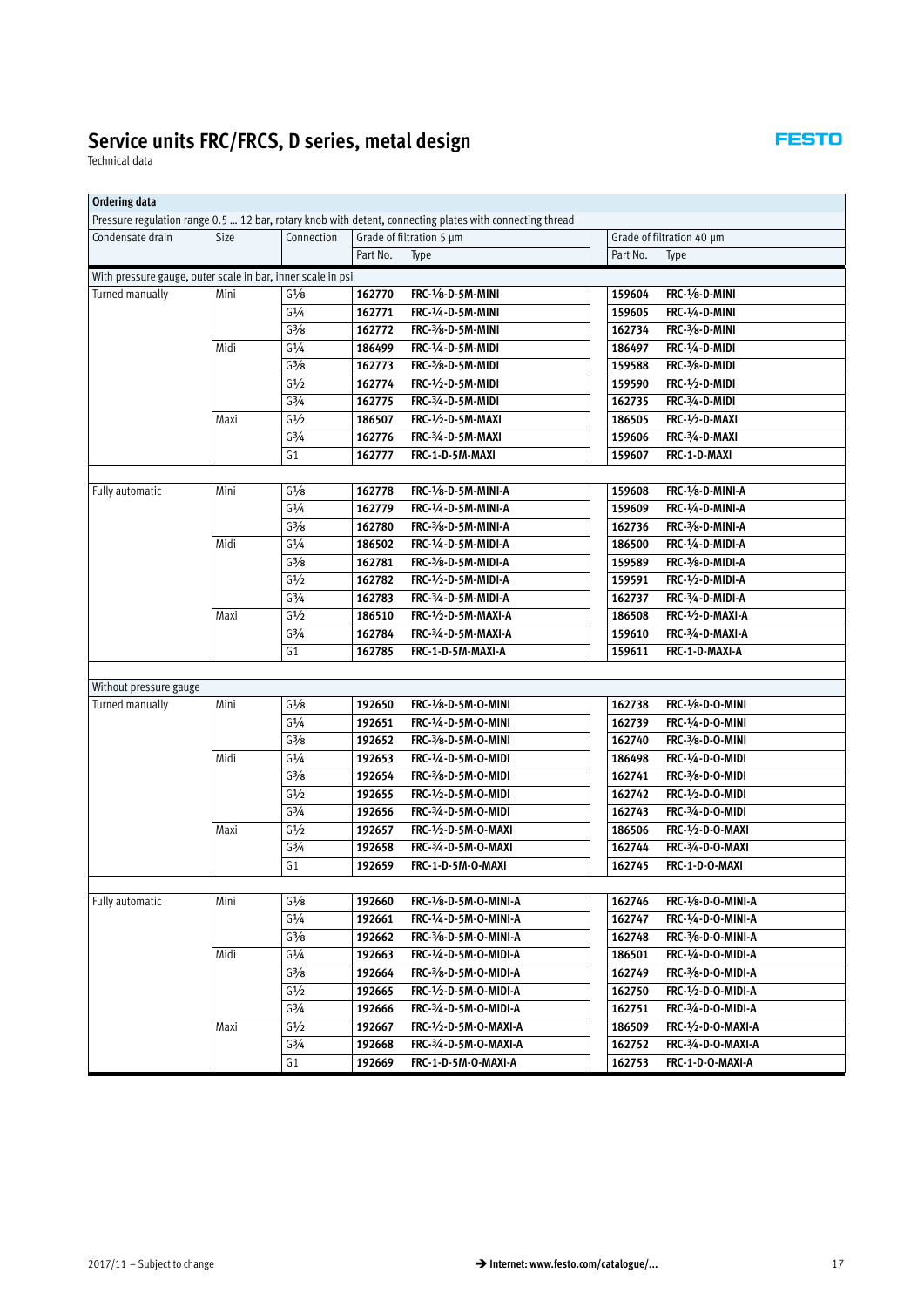Technical data

|                                                             |      |                                            |          | Pressure regulation range 0.5  7 bar, rotary knob with detent, connecting plates with connecting thread |
|-------------------------------------------------------------|------|--------------------------------------------|----------|---------------------------------------------------------------------------------------------------------|
| Condensate drain                                            | Size | Connection                                 |          | Grade of filtration 40 µm                                                                               |
|                                                             |      |                                            | Part No. | Type                                                                                                    |
| With pressure gauge, outer scale in bar, inner scale in psi |      |                                            |          |                                                                                                         |
| Turned manually                                             | Mini | G <sup>1</sup> /8                          | 162754   | FRC-1/8-D-7-MINI                                                                                        |
|                                                             |      | G1/4                                       | 162755   | FRC-1/4-D-7-MINI                                                                                        |
|                                                             |      | G <sup>3</sup> /8                          | 162756   | FRC-3/8-D-7-MINI                                                                                        |
|                                                             | Midi | $G\frac{1}{4}$                             | 186503   | FRC-1/4-D-7-MIDI                                                                                        |
|                                                             |      | $\mathsf{G}^3\!/\!8$                       | 162757   | FRC-3/8-D-7-MIDI                                                                                        |
|                                                             |      | G <sup>1</sup> /2                          | 162758   | FRC-1/2-D-7-MIDI                                                                                        |
|                                                             |      | $G_{4}^{3/4}$                              | 162759   | FRC-3/4-D-7-MIDI                                                                                        |
|                                                             | Maxi | G1/2                                       | 186511   | FRC-1/2-D-7-MAXI                                                                                        |
|                                                             |      | $G_{4}^{3/4}$                              | 162760   | <b>FRC-3/4-D-7-MAXI</b>                                                                                 |
|                                                             |      | G <sub>1</sub>                             | 162761   | FRC-1-D-7-MAXI                                                                                          |
| Fully automatic                                             | Mini | G <sup>1</sup> /8                          | 162762   | FRC-1/8-D-7-MINI-A                                                                                      |
|                                                             |      | G <sup>1</sup> / <sub>4</sub>              | 162763   | FRC-1/4-D-7-MINI-A                                                                                      |
|                                                             |      | $\mathsf{G}^3\!/\!8$                       | 162764   | FRC-3/8-D-7-MINI-A                                                                                      |
|                                                             | Midi | G1/4                                       | 186504   | FRC-1/4-D-7-MIDI-A                                                                                      |
|                                                             |      | $G\frac{3}{8}$                             | 162765   | FRC-3/8-D-7-MIDI-A                                                                                      |
|                                                             |      | $\mathsf{G}^{1}\!/\!2$                     | 162766   | FRC-1/2-D-7-MIDI-A                                                                                      |
|                                                             |      | $G_{4}^{3/4}$                              | 162767   | FRC-3/4-D-7-MIDI-A                                                                                      |
|                                                             | Maxi | G <sup>1</sup> /2                          | 186512   | FRC-1/2-D-7-MAXI-A                                                                                      |
|                                                             |      | $G\frac{3}{4}$                             | 162768   | FRC-3/4-D-7-MAXI-A                                                                                      |
|                                                             |      | G <sub>1</sub>                             | 162769   | FRC-1-D-7-MAXI-A                                                                                        |
|                                                             |      |                                            |          |                                                                                                         |
| Without pressure gauge                                      |      |                                            |          |                                                                                                         |
| Turned manually                                             | Mini | $G\frac{1}{8}$                             | 192630   | FRC-1/8-D-7-O-MINI                                                                                      |
|                                                             |      | G1/4                                       | 192631   | FRC-1/4-D-7-O-MINI                                                                                      |
|                                                             |      | $G\frac{3}{8}$                             | 192632   | FRC-3/8-D-7-0-MINI                                                                                      |
|                                                             | Midi | $\mathsf{G}\mathsf{1}\mathsf{/}\mathsf{4}$ | 192633   | FRC-1/4-D-7-O-MIDI                                                                                      |
|                                                             |      | $G\frac{3}{8}$                             | 192634   | FRC-3/8-D-7-O-MIDI                                                                                      |
|                                                             |      | G1/2                                       | 192635   | FRC-1/2-D-7-0-MIDI                                                                                      |
|                                                             |      | $G_{4}^{3/4}$                              | 192636   | FRC-3/4-D-7-O-MIDI                                                                                      |
|                                                             | Maxi | $\mathsf{G}^{1}\!/_{\!2}$                  | 192637   | FRC-1/2-D-7-O-MAXI                                                                                      |
|                                                             |      | $G^{3/4}$                                  | 192638   | FRC-3/4-D-7-O-MAXI                                                                                      |
|                                                             |      | G <sub>1</sub>                             | 192639   | <b>FRC-1-D-7-0-MAXI</b>                                                                                 |
|                                                             |      |                                            |          |                                                                                                         |
| Fully automatic                                             | Mini | $G\frac{1}{8}$                             | 192640   | FRC-1/8-D-7-O-MINI-A                                                                                    |
|                                                             |      | G1/4                                       | 192641   | FRC-1/4-D-7-O-MINI-A                                                                                    |
|                                                             |      | $G\frac{3}{8}$                             | 192642   | FRC-3/8-D-7-O-MINI-A                                                                                    |
|                                                             | Midi | $\mathsf{G}\mathsf{1}\mathsf{4}$           | 192643   | FRC-1/4-D-7-0-MIDI-A                                                                                    |
|                                                             |      | $G\frac{3}{8}$                             | 192644   | FRC-3/8-D-7-0-MIDI-A                                                                                    |
|                                                             |      | $\mathsf{G}^{1\!}/_{\!2}$                  | 192645   | FRC-1/2-D-7-0-MIDI-A                                                                                    |
|                                                             |      | $G\frac{3}{4}$                             | 192646   | FRC-3/4-D-7-O-MIDI-A                                                                                    |
|                                                             | Maxi | $\mathsf{G}\mathsf{1}\mathsf{1}\mathsf{2}$ | 192647   | FRC-1/2-D-7-O-MAXI-A                                                                                    |
|                                                             |      | $G^{3/4}$                                  | 192648   | FRC-3/4-D-7-O-MAXI-A                                                                                    |
|                                                             |      | G <sub>1</sub>                             | 192649   | FRC-1-D-7-O-MAXI-A                                                                                      |

**FESTO**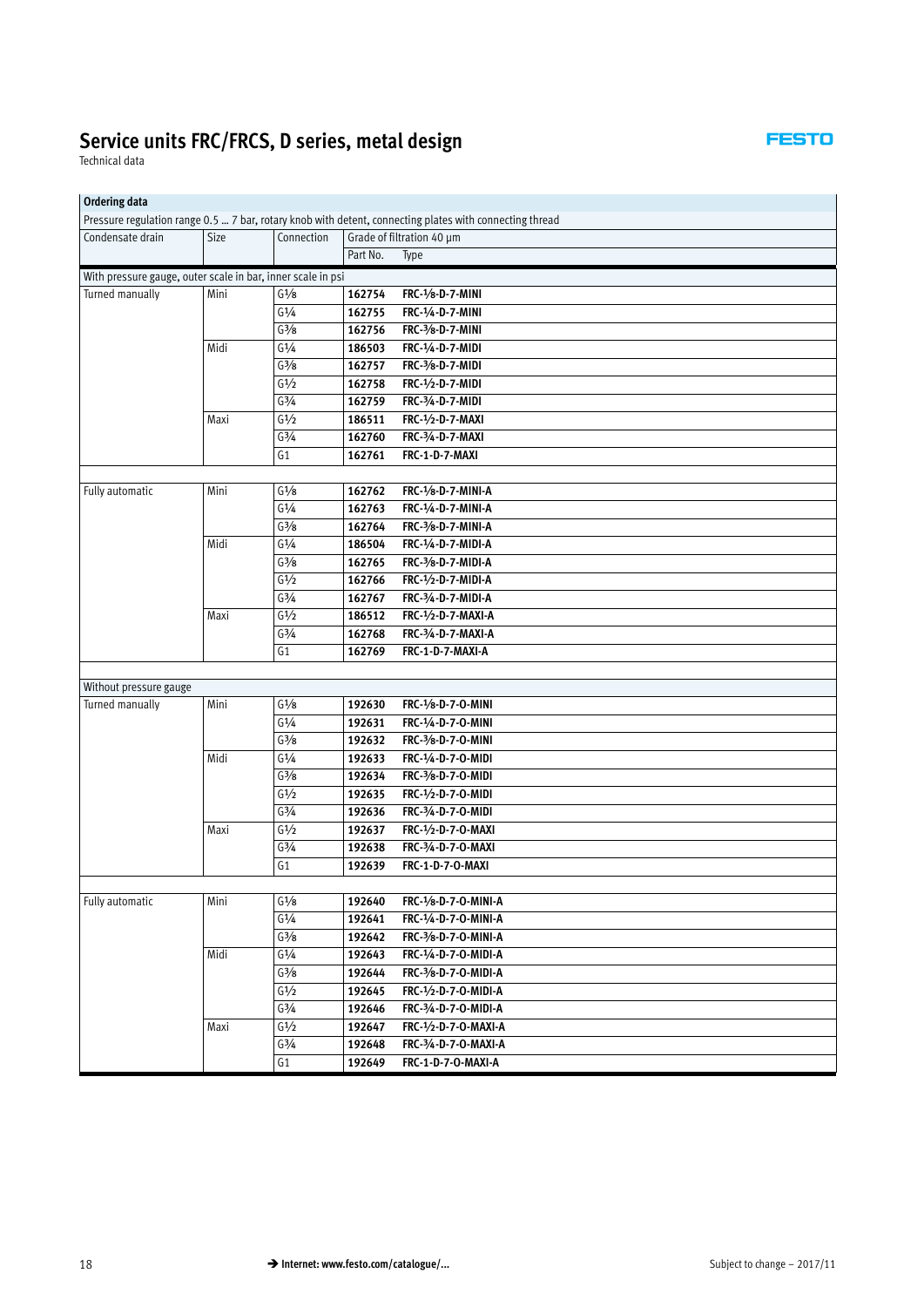

Technical data

#### **Ordering data**

Pressure regulation range 0.5 … 12 bar, directly actuated pressure regulator with integrated return flow function, rotary knob with detent, connecting plates with connecting thread

| Condensate drain                                            | Size | Connection        |                                | Grade of filtration 5 µm      |          | Grade of filtration 40 µm |
|-------------------------------------------------------------|------|-------------------|--------------------------------|-------------------------------|----------|---------------------------|
|                                                             |      |                   | Part No.                       | Type                          | Part No. | Type                      |
| With pressure gauge, outer scale in bar, inner scale in psi |      |                   |                                |                               |          |                           |
| Turned manually                                             | Maxi | $G\frac{1}{2}$    | 192406                         | $FRC-1/2-D-5M-DI-MAXI$        | 192404   | FRC-1/2-D-DI-MAXI         |
|                                                             |      | $G^{3/4}$         | FRC-3/4-D-5M-DI-MAXI<br>192412 |                               | 192410   | FRC-3/4-D-DI-MAXI         |
|                                                             |      | G <sub>1</sub>    | 192418                         | FRC-1-D-5M-DI-MAXI            | 192416   | FRC-1-D-DI-MAXI           |
|                                                             |      |                   |                                |                               |          |                           |
| Fully automatic                                             | Maxi | G <sup>1</sup> /2 | 192424                         | $FRC-1/2-D-5M-DI-MAXI-A$      | 192422   | $FRC-1/2-D-DI-MAXI-A$     |
|                                                             |      | $G^{3/4}$         | 192430                         | FRC-3/4-D-5M-DI-MAXI-A        | 192428   | FRC-3/4-D-DI-MAXI-A       |
|                                                             |      | G <sub>1</sub>    | 192436                         | FRC-1-D-5M-DI-MAXI-A          | 192434   | FRC-1-D-DI-MAXI-A         |
|                                                             |      |                   |                                |                               |          |                           |
| Without pressure gauge                                      |      |                   |                                |                               |          |                           |
| Turned manually                                             | Maxi | $G\frac{1}{2}$    | 192407                         | FRC-1/2-D-5M-O-DI-MAXI        | 192405   | FRC-1/2-D-O-DI-MAXI       |
|                                                             |      | $G^{3/4}$         | 192413                         | <b>FRC-3/4-D-5M-O-DI-MAXI</b> | 192411   | FRC-3/4-D-O-DI-MAXI       |
|                                                             |      | G <sub>1</sub>    | 192419                         | FRC-1-D-5M-O-DI-MAXI          | 192417   | FRC-1-D-O-DI-MAXI         |
|                                                             |      |                   |                                |                               |          |                           |
| Fully automatic                                             | Maxi | $G\frac{1}{2}$    | 192425                         | FRC-1/2-D-5M-O-DI-MAXI-A      | 192423   | FRC-1/2-D-0-DI-MAXI-A     |
|                                                             |      | $G^{3/4}$         | 192431                         | FRC-3/4-D-5M-O-DI-MAXI-A      | 192429   | FRC-3/4-D-O-DI-MAXI-A     |
|                                                             |      | G <sub>1</sub>    | 192437                         | FRC-1-D-5M-O-DI-MAXI-A        | 192435   | FRC-1-D-O-DI-MAXI-A       |

#### **Ordering data**

Pressure regulation range 0.5 … 7 bar, directly actuated pressure regulator with integrated return flow function, rotary knob with detent, connecting plates with connecting thread

| Condensate drain                                            | Size | Connection        | Grade of filtration 5 µm |          | Grade of filtration 40 µm |
|-------------------------------------------------------------|------|-------------------|--------------------------|----------|---------------------------|
|                                                             |      |                   | Part No.<br>Type         | Part No. | Type                      |
| With pressure gauge, outer scale in bar, inner scale in psi |      |                   |                          |          |                           |
| Turned manually                                             | Maxi | G <sup>1</sup> /2 | -                        | 192408   | FRC-1/2-D-7-DI-MAXI       |
|                                                             |      | $G^{3/4}$         | -                        | 192414   | FRC-3/4-D-7-DI-MAXI       |
|                                                             |      | G <sub>1</sub>    | -                        | 192420   | FRC-1-D-7-DI-MAXI         |
|                                                             |      |                   |                          |          |                           |
| Fully automatic                                             | Maxi | G1/2              | $\qquad \qquad$          | 192426   | FRC-1/2-D-7-DI-MAXI-A     |
|                                                             |      | $G^{3/4}$         | -                        | 192432   | FRC-3/4-D-7-DI-MAXI-A     |
|                                                             |      | G <sub>1</sub>    | -                        | 192438   | FRC-1-D-7-DI-MAXI-A       |
|                                                             |      |                   |                          |          |                           |
| Without pressure gauge                                      |      |                   |                          |          |                           |
| Turned manually                                             | Maxi | G <sup>1</sup> /2 | -                        | 192409   | FRC-1/2-D-7-O-DI-MAXI     |
|                                                             |      | $G^{3/4}$         | -                        | 192415   | FRC-3/4-D-7-O-DI-MAXI     |
|                                                             |      | G <sub>1</sub>    | -                        | 192421   | FRC-1-D-7-O-DI-MAXI       |
|                                                             |      |                   |                          |          |                           |
| Fully automatic                                             | Maxi | G1/2              | -                        | 192427   | FRC-1/2-D-7-O-DI-MAXI-A   |
|                                                             |      | $G^{3/4}$         | -                        | 192433   | FRC-3/4-D-7-O-DI-MAXI-A   |
|                                                             |      | G <sub>1</sub>    | -                        | 192439   | FRC-1-D-7-O-DI-MAXI-A     |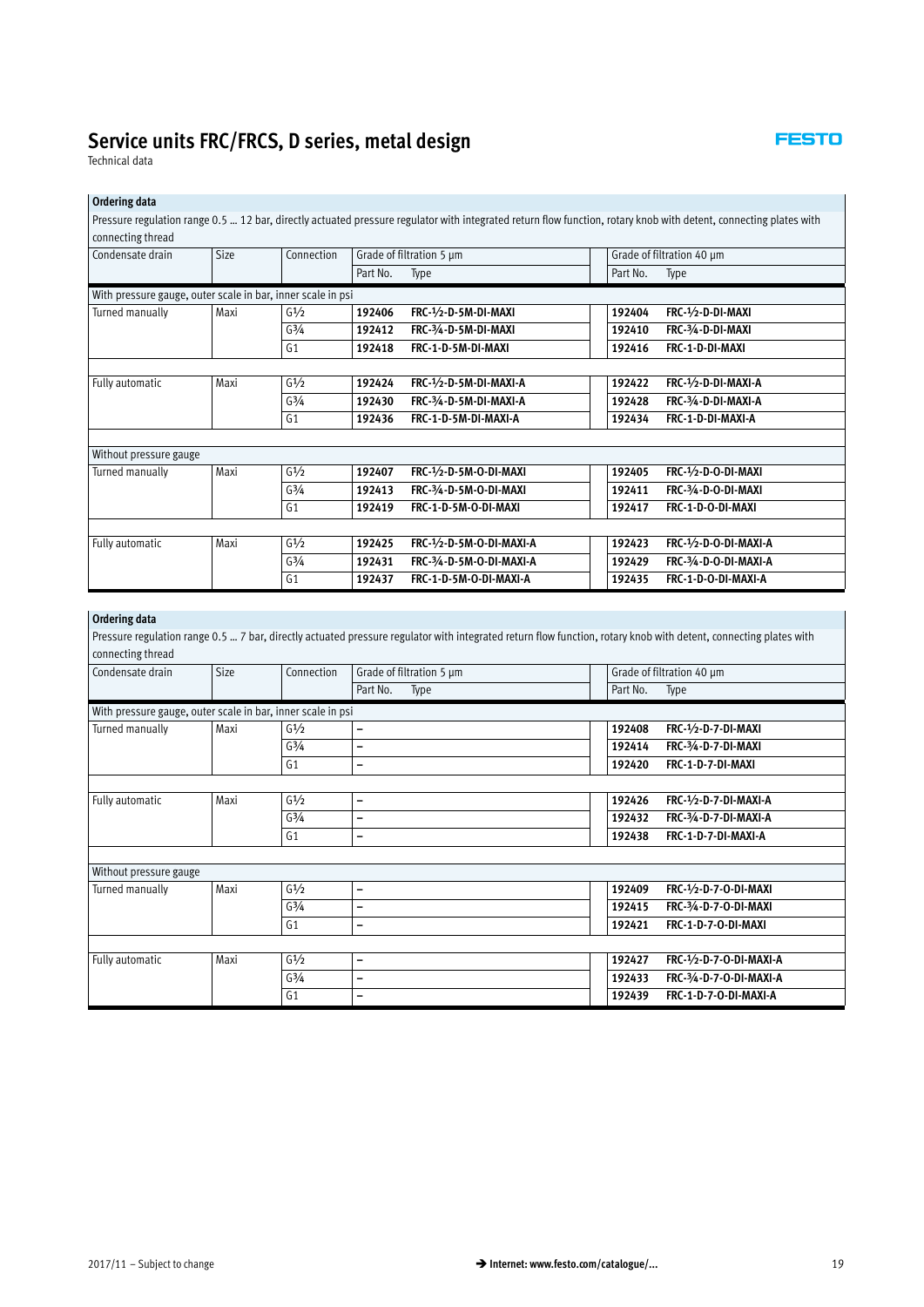Technical data

 $\mathbf{r}$ 

| Ordering data                                               |      |                                            |          |                                                                                                                   |          |                            |
|-------------------------------------------------------------|------|--------------------------------------------|----------|-------------------------------------------------------------------------------------------------------------------|----------|----------------------------|
|                                                             |      |                                            |          | Pressure regulation range 0.5  12 bar, rotary knob with integrated lock, connecting plates with connecting thread |          |                            |
| Condensate drain                                            | Size | Connection                                 |          | Grade of filtration 5 µm                                                                                          |          | Grade of filtration 40 µm  |
|                                                             |      |                                            | Part No. | Type                                                                                                              | Part No. | Type                       |
| With pressure gauge, outer scale in bar, inner scale in psi |      |                                            |          |                                                                                                                   |          |                            |
| Turned manually                                             | Mini | G <sup>1</sup> /8                          | 194860   | FRCS-1/8-D-5M-MINI                                                                                                | 194852   | FRCS-1/8-D-MINI            |
|                                                             |      | G1/4                                       | 194872   | FRCS-1/4-D-5M-MINI                                                                                                | 194864   | FRCS-1/4-D-MINI            |
|                                                             |      | $G\frac{3}{8}$                             | 194884   | FRCS-3/8-D-5M-MINI                                                                                                | 194876   | FRCS-3/8-D-MINI            |
|                                                             | Midi | G1/4                                       | 194896   | FRCS-1/4-D-5M-MIDI                                                                                                | 194888   | FRCS-1/4-D-MIDI            |
|                                                             |      | $G\frac{3}{8}$                             | 194908   | FRCS-3/8-D-5M-MIDI                                                                                                | 194900   | FRCS-3/8-D-MIDI            |
|                                                             |      | G1/2                                       | 194920   | <b>FRCS-1/2-D-5M-MIDI</b>                                                                                         | 194912   | FRCS-1/2-D-MIDI            |
|                                                             |      | $G^{3}/4$                                  | 194932   | FRCS-3/4-D-5M-MIDI                                                                                                | 194924   | FRCS-3/4-D-MIDI            |
|                                                             | Maxi | G1/2                                       | 194944   | FRCS-1/2-D-5M-MAXI                                                                                                | 194936   | FRCS-1/2-D-MAXI            |
|                                                             |      | $G_{4}^{3/4}$                              | 194956   | FRCS-3/4-D-5M-MAXI                                                                                                | 194948   | FRCS-3/4-D-MAXI            |
|                                                             |      | G1                                         | 194968   | FRCS-1-D-5M-MAXI                                                                                                  | 194960   | FRCS-1-D-MAXI              |
|                                                             |      |                                            |          |                                                                                                                   |          |                            |
| Fully automatic                                             | Mini | $G\frac{1}{8}$                             | 194862   | FRCS-1/8-D-5M-MINI-A                                                                                              | 194853   | FRCS-1/8-D-MINI-A          |
|                                                             |      | G1/4                                       | 194874   | FRCS-1/4-D-5M-MINI-A                                                                                              | 194865   | FRCS-1/4-D-MINI-A          |
|                                                             |      | $G\frac{3}{8}$                             | 194886   | FRCS-3/8-D-5M-MINI-A                                                                                              | 194877   | FRCS-3/8-D-MINI-A          |
|                                                             | Midi | G1/4                                       | 194898   | FRCS-1/4-D-5M-MIDI-A                                                                                              | 194889   | FRCS-1/4-D-MIDI-A          |
|                                                             |      | $G\frac{3}{8}$                             | 194910   | FRCS-3/8-D-5M-MIDI-A                                                                                              | 194901   | FRCS-3/8-D-MIDI-A          |
|                                                             |      | G1/2                                       | 194922   | FRCS-1/2-D-5M-MIDI-A                                                                                              | 194913   | FRCS-1/2-D-MIDI-A          |
|                                                             |      | $G^{3}/4$                                  | 194934   | FRCS-3/4-D-5M-MIDI-A                                                                                              | 194925   | FRCS-3/4-D-MIDI-A          |
|                                                             | Maxi | G1/2                                       | 194946   | FRCS-1/2-D-5M-MAXI-A                                                                                              | 194937   | FRCS-1/2-D-MAXI-A          |
|                                                             |      | $G_{4}^{3/4}$                              | 194958   | FRCS-3/4-D-5M-MAXI-A                                                                                              | 194949   | FRCS-3/4-D-MAXI-A          |
|                                                             |      | G1                                         | 194970   | FRCS-1-D-5M-MAXI-A                                                                                                | 194961   | FRCS-1-D-MAXI-A            |
|                                                             |      |                                            |          |                                                                                                                   |          |                            |
| Without pressure gauge                                      |      |                                            |          |                                                                                                                   |          |                            |
| Turned manually                                             | Mini | $G\frac{1}{8}$                             | 194861   | FRCS-1/8-D-5M-O-MINI                                                                                              | 194854   | FRCS-1/8-D-O-MINI          |
|                                                             |      | G1/4                                       | 194873   | FRCS-1/4-D-5M-O-MINI                                                                                              | 194866   | FRCS-1/4-D-0-MINI          |
|                                                             |      | $G\frac{3}{8}$                             | 194885   | FRCS-3/8-D-5M-O-MINI                                                                                              | 194878   | FRCS-3/8-D-O-MINI          |
|                                                             | Midi | $\mathsf{G}\mathsf{1}\mathsf{/}\mathsf{4}$ | 194897   | FRCS-1/4-D-5M-O-MIDI                                                                                              | 194890   | FRCS-1/4-D-O-MIDI          |
|                                                             |      | $G\frac{3}{8}$                             | 194909   | FRCS-3/8-D-5M-O-MIDI                                                                                              | 194902   | FRCS-3/8-D-O-MIDI          |
|                                                             |      | G1/2                                       | 194921   | FRCS-1/2-D-5M-O-MIDI                                                                                              | 194914   | <b>FRCS-1/2-D-O-MIDI</b>   |
|                                                             |      | $G^{3}/4$                                  | 194933   | FRCS-3/4-D-5M-O-MIDI                                                                                              | 194926   | FRCS-3/4-D-O-MIDI          |
|                                                             | Maxi | G1/2                                       | 194945   | FRCS-1/2-D-5M-O-MAXI                                                                                              | 194938   | FRCS-1/2-D-O-MAXI          |
|                                                             |      | $G_{4}^{3/4}$                              | 194957   | FRCS-3/4-D-5M-O-MAXI                                                                                              | 194950   | FRCS-3/4-D-O-MAXI          |
|                                                             |      | G1                                         | 194969   | FRCS-1-D-5M-O-MAXI                                                                                                | 194962   | FRCS-1-D-O-MAXI            |
|                                                             |      |                                            |          |                                                                                                                   |          |                            |
| Fully automatic                                             | Mini | $G\frac{1}{8}$                             | 194863   | FRCS-1/8-D-5M-O-MINI-A                                                                                            | 194855   | FRCS-1/8-D-O-MINI-A        |
|                                                             |      | G1/4                                       | 194875   | FRCS-1/4-D-5M-O-MINI-A                                                                                            | 194867   | FRCS-1/4-D-O-MINI-A        |
|                                                             |      | $G\frac{3}{8}$                             | 194887   | FRCS-3/8-D-5M-O-MINI-A                                                                                            | 194879   | FRCS-3/8-D-O-MINI-A        |
|                                                             | Midi | G1/4                                       | 194899   | FRCS-1/4-D-5M-O-MIDI-A                                                                                            | 194891   | FRCS-1/4-D-O-MIDI-A        |
|                                                             |      | $G\frac{3}{8}$                             | 194911   | FRCS-3/8-D-5M-O-MIDI-A                                                                                            | 194903   | FRCS-3/8-D-O-MIDI-A        |
|                                                             |      | G1/2                                       | 194923   | $FRCS-1/2-D-5M-O-MIDI-A$                                                                                          | 194915   | FRCS-1/2-D-O-MIDI-A        |
|                                                             |      | $G_{4}^{3/4}$                              | 194935   | FRCS-3/4-D-5M-O-MIDI-A                                                                                            | 194927   | FRCS-3/4-D-O-MIDI-A        |
|                                                             | Maxi | G1/2                                       | 194947   | $FRCS-1/2-D-5M-O-MAXI-A$                                                                                          | 194939   | <b>FRCS-1/2-D-O-MAXI-A</b> |
|                                                             |      | $G_{4}^{3/4}$                              | 194959   | FRCS-3/4-D-5M-O-MAXI-A                                                                                            | 194951   | FRCS-3/4-D-O-MAXI-A        |
|                                                             |      | G1                                         | 194971   | FRCS-1-D-5M-O-MAXI-A                                                                                              | 194963   | FRCS-1-D-O-MAXI-A          |

**FESTO** 

L,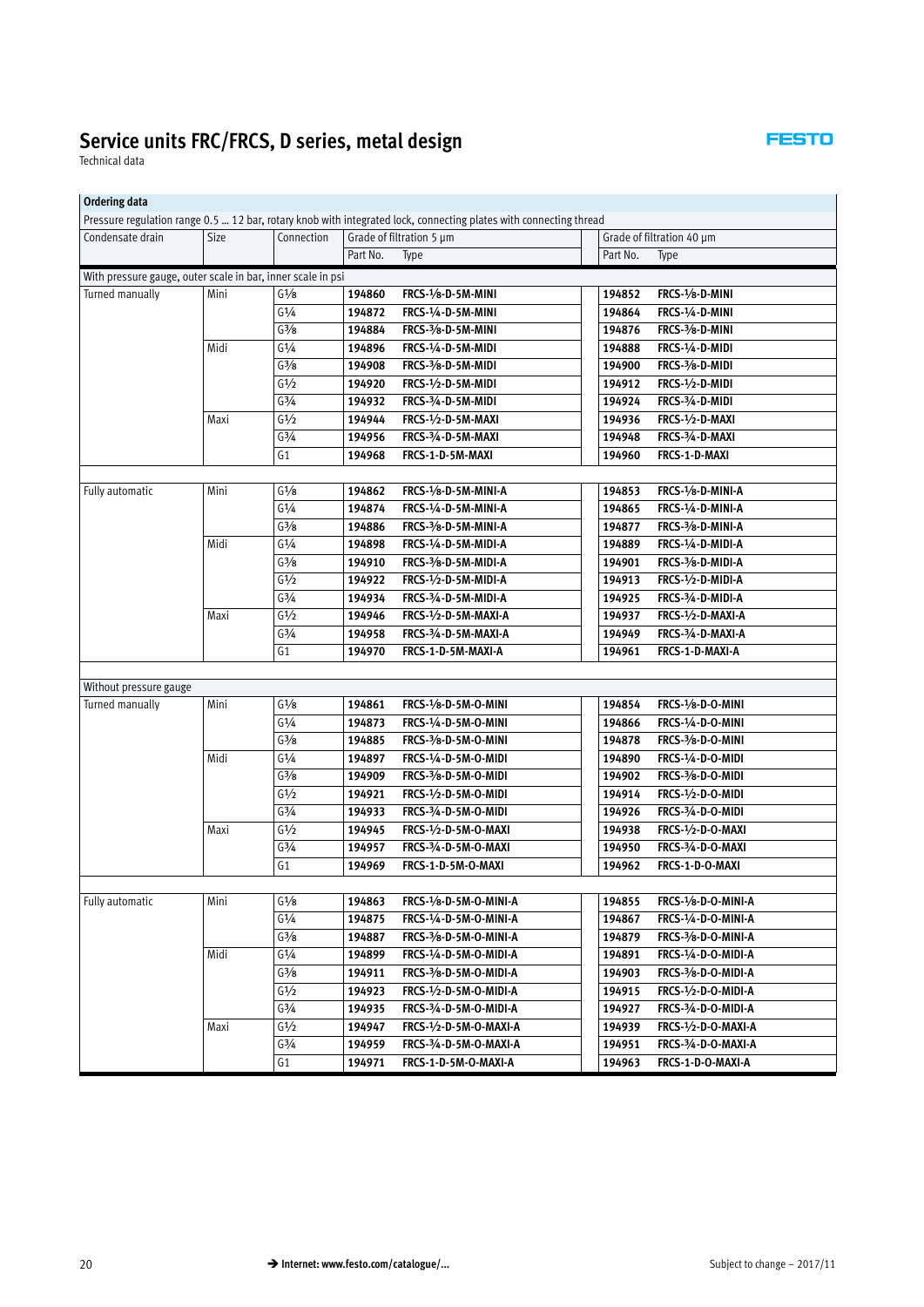Technical data

| <b>Ordering data</b>                                        |      |                                            |          |                                                                                                                  |
|-------------------------------------------------------------|------|--------------------------------------------|----------|------------------------------------------------------------------------------------------------------------------|
|                                                             |      |                                            |          | Pressure regulation range 0.5  7 bar, rotary knob with integrated lock, connecting plates with connecting thread |
| Condensate drain                                            | Size | Connection                                 |          | Grade of filtration 40 µm                                                                                        |
|                                                             |      |                                            | Part No. | Type                                                                                                             |
| With pressure gauge, outer scale in bar, inner scale in psi |      |                                            |          |                                                                                                                  |
| Turned manually                                             | Mini | $G\frac{1}{8}$                             | 194856   | <b>FRCS-1/8-D-7-MINI</b>                                                                                         |
|                                                             |      | G1/4                                       | 194868   | FRCS-1/4-D-7-MINI                                                                                                |
|                                                             |      | $G\frac{3}{8}$                             | 194880   | FRCS-3/8-D-7-MINI                                                                                                |
|                                                             | Midi | G1/4                                       | 194892   | FRCS-1/4-D-7-MIDI                                                                                                |
|                                                             |      | $G\frac{3}{8}$                             | 194904   | FRCS-3/8-D-7-MIDI                                                                                                |
|                                                             |      | G1/2                                       | 194916   | FRCS-1/2-D-7-MIDI                                                                                                |
|                                                             |      | $G^{3/4}$                                  | 194928   | FRCS-3/4-D-7-MIDI                                                                                                |
|                                                             | Maxi | G1/2                                       | 194940   | <b>FRCS-1/2-D-7-MAXI</b>                                                                                         |
|                                                             |      | $G\frac{3}{4}$                             | 194952   | FRCS-3/4-D-7-MAXI                                                                                                |
|                                                             |      | G <sub>1</sub>                             | 194964   | FRCS-1-D-7-MAXI                                                                                                  |
|                                                             |      |                                            |          |                                                                                                                  |
| Fully automatic                                             | Mini | $G\frac{1}{8}$                             | 194858   | <b>FRCS-1/8-D-7-MINI-A</b>                                                                                       |
|                                                             |      | G1/4                                       | 194870   | FRCS-1/4-D-7-MINI-A                                                                                              |
|                                                             |      | $G\frac{3}{8}$                             | 194882   | FRCS-3/8-D-7-MINI-A                                                                                              |
|                                                             | Midi | G1/4                                       | 194894   | FRCS-1/4-D-7-MIDI-A                                                                                              |
|                                                             |      | $G\frac{3}{8}$                             | 194906   | FRCS-3/8-D-7-MIDI-A                                                                                              |
|                                                             |      | G1/2                                       | 194918   | FRCS-1/2-D-7-MIDI-A                                                                                              |
|                                                             |      | $G_{4}^{3/4}$                              | 194930   | FRCS-3/4-D-7-MIDI-A                                                                                              |
|                                                             | Maxi | G1/2                                       | 194942   | FRCS-1/2-D-7-MAXI-A                                                                                              |
|                                                             |      | $G^{3/4}$                                  | 194954   | FRCS-3/4-D-7-MAXI-A                                                                                              |
|                                                             |      | G <sub>1</sub>                             | 194966   | FRCS-1-D-7-MAXI-A                                                                                                |
|                                                             |      |                                            |          |                                                                                                                  |
| Without pressure gauge                                      |      |                                            |          |                                                                                                                  |
| Turned manually                                             | Mini | $\mathsf{G}1\!/\!\mathsf{s}$               | 194857   | FRCS-1/8-D-7-0-MINI                                                                                              |
|                                                             |      | G1/4                                       | 194869   | FRCS-1/4-D-7-O-MINI                                                                                              |
|                                                             |      | $G\frac{3}{8}$                             | 194881   | FRCS-3/8-D-7-O-MINI                                                                                              |
|                                                             | Midi | $\mathsf{G}\mathsf{1}\mathsf{/}\mathsf{4}$ | 194893   | FRCS-1/4-D-7-0-MIDI                                                                                              |
|                                                             |      | $G\frac{3}{8}$                             | 194905   | FRCS-3/8-D-7-0-MIDI                                                                                              |
|                                                             |      | G1/2<br>$G^{3/4}$                          | 194917   | FRCS-1/2-D-7-0-MIDI                                                                                              |
|                                                             |      |                                            | 194929   | FRCS-3/4-D-7-0-MIDI                                                                                              |
|                                                             | Maxi | $\mathsf{G}1\!/\!2$                        | 194941   | FRCS-1/2-D-7-0-MAXI<br><b>FRCS-3/4-D-7-O-MAXI</b>                                                                |
|                                                             |      | $G_{4}^{3/4}$<br>G1                        | 194953   | <b>FRCS-1-D-7-0-MAXI</b>                                                                                         |
|                                                             |      |                                            | 194965   |                                                                                                                  |
| Fully automatic                                             | Mini | $G\frac{1}{8}$                             | 194859   | FRCS-1/8-D-7-O-MINI-A                                                                                            |
|                                                             |      | G <sup>1</sup> / <sub>4</sub>              | 194871   | FRCS-1/4-D-7-O-MINI-A                                                                                            |
|                                                             |      | $G\frac{3}{8}$                             | 194883   | FRCS-3/8-D-7-O-MINI-A                                                                                            |
|                                                             | Midi | $\mathsf{G}\mathsf{1}\mathsf{/}\mathsf{4}$ | 194895   | FRCS-1/4-D-7-O-MIDI-A                                                                                            |
|                                                             |      | $G\frac{3}{8}$                             | 194907   | FRCS-3/8-D-7-O-MIDI-A                                                                                            |
|                                                             |      | G1/2                                       | 194919   | FRCS-1/2-D-7-O-MIDI-A                                                                                            |
|                                                             |      | $G\frac{3}{4}$                             | 194931   | FRCS-3/4-D-7-O-MIDI-A                                                                                            |
|                                                             | Maxi | $\mathsf{G}^{1\!}/_{\!2}$                  | 194943   | FRCS-1/2-D-7-O-MAXI-A                                                                                            |
|                                                             |      | $G\frac{3}{4}$                             | 194955   | FRCS-3/4-D-7-O-MAXI-A                                                                                            |
|                                                             |      | G1                                         | 194967   | FRCS-1-D-7-O-MAXI-A                                                                                              |
|                                                             |      |                                            |          |                                                                                                                  |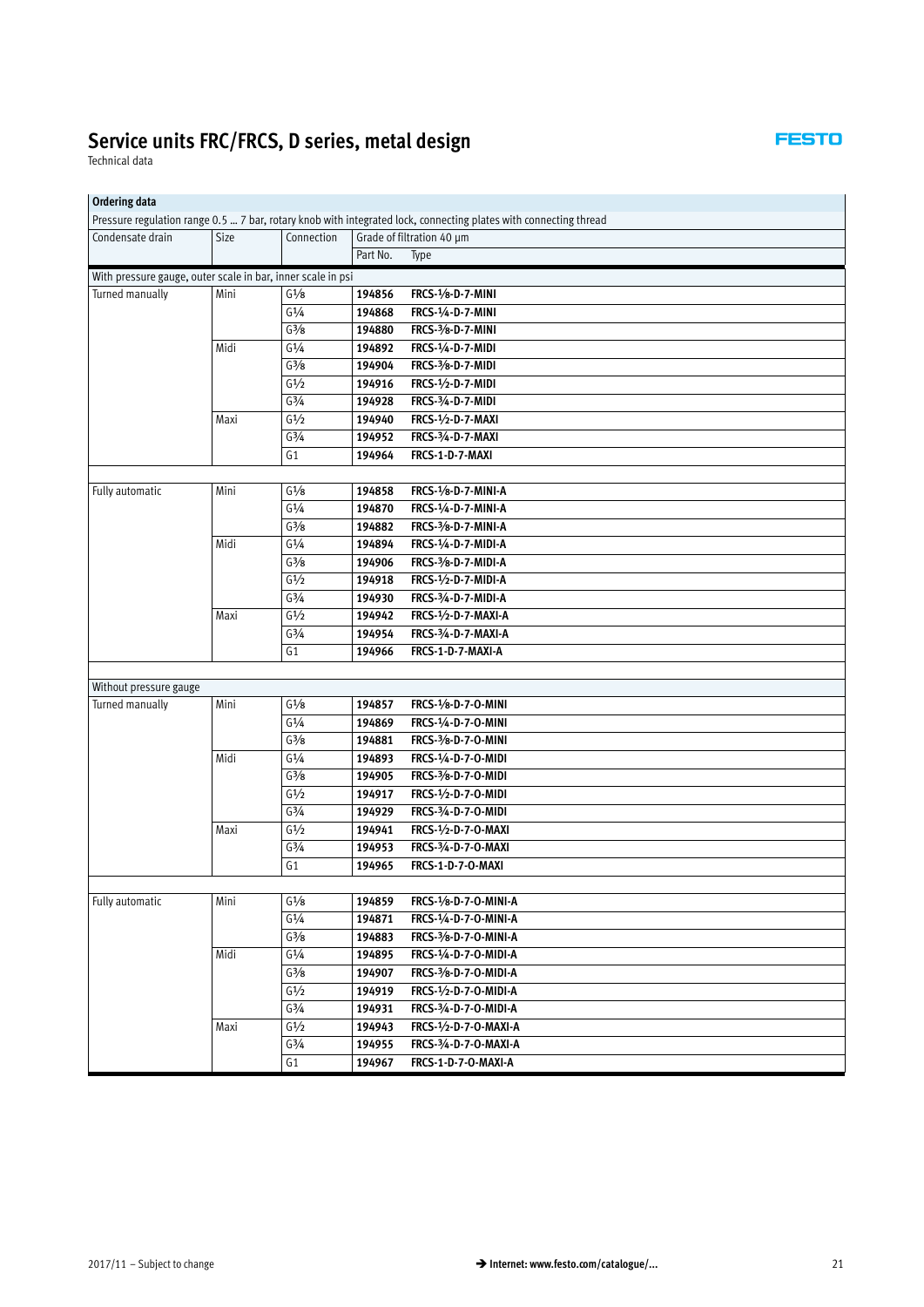#### **FESTO**

Technical data

#### **Ordering data**

Pressure regulation range 0.5 … 12 bar, directly actuated pressure regulator with integrated return flow function, rotary knob with integrated lock, connecting plates with connecting thread

| Condensate drain                                            | <b>Size</b> | Connection        | Grade of filtration 5 µm            | Grade of filtration 40 µm         |
|-------------------------------------------------------------|-------------|-------------------|-------------------------------------|-----------------------------------|
|                                                             |             |                   | Type<br>Part No.                    | Type<br>Part No.                  |
| With pressure gauge, outer scale in bar, inner scale in psi |             |                   |                                     |                                   |
| Turned manually                                             | Maxi        | G <sup>1</sup> /2 |                                     | FRCS-1/2-D-DI-MAXI<br>194972      |
|                                                             |             | G <sub>1</sub>    | -                                   | <b>FRCS-1-D-DI-MAXI</b><br>194984 |
|                                                             |             |                   |                                     |                                   |
| Fully automatic                                             | Maxi        | G <sup>1</sup> /2 | $\overline{\phantom{0}}$            | FRCS-1/2-D-DI-MAXI-A<br>194990    |
|                                                             |             |                   |                                     |                                   |
| Without pressure gauge                                      |             |                   |                                     |                                   |
| Fully automatic                                             | Maxi        | $G^{3}/4$         | FRCS-3/4-D-5M-O-DI-MAXI-A<br>194999 |                                   |

#### **Ordering data**

Pressure regulation range 0.5 … 7 bar, directly actuated pressure regulator with integrated return flow function, rotary knob with integrated lock, connecting plates with connecting thread Condensate drain Size Connection Grade of filtration 5 μm Grade of filtration 40 μm Part No. Type **Part No.** Type With pressure gauge, outer scale in bar, inner scale in psi Fully automatic Maxi G¾ **– 195000 FRCS-**¾**-D-7-DI-MAXI-A** G1 **– 195006 FRCS-1-D-7-DI-MAXI-A** Without pressure gauge Fully automatic Maxi G½ **– 194995 FRCS-**½**-D-7-O-DI-MAXI-A**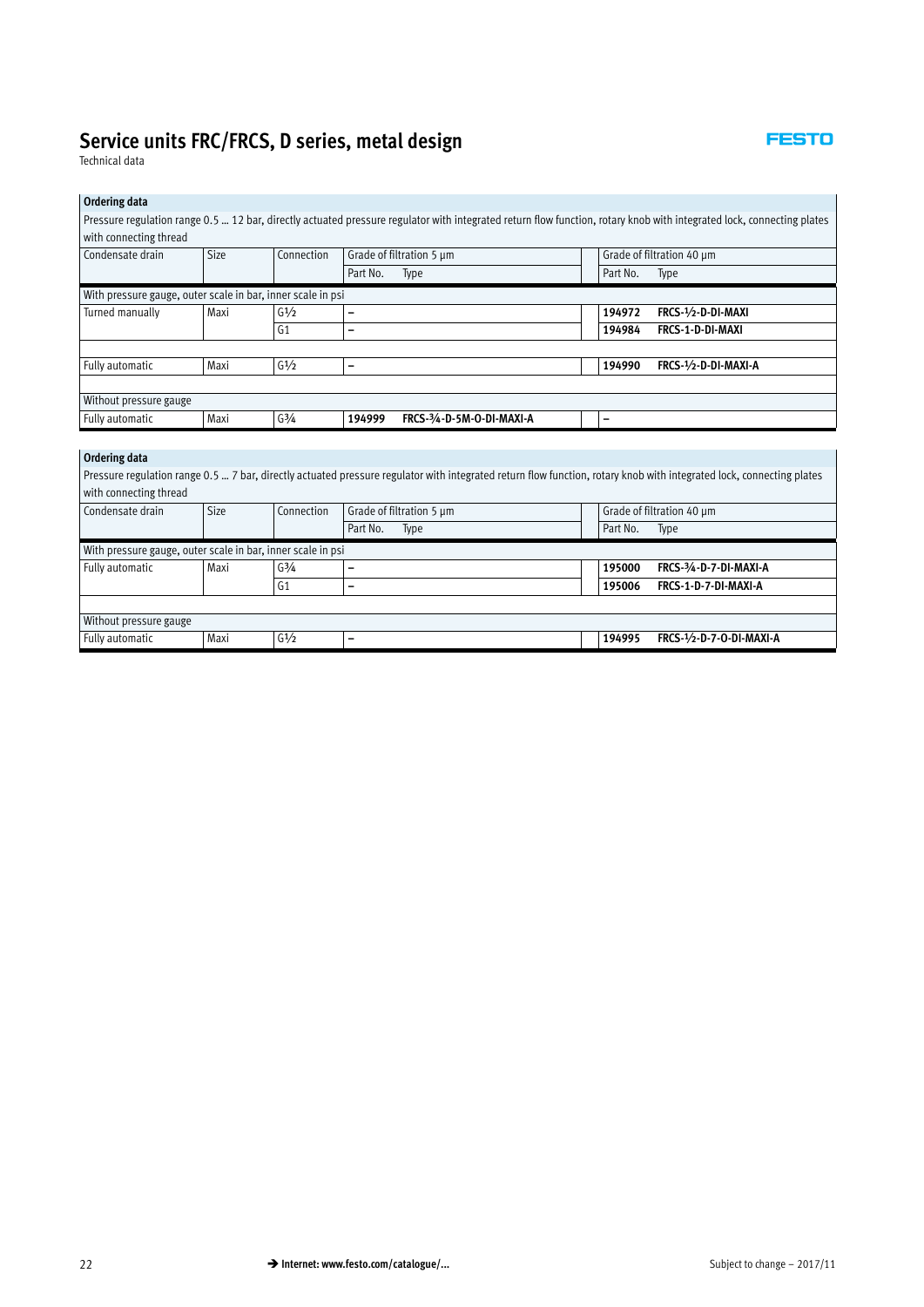Technical data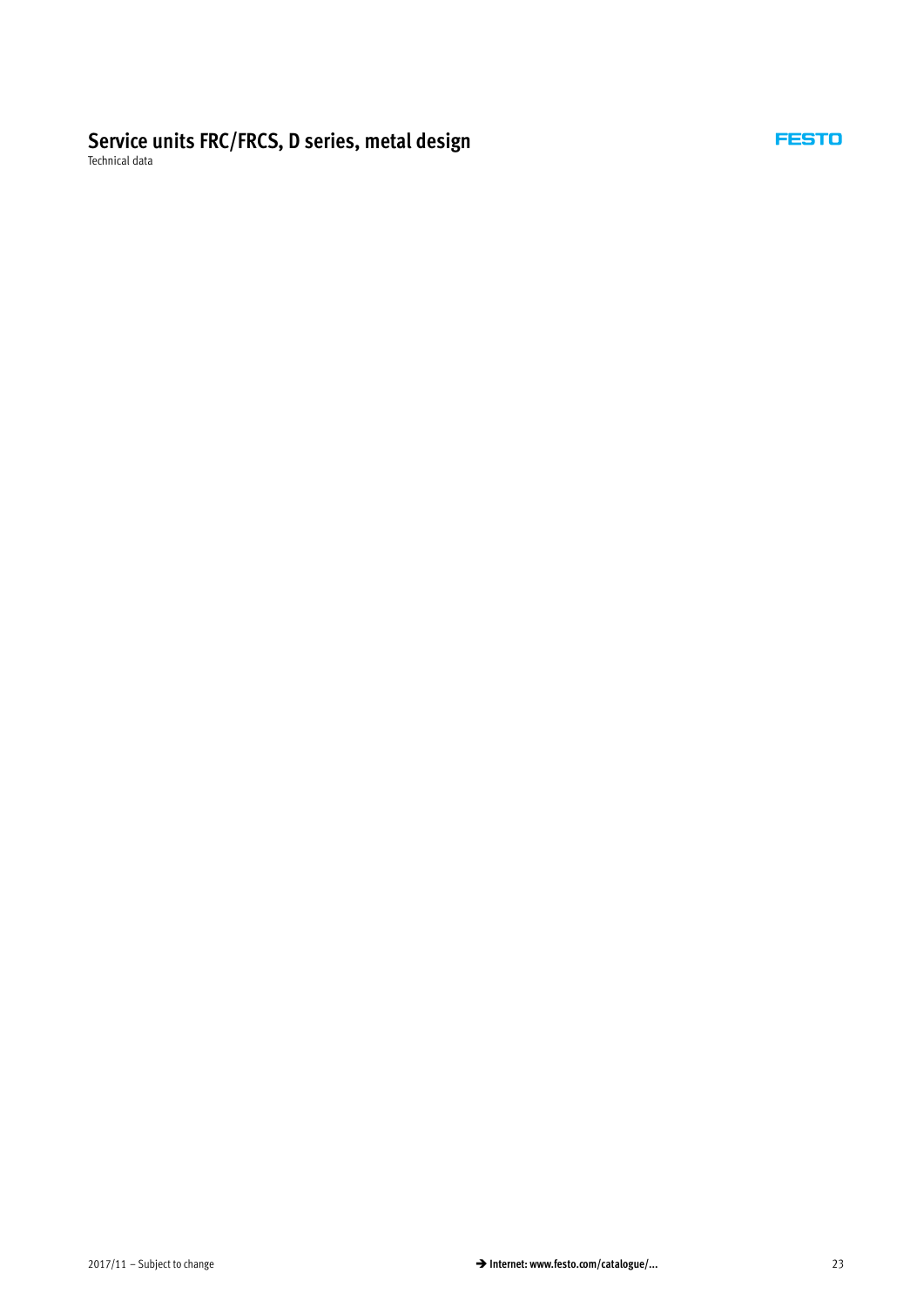Product range overview D series service units, polymer

| Type                                           |  | <b>Size</b> | <b>Pneumatic connection</b>          |                           | <b>Pressure regulation</b><br>range<br>$[{\sf bar}]% \begin{center} \includegraphics[width=1\textwidth]{figures/cdf} \end{center} \caption{The first two different values of the parameter \sigma in the right-hand side. The first two different values of the parameter \sigma is the same as in the right side. The second two different values of the parameter \sigma is the same as in the right side. The second two different values of the parameter \sigma is the same as in the right side. The second two different values of the parameter \sigma is the same as in the right side. The second two different values of the parameter \sigma is the same as in the right side. The second two different values of the parameter \sigma is the same as in the right side.$ | <b>Grade of filtration</b><br>$[\mu \text{m}]$ |            |
|------------------------------------------------|--|-------------|--------------------------------------|---------------------------|---------------------------------------------------------------------------------------------------------------------------------------------------------------------------------------------------------------------------------------------------------------------------------------------------------------------------------------------------------------------------------------------------------------------------------------------------------------------------------------------------------------------------------------------------------------------------------------------------------------------------------------------------------------------------------------------------------------------------------------------------------------------------------------|------------------------------------------------|------------|
|                                                |  |             |                                      |                           |                                                                                                                                                                                                                                                                                                                                                                                                                                                                                                                                                                                                                                                                                                                                                                                       |                                                |            |
|                                                |  |             | $\mathsf{G}\,\mathrm{^{1\!}/_{\!4}}$ | $\mathsf{G}^{1\!}/_{\!2}$ | $0.5\ldots7$                                                                                                                                                                                                                                                                                                                                                                                                                                                                                                                                                                                                                                                                                                                                                                          | $5\overline{)}$                                | ${\bf 40}$ |
| Service units                                  |  |             |                                      |                           |                                                                                                                                                                                                                                                                                                                                                                                                                                                                                                                                                                                                                                                                                                                                                                                       |                                                |            |
| <b>FRC</b>                                     |  | Mini        | ▬                                    |                           | ■                                                                                                                                                                                                                                                                                                                                                                                                                                                                                                                                                                                                                                                                                                                                                                                     | ■                                              | ■          |
| Service unit combinations                      |  |             |                                      |                           |                                                                                                                                                                                                                                                                                                                                                                                                                                                                                                                                                                                                                                                                                                                                                                                       |                                                |            |
| FRC-K                                          |  | Mini        |                                      |                           |                                                                                                                                                                                                                                                                                                                                                                                                                                                                                                                                                                                                                                                                                                                                                                                       |                                                |            |
| LFR-K                                          |  | Mini        | ٠                                    |                           | ٠                                                                                                                                                                                                                                                                                                                                                                                                                                                                                                                                                                                                                                                                                                                                                                                     |                                                | ■          |
| Individual devices                             |  |             |                                      |                           |                                                                                                                                                                                                                                                                                                                                                                                                                                                                                                                                                                                                                                                                                                                                                                                       |                                                |            |
| Filter                                         |  | Mini        |                                      |                           |                                                                                                                                                                                                                                                                                                                                                                                                                                                                                                                                                                                                                                                                                                                                                                                       |                                                |            |
| regulators<br>LFR                              |  |             |                                      |                           |                                                                                                                                                                                                                                                                                                                                                                                                                                                                                                                                                                                                                                                                                                                                                                                       |                                                |            |
|                                                |  |             |                                      |                           |                                                                                                                                                                                                                                                                                                                                                                                                                                                                                                                                                                                                                                                                                                                                                                                       |                                                |            |
| Pressure<br>regulators<br>${\sf LR}$           |  | Mini        |                                      |                           |                                                                                                                                                                                                                                                                                                                                                                                                                                                                                                                                                                                                                                                                                                                                                                                       |                                                |            |
| Pressure<br>regulator<br>combinations<br>LRB-K |  | Mini        |                                      |                           |                                                                                                                                                                                                                                                                                                                                                                                                                                                                                                                                                                                                                                                                                                                                                                                       |                                                |            |
|                                                |  |             |                                      |                           |                                                                                                                                                                                                                                                                                                                                                                                                                                                                                                                                                                                                                                                                                                                                                                                       |                                                |            |
| On-off valves<br>HE                            |  | Mini        | ٠                                    |                           |                                                                                                                                                                                                                                                                                                                                                                                                                                                                                                                                                                                                                                                                                                                                                                                       |                                                |            |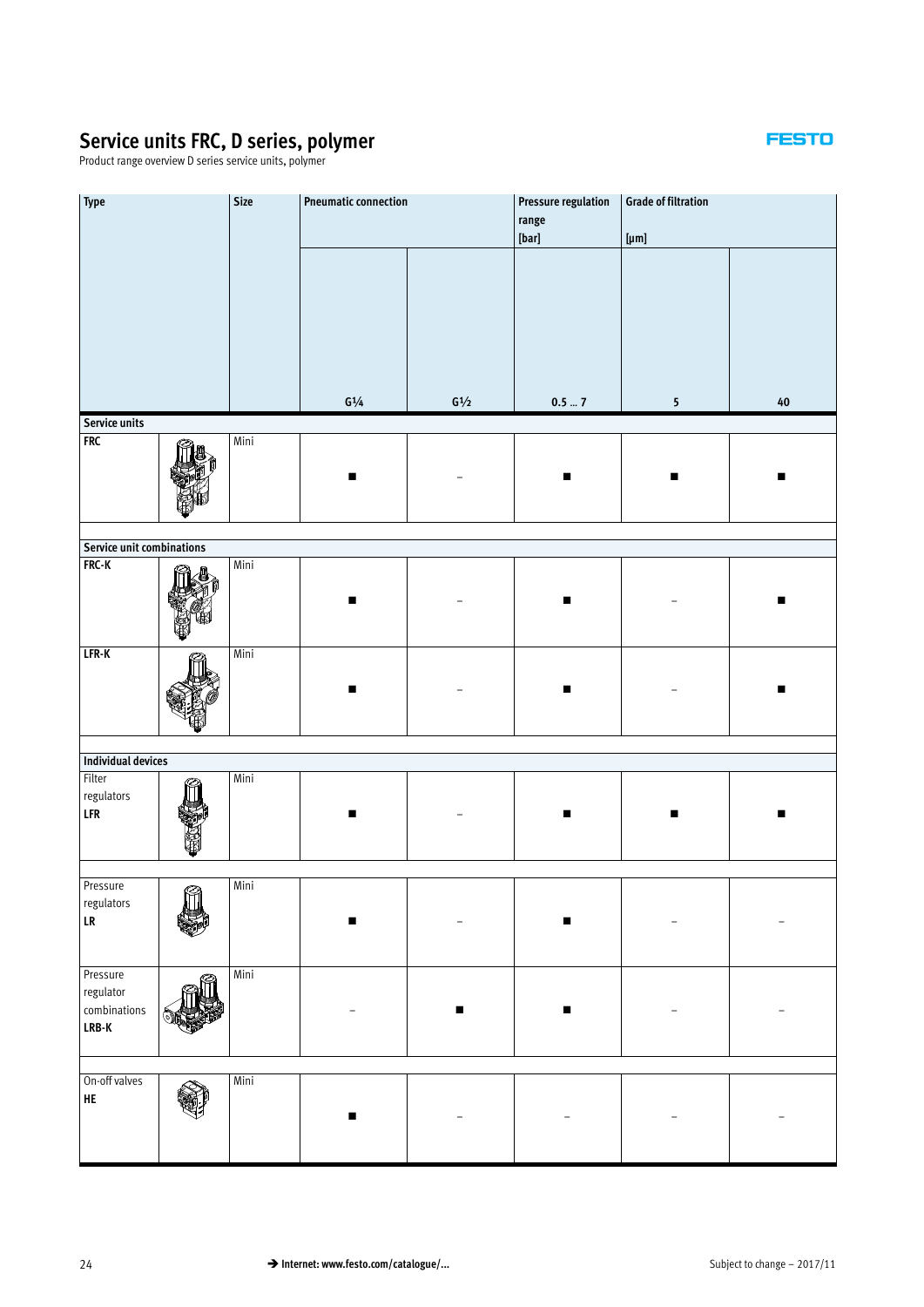Product range overview D series service units, polymer

| Type                                             | Size | Condensate drain |                | Pressure display    |                        | <b>Actuator lock</b>    | <b>Regulating functions</b> | $\rightarrow$ Page/<br>Internet |                                         |
|--------------------------------------------------|------|------------------|----------------|---------------------|------------------------|-------------------------|-----------------------------|---------------------------------|-----------------------------------------|
|                                                  |      | Manual rotary    | Semi-automatic | With pressure gauge | Without pressure gauge | Rotary knob with detent | With secondary venting      | With return flow function       |                                         |
| Service units<br><b>FRC</b>                      | Mini |                  |                |                     |                        |                         |                             |                                 | 26                                      |
|                                                  |      | $\blacksquare$   | $\blacksquare$ | П                   |                        | п                       | $\blacksquare$              | ■                               |                                         |
| Service unit combinations                        |      |                  |                |                     |                        |                         |                             |                                 |                                         |
| FRC-K                                            | Mini |                  |                |                     |                        |                         | ■                           | П                               | frc                                     |
| $LFR-K$                                          | Mini | п                |                | П                   |                        | ■                       | п                           | п                               | lfr                                     |
| <b>Individual devices</b>                        |      |                  |                |                     |                        |                         |                             |                                 |                                         |
| Filter                                           | Mini |                  |                |                     |                        |                         |                             |                                 | lfr                                     |
| regulators<br>$\ensuremath{\mathsf{LFR}}\xspace$ |      | ■                | П              | п                   | ■                      | ■                       | ■                           | п                               |                                         |
| Pressure<br>regulators<br>${\sf LR}$             | Mini |                  |                | ■                   | п                      | п                       | ■                           | ٠                               | $\ensuremath{\operatorname{lr}}\xspace$ |
| Pressure<br>regulator<br>combinations<br>$LRB-K$ | Mini |                  |                |                     | п                      | ■                       | п                           | п                               | $\ensuremath{\mathsf{lrb}}$             |
| On-off valves<br>HE                              | Mini |                  |                |                     | п                      |                         |                             |                                 | ${\sf he}$                              |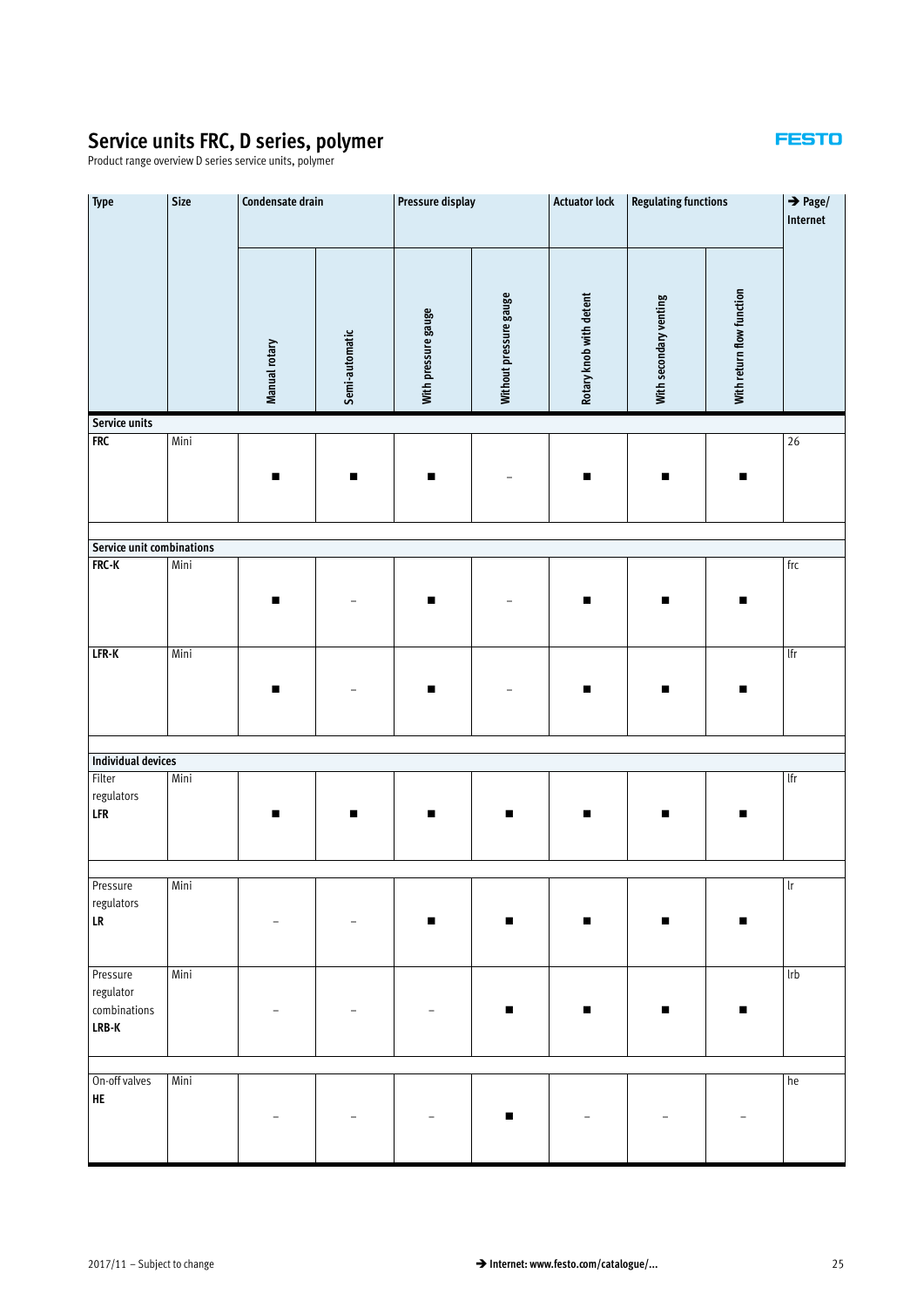**FESTO** 

<span id="page-25-0"></span>Peripherals overview



|                     | Mounting attachments and accessories |                     |
|---------------------|--------------------------------------|---------------------|
|                     |                                      | $\rightarrow$ Page/ |
|                     |                                      | Internet            |
| 1                   | Connecting plate kit                 | pbl                 |
|                     | PBL                                  |                     |
| $\lfloor 2 \rfloor$ | Mounting bracket                     | hfoe-d              |
|                     | <b>HFOE</b>                          |                     |
| $\vert$ 3           | Mounting bracket                     | hr-d                |
|                     | HR-D                                 |                     |
| $\lfloor 4 \rfloor$ | Hex nut                              | hmr-d               |
|                     | <b>HMR</b>                           |                     |
| $\lfloor 5 \rfloor$ | Threaded pin                         | frb-db              |
|                     | <b>FRB</b>                           |                     |
|                     |                                      |                     |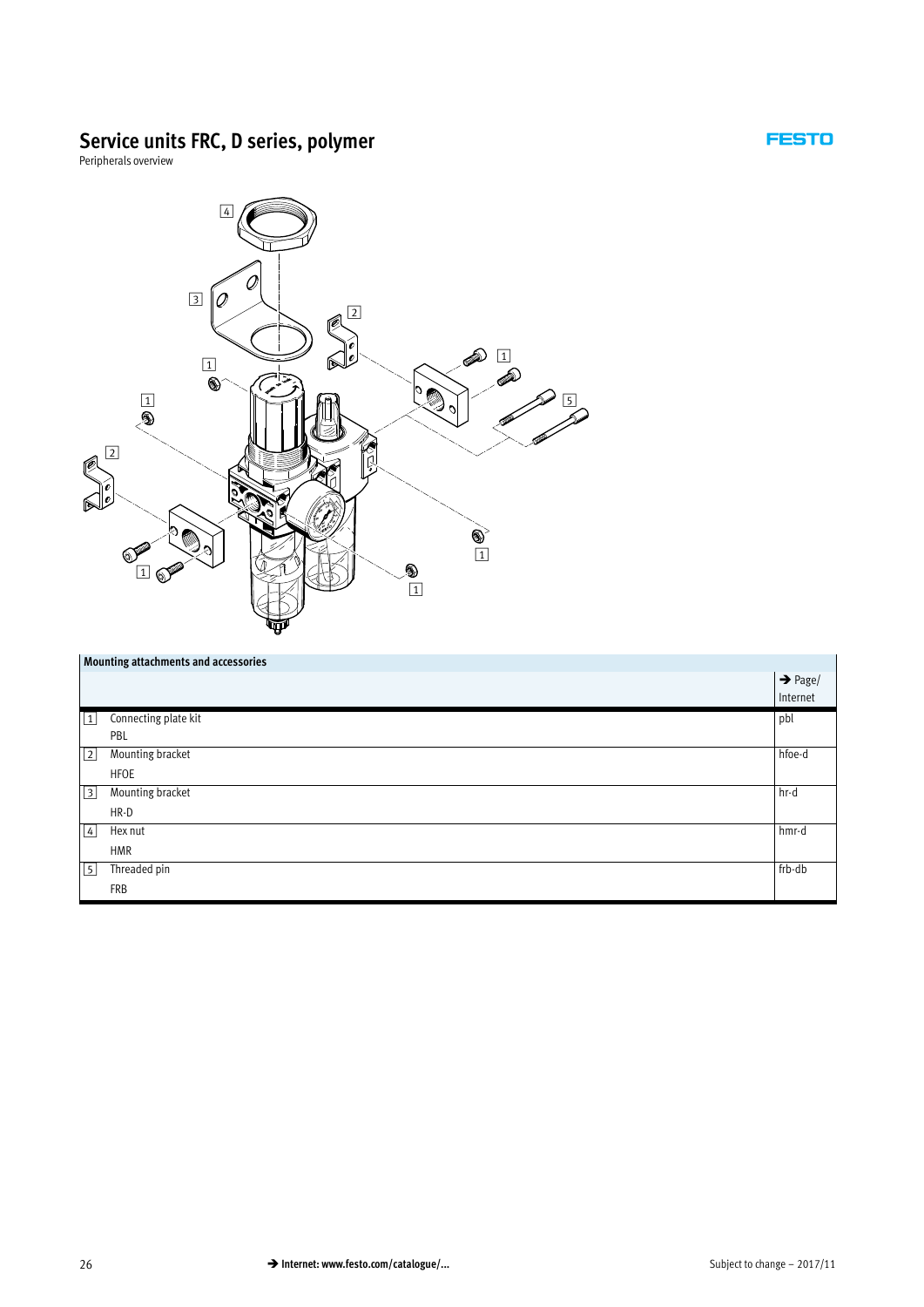Type codes

|                       |                             | <b>FRC</b> | $\overline{\phantom{0}}$ | 1/4 | $\overline{\phantom{m}}$ | DB | — | $\overline{7}$ | $\overline{\phantom{0}}$ | $5M$ | - | MINI | - | $\boldsymbol{\mathsf{H}}$ |
|-----------------------|-----------------------------|------------|--------------------------|-----|--------------------------|----|---|----------------|--------------------------|------|---|------|---|---------------------------|
|                       |                             |            |                          |     |                          |    |   |                |                          |      |   |      |   |                           |
| <b>Basic function</b> |                             |            |                          |     |                          |    |   |                |                          |      |   |      |   |                           |
| <b>FRC</b>            | Service unit                |            |                          |     |                          |    |   |                |                          |      |   |      |   |                           |
|                       |                             |            |                          |     |                          |    |   |                |                          |      |   |      |   |                           |
|                       | <b>Pneumatic connection</b> |            |                          |     |                          |    |   |                |                          |      |   |      |   |                           |
| $\frac{1}{4}$         | Thread G <sup>1</sup> /4    |            |                          |     |                          |    |   |                |                          |      |   |      |   |                           |
|                       |                             |            |                          |     |                          |    |   |                |                          |      |   |      |   |                           |
| <b>Series</b>         |                             |            |                          |     |                          |    |   |                |                          |      |   |      |   |                           |
| ${\sf DB}$            | Series                      |            |                          |     |                          |    |   |                |                          |      |   |      |   |                           |
|                       |                             |            |                          |     |                          |    |   |                |                          |      |   |      |   |                           |
|                       | Pressure regulation range   |            |                          |     |                          |    |   |                |                          |      |   |      |   |                           |
| $\overline{7}$        | 0.5  7 bar                  |            |                          |     |                          |    |   |                |                          |      |   |      |   |                           |
|                       |                             |            |                          |     |                          |    |   |                |                          |      |   |      |   |                           |
|                       | <b>Grade of filtration</b>  |            |                          |     |                          |    |   |                |                          |      |   |      |   |                           |
|                       | 40 µm                       |            |                          |     |                          |    |   |                |                          |      |   |      |   |                           |
| 5M                    | $5 \mu m$                   |            |                          |     |                          |    |   |                |                          |      |   |      |   |                           |
|                       |                             |            |                          |     |                          |    |   |                |                          |      |   |      |   |                           |
| Size                  |                             |            |                          |     |                          |    |   |                |                          |      |   |      |   |                           |
| <b>MINI</b>           |                             |            |                          |     |                          |    |   |                |                          |      |   |      |   |                           |
|                       |                             |            |                          |     |                          |    |   |                |                          |      |   |      |   |                           |
|                       | Condensate drain            |            |                          |     |                          |    |   |                |                          |      |   |      |   |                           |
|                       | Manual rotary               |            |                          |     |                          |    |   |                |                          |      |   |      |   |                           |
| $\mathsf{H}$          | Semi-automatic              |            |                          |     |                          |    |   |                |                          |      |   |      |   |                           |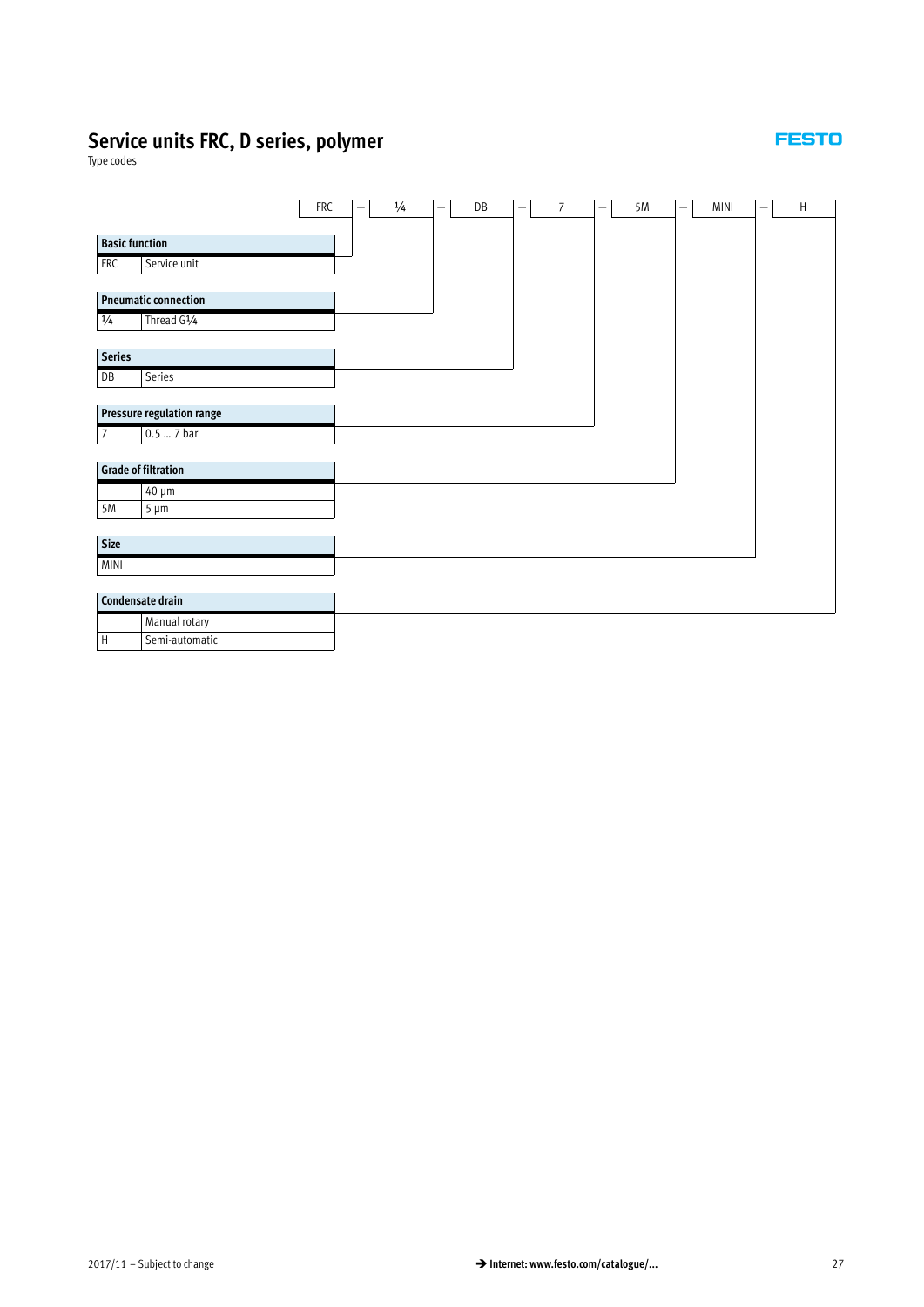Technical data

#### Manual rotary condensate drain



Semi-automatic condensate drain



400 … 650 l/min Temperature range

- Flow rate

 $-5$  ... +50 °C

Operating pressure 1.5 … 10 bar

 $-\sqrt{\frac{2}{3}}$  - www.festo.com



- Filter, regulator and lubricator functions in a single unit
- High flow rate and highly efficient removal of contaminants
- Good regulating characteristics with minimal pressure hysteresis
- Setting values are secured by means of the rotary knob with detent
- With manual or semi-automatic condensate drain
- New filter cartridges > [31](#page-30-0)
- The following oils are recommended for Festo components: Viscosity range to ISO 3448 class VG 32 32 mm2/s (cSt) at 40 °C
- Festo special oil  $\rightarrow$  [32](#page-31-0)
- ARAL Vitam GF 32
- BP Energol HLP 32
- Esso Nuto H 32
- Mobil DTE 24
- Shell Tellus Oil DO 32

٦

#### **General technical data**

| Size                           |       | Mini                                                                                  |
|--------------------------------|-------|---------------------------------------------------------------------------------------|
| Pneumatic connection           |       | $G^{1/4}$                                                                             |
| Design                         |       | Filter/regulator/lubricator                                                           |
| Regulating function            |       | With return flow function, with secondary venting                                     |
| Type of mounting               |       | Inline installation                                                                   |
|                                |       | Via through-holes                                                                     |
|                                |       | Via mounting bracket                                                                  |
| Assembly position              |       | Vertical ±5°                                                                          |
| Grade of filtration            | [µm]  | 5                                                                                     |
|                                |       | 40                                                                                    |
| Air purity class at the output |       | Compressed air in accordance with ISO 8573-1:2010 [6:8:-] (Grade of filtration 5 µm)  |
|                                |       | Compressed air in accordance with ISO 8573-1:2010 [7:8:-] (Grade of filtration 40 µm) |
|                                |       | Inert gases                                                                           |
| Condensate drain               |       | Manual rotary                                                                         |
|                                |       | Semi-automatic                                                                        |
| Regulator lock                 |       | Rotary knob with detent                                                               |
| Pressure regulation range      | [bar] | 0.57                                                                                  |
| Max. hysteresis                | [bar] | 0.5                                                                                   |
| Pressure indication            |       | Via pressure gauge                                                                    |
| Pressure gauge connection      |       | $G\frac{1}{8}$                                                                        |

| Standard nominal flow rate <sup>1)</sup> qnN [l/min] |       |            |
|------------------------------------------------------|-------|------------|
| Size                                                 |       | Mini       |
| Grade of filtration                                  | i µm  | $\geq 550$ |
|                                                      | 40 um | $\geq 650$ |

1) Measured at  $p1 = 10$  bar,  $p2 = 6$  bar and  $\Delta p = 1$  bar.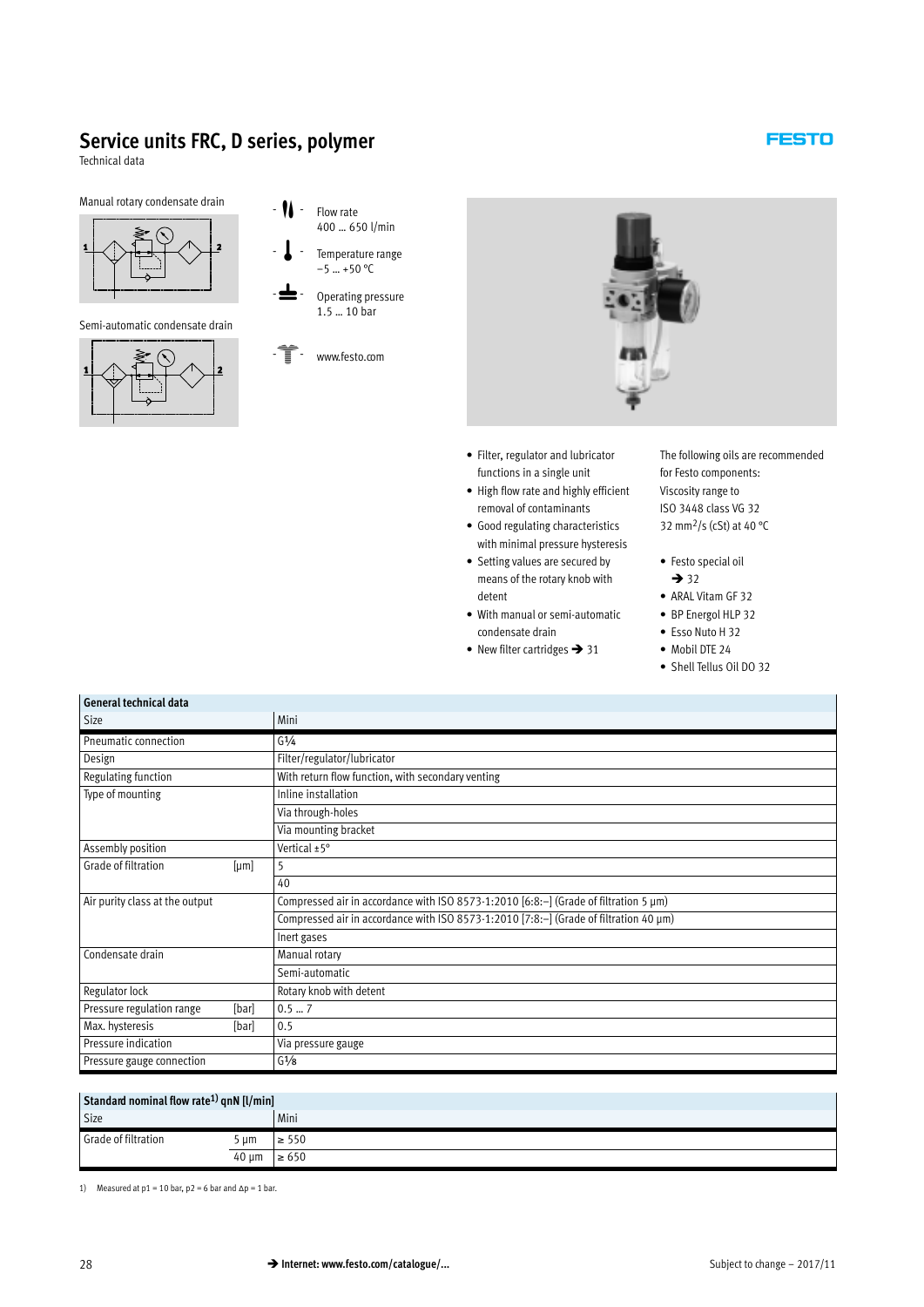Technical data

#### **Operating and environmental conditions**

| <b>Size</b>                                  |       | Mini                                                        |
|----------------------------------------------|-------|-------------------------------------------------------------|
| Operating pressure                           | [bar] | 1.510                                                       |
| Operating medium                             |       | Compressed air in accordance with ISO 8573-1:2010 $[-:-]-]$ |
|                                              |       | Inert gases                                                 |
| Ambient temperature                          | [°C]  | $-5+50$                                                     |
| Temperature of medium                        | [°C]  | $-5$ +50                                                    |
| Storage temperature                          | [°C]  | $-5$ +50                                                    |
| Corrosion resistance class CRC <sup>1)</sup> |       |                                                             |

1) Corrosion resistance class CRC 1 to Festo standard FN 940070

Low corrosion stress. For dry indoor applications or transport and storage protection. Also applies to parts behind covers, in the non-visible interior area, and parts which are covered in the application (e.g. drive trunnions).

| Weight [g]   |      |
|--------------|------|
| Size         | Mini |
| Service unit | 300  |

#### **Materials**

Sectional view



| <b>Size</b>    |              | Mini           |
|----------------|--------------|----------------|
| $\mathbf{1}$   | Housing      | PA, reinforced |
| $\overline{2}$ | Bowl         | PC.            |
| 13             | Filter       | PE             |
| 4              | Rotary knob  | <b>POM</b>     |
|                | <b>Seals</b> | <b>NBR</b>     |

#### **Standard flow rate qn as a function of output pressure p2**



#### $\frac{1}{2}$  - Note

Slight leakage at the output has been taken into account in the design. It improves the control behaviour of the non pre-pressure

compensated controller. In a few cases leakage may amount to 500 l/h.

**FESTO** 

1000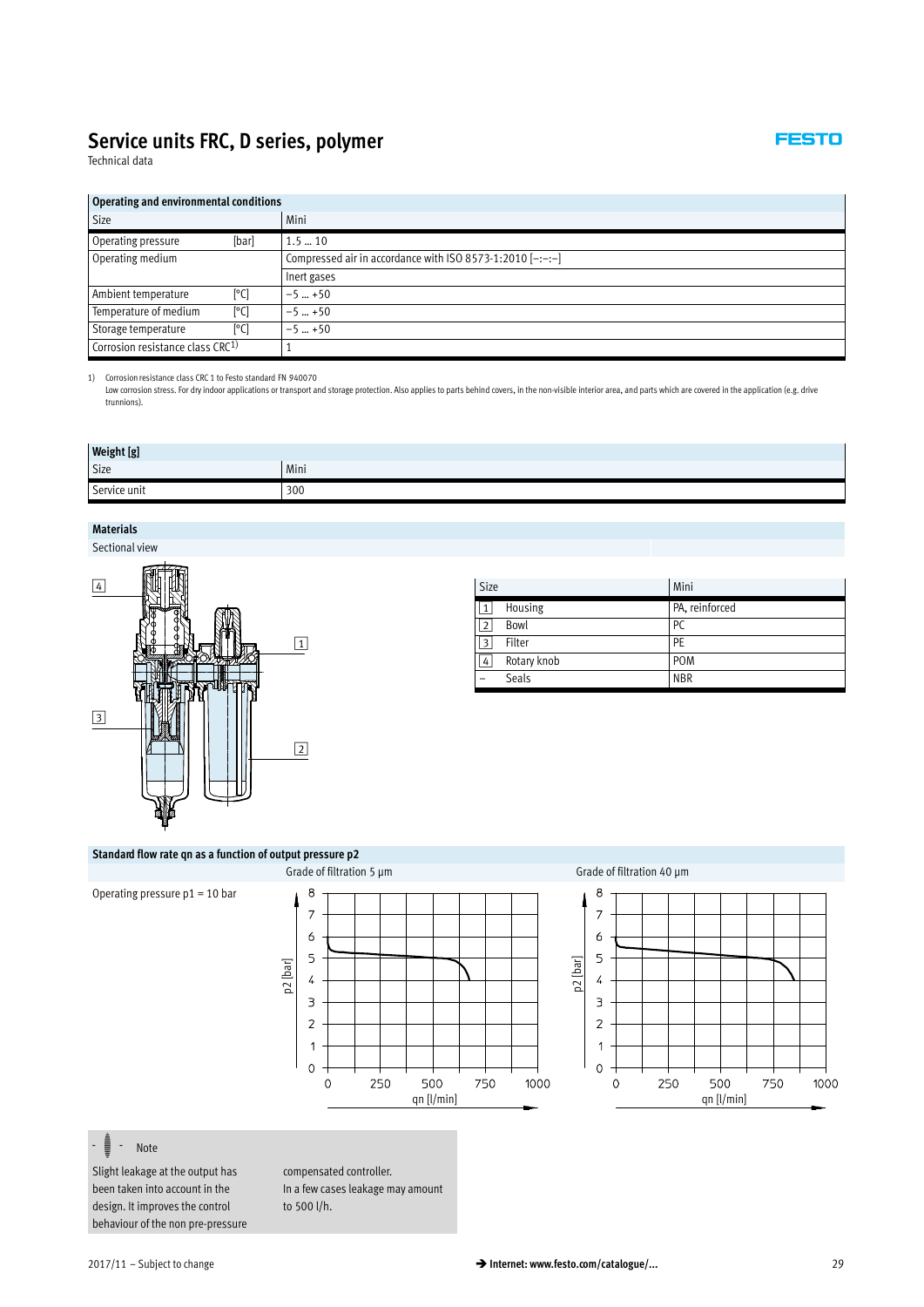#### **FESTO**

Technical data



| $\frac{1}{2}$ . The state is contained in the state of $\frac{1}{2}$ or $\frac{1}{2}$ in the state is a set of $\frac{1}{2}$ |             |            |                          |                             |                           |          |                     |  |  |
|------------------------------------------------------------------------------------------------------------------------------|-------------|------------|--------------------------|-----------------------------|---------------------------|----------|---------------------|--|--|
| Condensate drain                                                                                                             | <b>Size</b> | Connection | Grade of filtration 5 µm |                             | Grade of filtration 40 µm |          |                     |  |  |
|                                                                                                                              |             |            | Part No.                 | Type                        |                           | Part No. | Type                |  |  |
| With pressure gauge, outer scale in bar, inner scale in psi                                                                  |             |            |                          |                             |                           |          |                     |  |  |
| Manual rotary                                                                                                                | Mini        | $G^{1/4}$  | 537658                   | <b>FRC-1/4-DB-7-5M-MINI</b> |                           | 537654   | FRC-1/4-DB-7-MINI   |  |  |
| Semi-automatic                                                                                                               | Mini        | $G^{1/4}$  | 537660                   | FRC-1/4-DB-7-5M-MINI-H      |                           | 537656   | FRC-1/4-DB-7-MINI-H |  |  |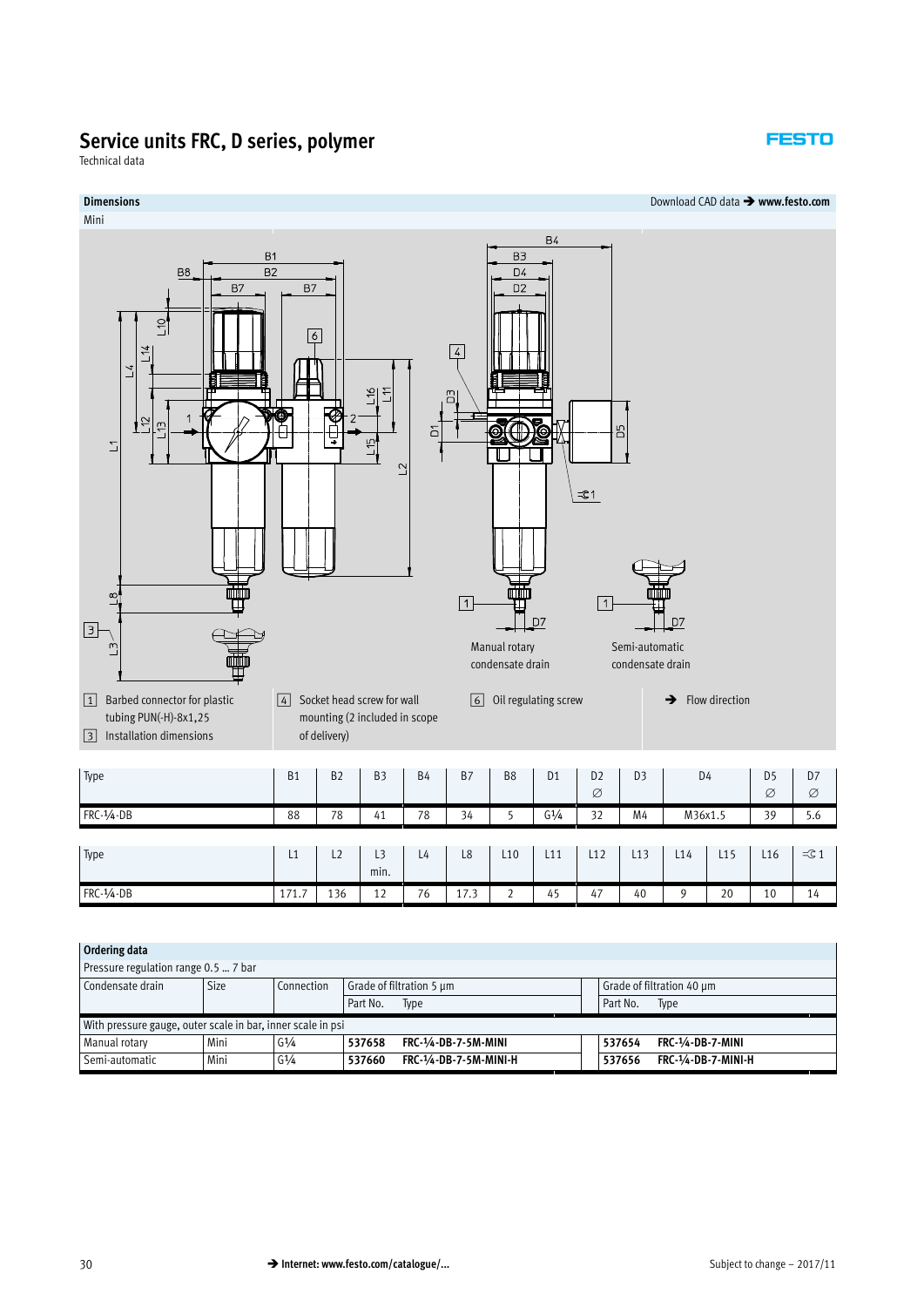### <span id="page-30-0"></span>**Service units FRC/FRCS, D series**

Accessories

**Filter cartridges, D series, metal design**



| Ordering data |                     |                          |
|---------------|---------------------|--------------------------|
| Size          | Grade of filtration | Part No.<br>Type         |
|               | [µm]                |                          |
| Micro         | כ                   | 526818<br>LFP-D-MICRO-5M |
|               |                     |                          |
| Mini          | 5 (colour: blue)    | 159640<br>LFP-D-MINI-5M  |
|               | 40 (colour: white)  | LFP-D-MINI-40M<br>363665 |
|               |                     |                          |
| Midi          | 5 (colour: blue)    | LFP-D-MIDI-5M<br>159594  |
|               | 40 (colour: white)  | LFP-D-MIDI-40M<br>363667 |
|               |                     |                          |
| Maxi          | 5 (colour: blue)    | LFP-D-MAXI-5M<br>159641  |
|               | 40 (colour: white)  | LFP-D-MAXI-40M<br>363664 |
|               |                     |                          |

#### **Filter cartridges, D series, polymer**



| Ordering data |                     |          |                |
|---------------|---------------------|----------|----------------|
| Size          | Grade of filtration | Part No. | Type           |
|               | [µm]                |          |                |
| Mini          |                     | 547957   | LFP-DB-MINI-5M |
|               | 40                  | 534502   | MS4-LFP-E      |